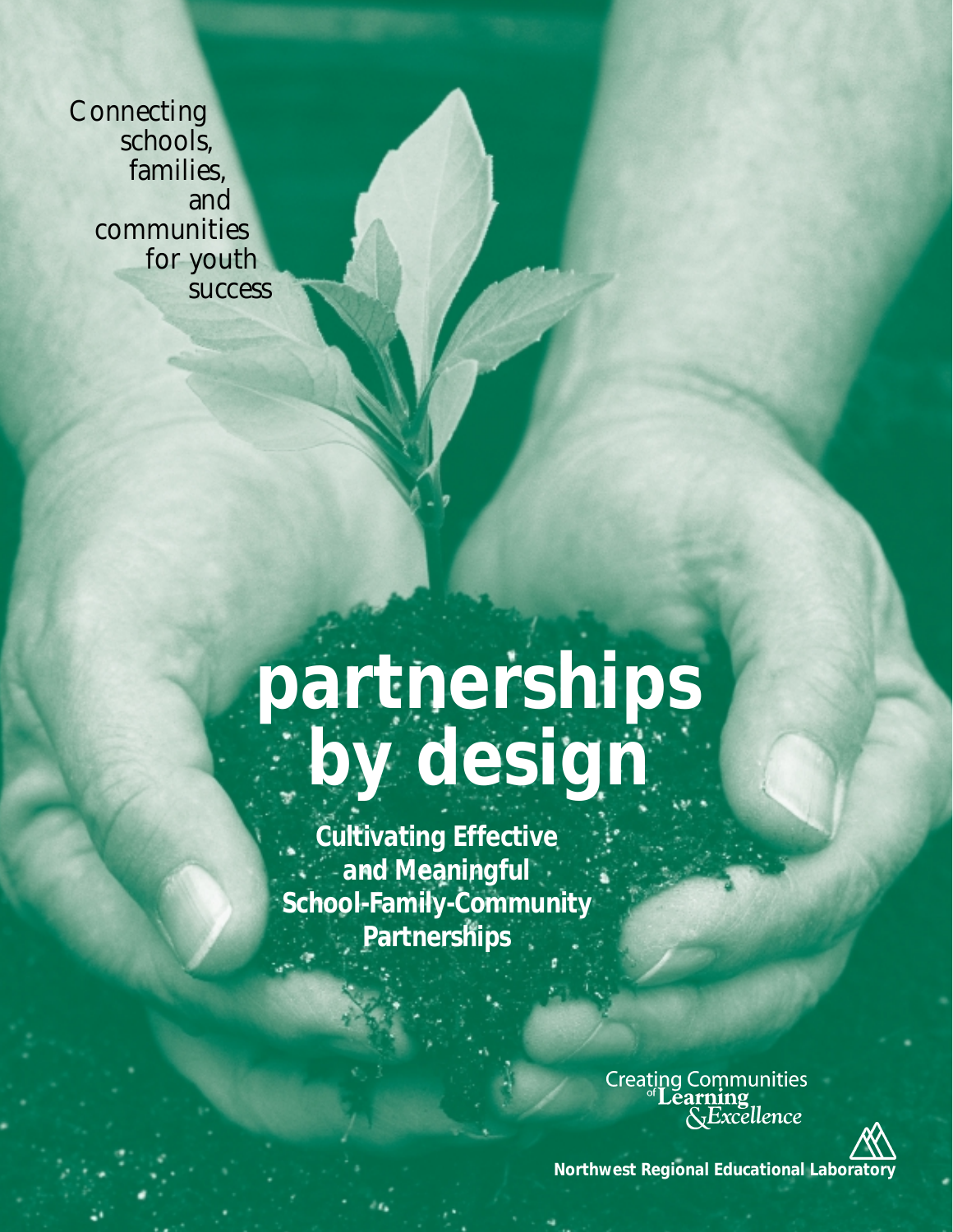# Creating Communities<br>
Learning
SExcellence

Containt

This resource and training manual is part of a series from NWREL to assist in school improvement. Publications are available in five areas:

Re-Engineering—Assists schools, districts, and communities in reshaping rules, roles, structures, and relationships to build capacity for long-term improvement

Quality Teaching and Learning—Provides resources and strategies for teachers to improve curriculum, instruction, and assessment by promoting professional learning through reflective, collegial inquiry

School, Family, and Community Partnerships—Promotes child and youth success by working with schools to build culturally responsive partnerships with families and communities

Language and Literacy—Assists educators in understanding the complex nature of literacy development and identifying multiple ways to engage students in literacy learning that result in highly proficient readers, writers, and speakers

Assessment—Helps schools identify, interpret, and use data to guide planning and accountability

This project has been funded at least in part with federal funds from the U.S. Department of Education under contract number ED-01-CO-0013. The content of this publication does not necessarily reflect the views or policies of the U.S. Department of Education nor does mention of trade names, commercial products, or organizations imply endorsement by the U.S. government.

These materials are in the public domain and may be reproduced without permission. The following acknowledgment is requested on materials that are reproduced: Developed by the Northwest Regional Educational Laboratory, Portland, Oregon.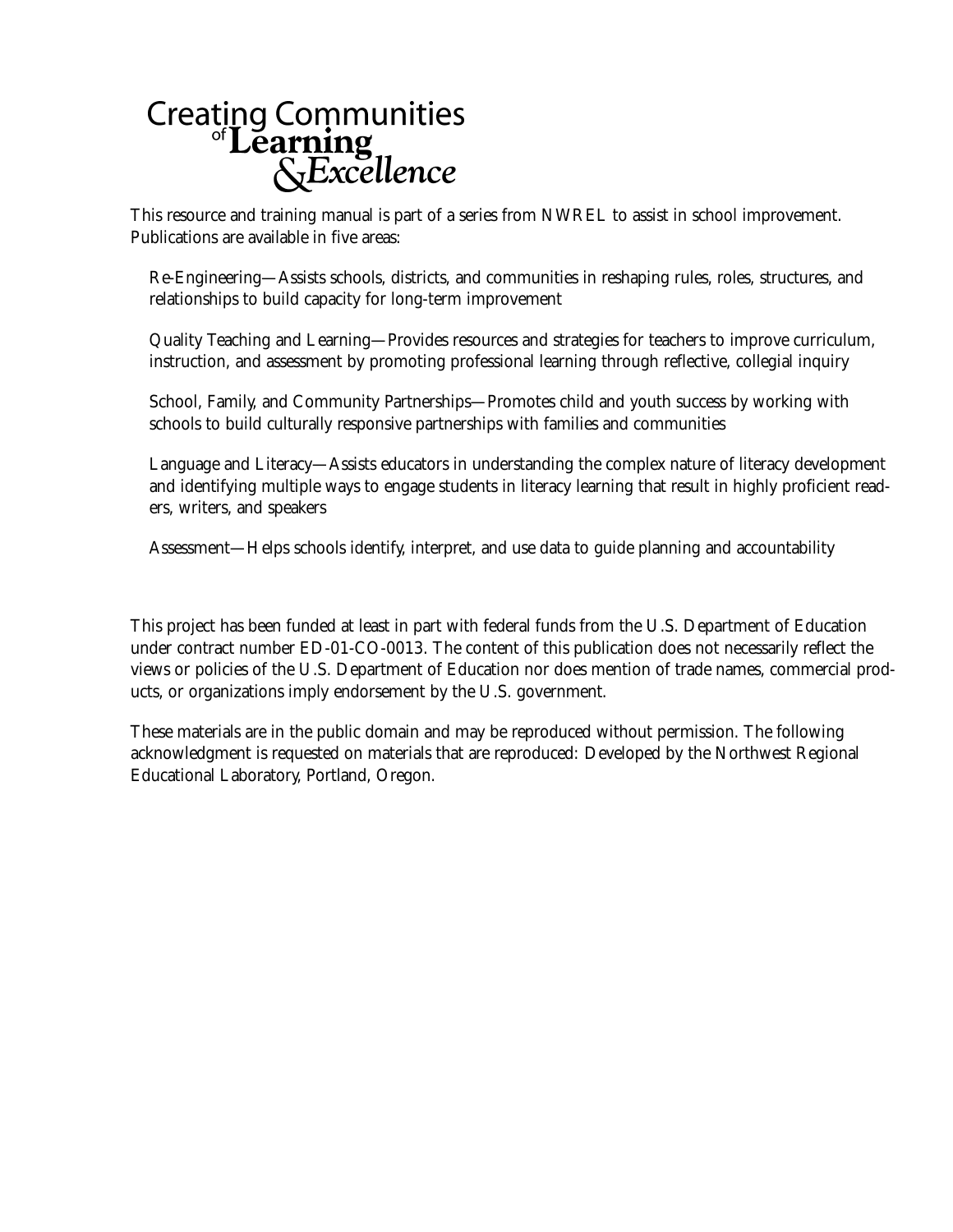Connecting schools, families, and communities for youth success

## **partnerships by design**

## **Cultivating Effective and Meaningful School-Family-Community Partnerships**

October 2002

By Debbie Ellis and Kendra Hughes

Child and Family Program Dr. Steffen Saifer, Director

School-Family-Community Partnerships Team Northwest Regional Educational Laboratory 101 SW Main, Suite 500 Portland, OR 97204

> **Creating Communities** L**éarning**<br>&Excellence

**Northwest Regional Educational Laboratory**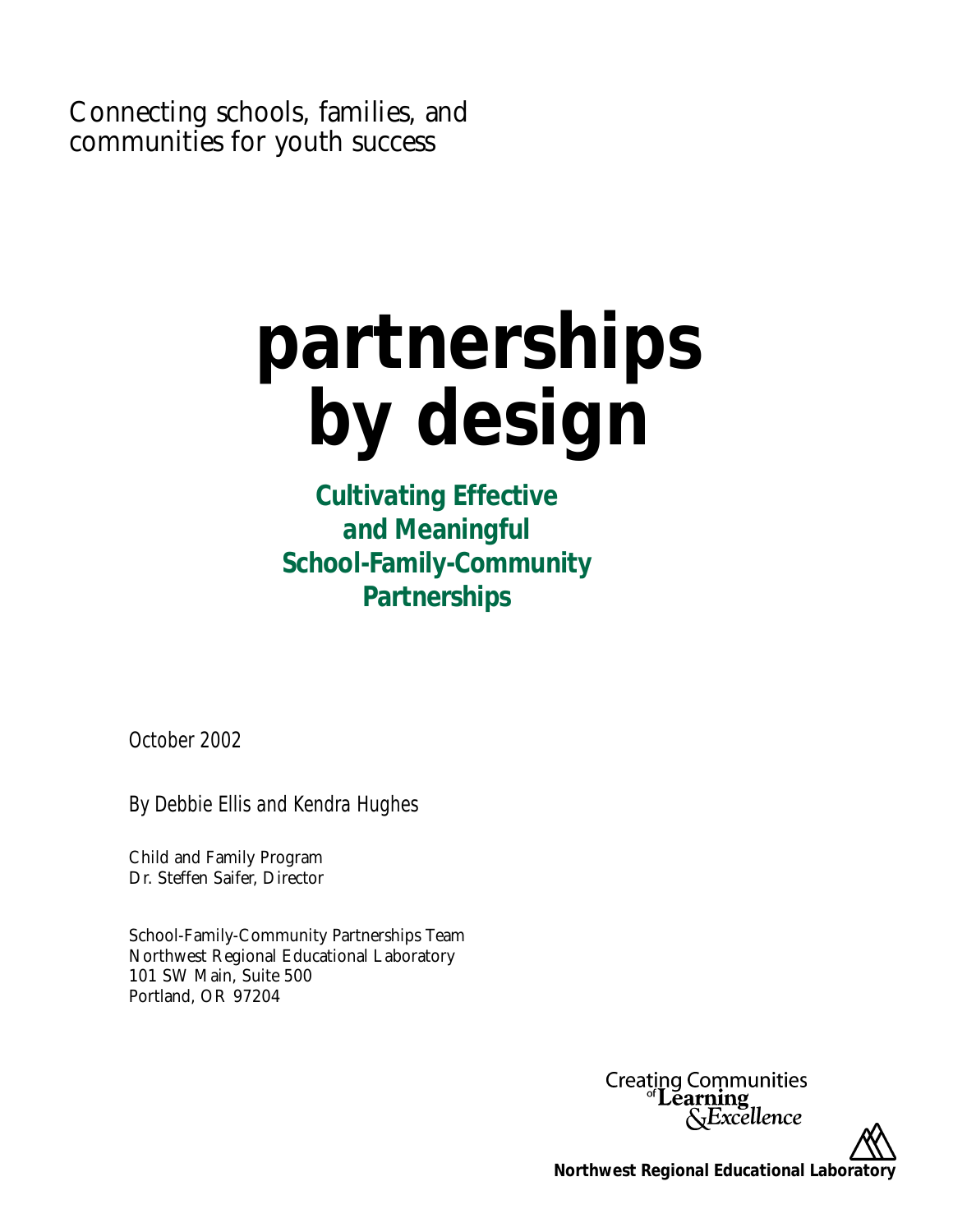## <span id="page-3-0"></span>Acknowledgments

*Partnerships by Design* was a collaborative effort made possible by the assistance of many individuals within the Northwest Regional Educational Laboratory. The authors would like to thank the following individuals for their invaluable contributions: Lucy Barnett, Diane Dorfman, Randi Douglas, Keisha Edwards, Amy Fisher, Rafael Gomez, Richard Greenough, Lena Ko, Steffen Saifer, and Sharon St. Claire.

Special thanks to Suzie Boss, Linda Fitch, Eugenia Cooper Potter, Cathy Swoverland, and Patti Tucci for editing and technical assistance, and Denise Crabtree for design and layout.

The authors owe thanks to the following schools and contact individuals for setting up the student focus groups that provided rich information for the "What will it look like when we get there?" section:

- P Humboldt Elementary School, Judy Bryant
- P Tubman-Whitaker Middle School, S.U.N. School Summer Program, Cynthia Irving
- P Multnomah Youth Advisory Committee, Leela Yellesetty

Finally, we would like to acknowledge the School-Family-Community Partnership Team's advisory committee members for their continued advice regarding the needs of students, parents, schools, and community members in the area of education:

- P Peggy Ames Nerud, North Side Elementary School, Wolf Point, Montana
- P Terry Bostick, Wallace School District, Wallace, Idaho
- P Liz Flynn, Pasco School District, Pasco, Washington
- P Mary Lou Kinney, Boise, Idaho
- P Betty Klattenhoff, White Pass School District, Randle, Washington
- P Lily Martinez, North Franklin School District, Othello, Washington
- P Anita McClanahan, Oregon Department of Education, Salem, Oregon
- P Steve Olczak, Reynolds High School, Troutdale, Oregon
- P Barbara Riley, Family BASICS, Missoula, Montana
- P Paul Sugar, Alaska Department of Education and Early Development, Juneau, Alaska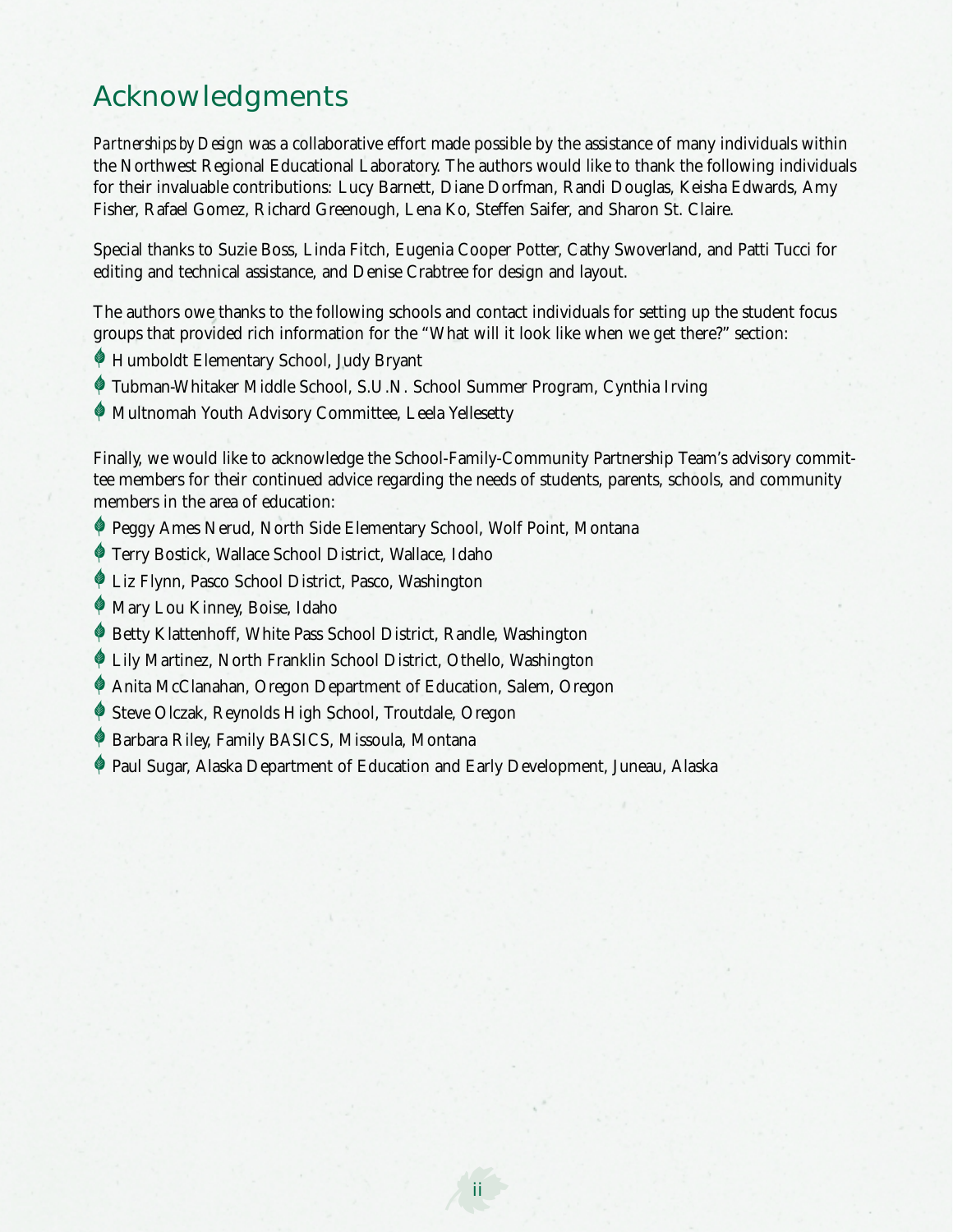## **Contents**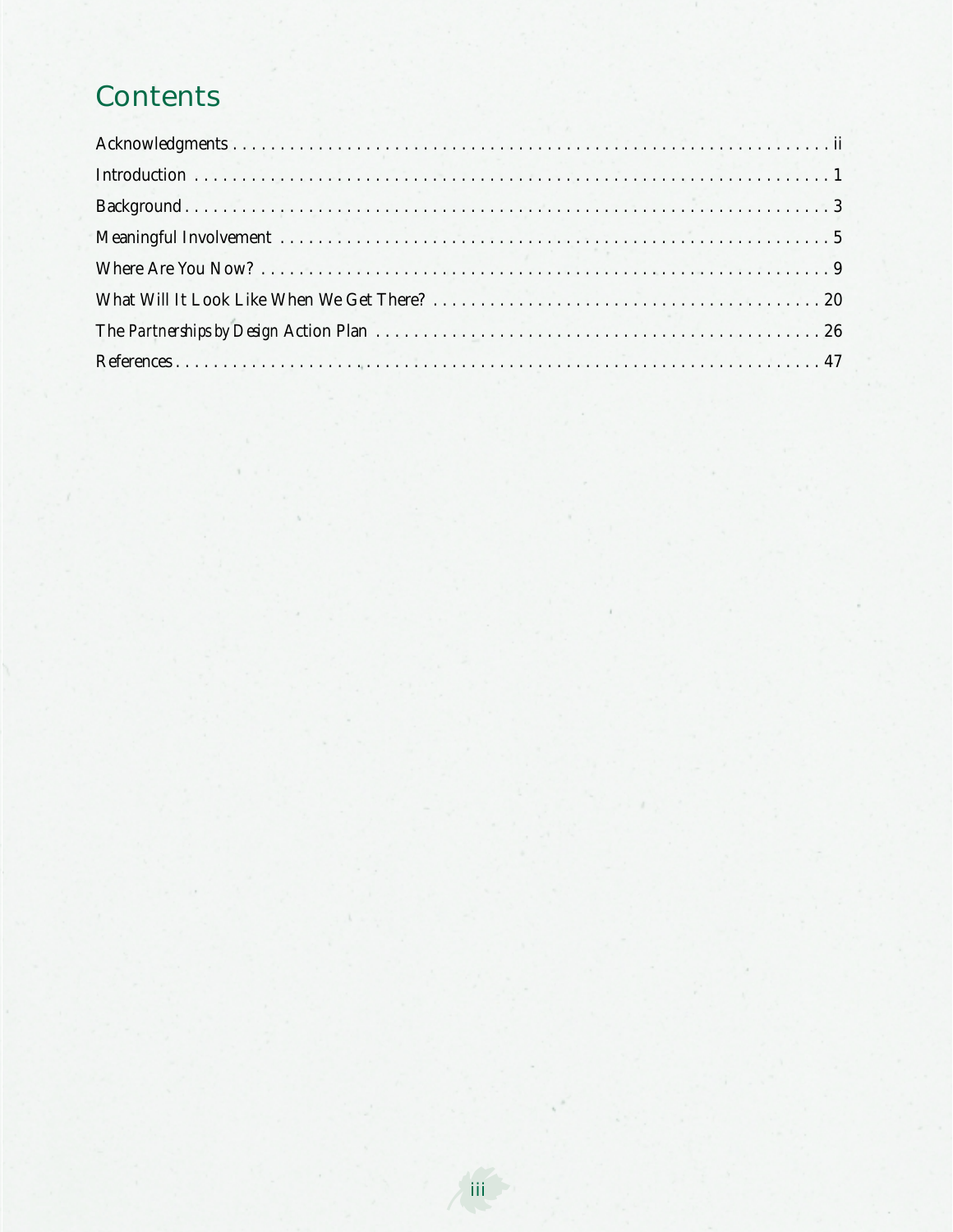$\mathbf{r}$  .  $\mathbf{h}^{(1)}$  $\mathbf{r}$  $\alpha$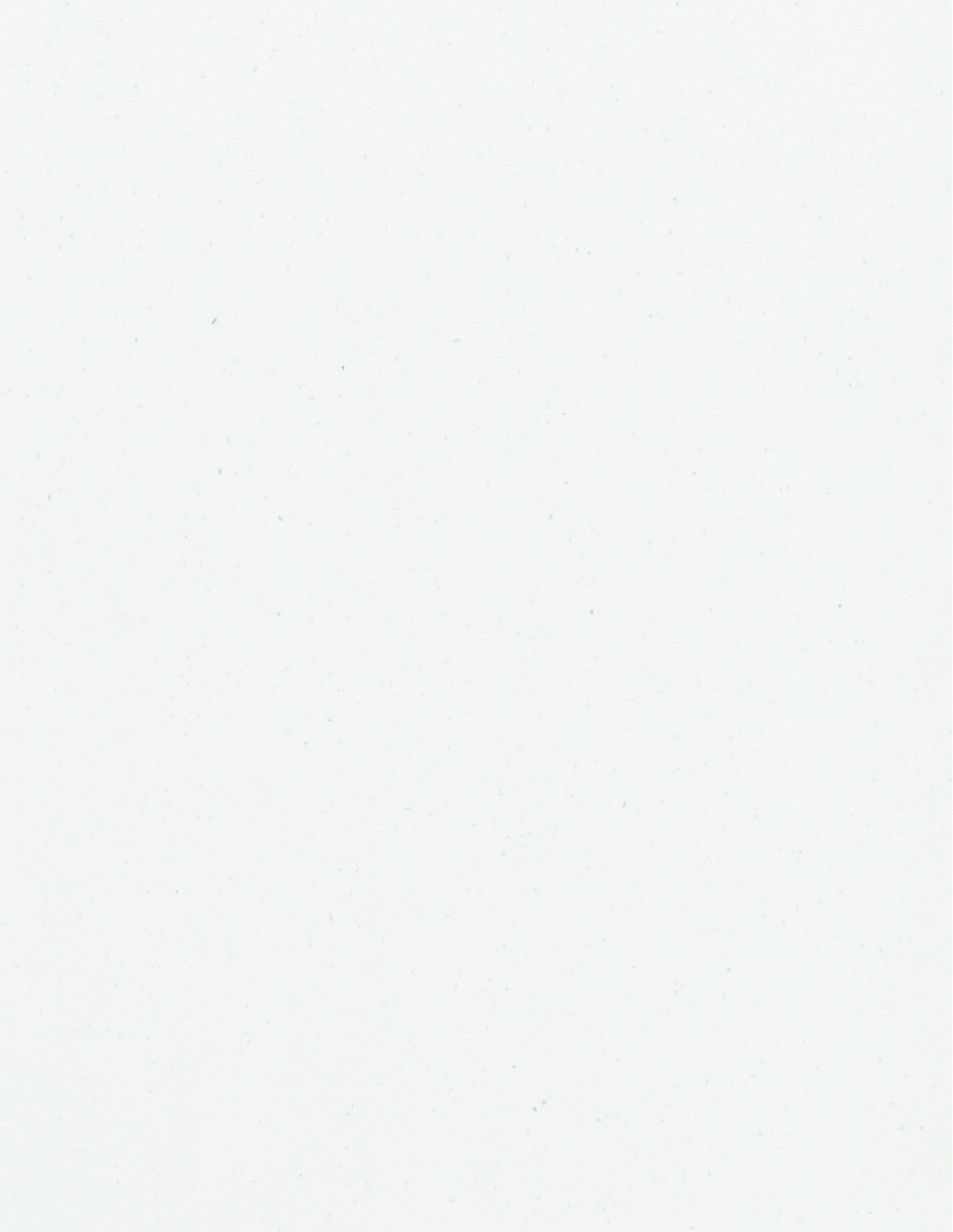## <span id="page-6-0"></span>Introduction

#### **Why Was This Booklet Written?**

*Partnerships by Design: Cultivating Effective and Meaningful School-Family-Community Partnerships* was written as a complement to the resource and training manual, *Planning for Youth Success* (Dorfman, et al, 2001), which outlines how family and community members can work with school staff and students to set standards for youth success that are unique to the community and create a project around a shared goal. Working through the manual together, representatives of the school community:

- P Identify characteristics that are most important for youth to be successful in their community
- P Consider ways to determine that students are developing these characteristics
- P Identify resources and assets in the community that will help youth develop the desired characteristics
- Plan and implement a project to promote the characteristics, then evaluate the effectiveness of the project, and communicate findings to the public

*Partnerships by Design* lays a foundation for partnership building that can help facilitate this process.

*Partnerships by Design* is based on the assumption that many educators have been actively seeking to involve families, but are not getting the results they desire. It is designed to help educators move beyond relying on typical family involvement activities toward building more effective and meaningful school-family-community partnerships within their classrooms, programs, or schools.

#### **How Is This Booklet Unique?**

*Partnerships by Design* is a practical, realistic tool, focused on working with families and the community, that provides easy-to-read information and an efficient planning process. It contains simple forms, worksheets, and activities that will help you write your own school-family-community partnership plan, including:

- P Assessing the current state of your collaboration with families and community members
- P Forming a vision of what you want your partnerships to look like in the future
- P Setting up a plan of action that includes defining simple goals and objectives, outlining options for new partnership activities, and creating a process for regularly evaluating and revising the partnership plan

*Partnerships by Design* also includes "Ideas for Action"—hints, tips, and practical suggestions for putting your plans into action. Although this booklet is quite comprehensive, the activities can be completed quickly. In just one evening, you can come away with a plan of action that, if followed, can build a foundation for creating, building, and sustaining meaningful school-family-community partnerships.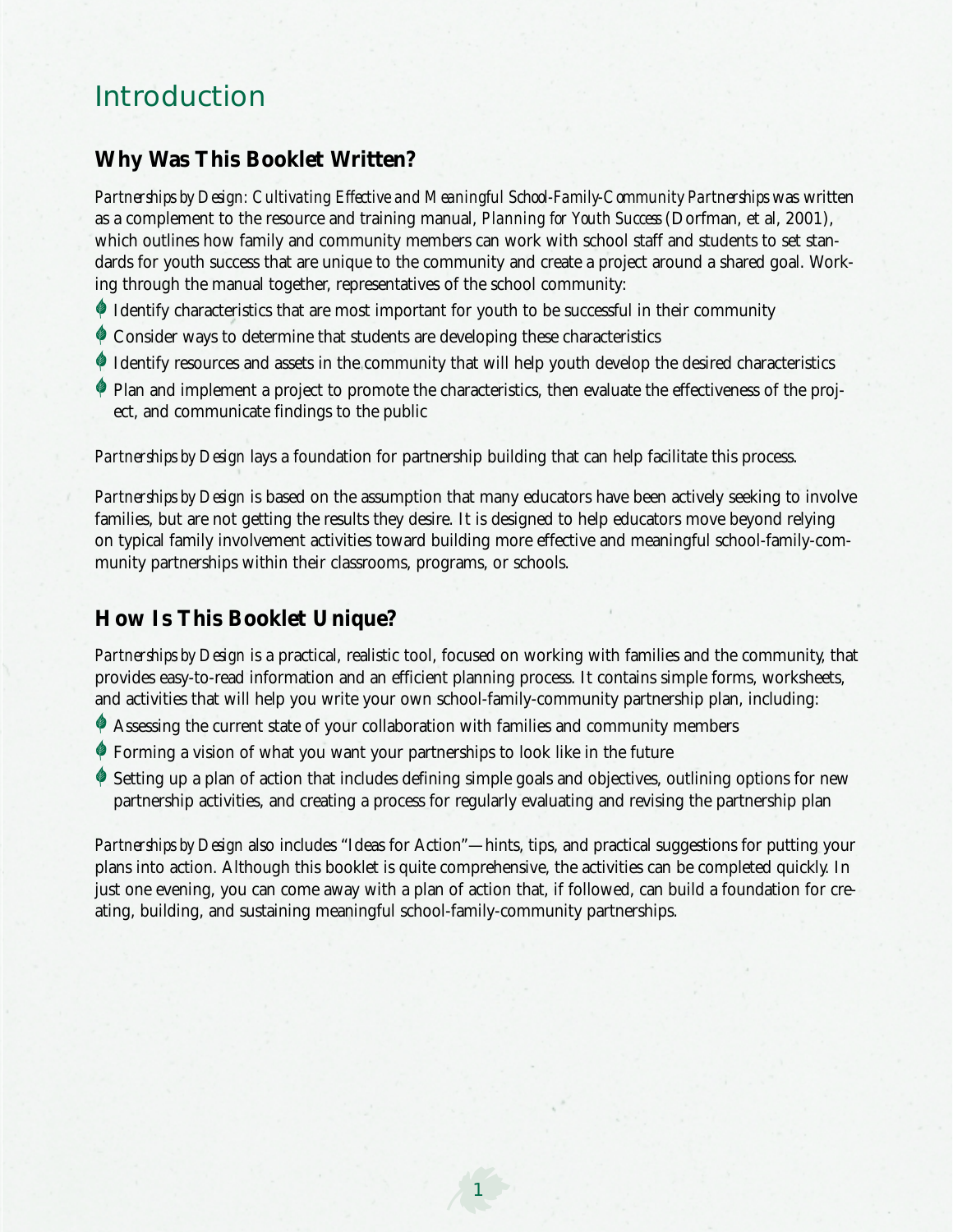#### **How To Use This Booklet**

*Partnerships by Design* is written to assist a partnership development team in creating its school (or program) partnership plan. The team should include three to four members from each of the following groups: students, family members, community members, and school staff. If possible, there should be equal numbers of people representing each of these four groups. All four are essential to the process, and each has unique contributions to make and distinctive benefits to receive.

When choosing team participants, the goal is to create a diverse team that will represent all members of your school community. Include, among others, principals, teachers, district personnel, school board members, front office staff, teacher's aides, bus drivers, lunchroom staff, and playground monitors as possible members to represent school staff. Consider parents, stepparents, grandparents, aunts and uncles, foster parents and guardians, siblings, and even close family friends when including family members. When recruiting team members, actively seek those who don't typically volunteer, attend school functions, or hold leadership roles in the school community. Choose team members who have regular and consistent contact with those they represent so they can accurately present the views of their peers, speak knowledgeably on their behalf, and take issues and action items back to them.

Because the partnership development team represents the entire school community, the team can build a sense of community, address the strengths of their practices, identify needed changes and expectations, and link activities to their school improvement goals.

Another unique aspect of *Partnerships by Design* is that it has been written so that anyone can lead the partnership development team through the process—the responsibility to provide leadership does not lie only with the school. The process can be owned by all concerned community members, and the role of leader can be facilitated by anyone who has the time, energy, and desire to handle the task. For instance, many schools work with National Service (AmeriCorps, Senior Corps, and Learn and Serve) volunteers. These volunteers, trained in leadership and capacity building, would be well-suited to lead the process and spearhead many of the school's partnership activities.

*Partnerships by Design* can also be used as a self-directed study guide. Educators can modify the forms and activities to fit their individual needs, and use the information gained to improve their own practices and increase partnerships.

#### **What You Will Need To Get Started**

Have the following items available to help answer questions and provide information when working on your partnership plan:

- P Your school improvement plan
- P Demographic information about your school and district
- P Artifacts (such as school newsletters)
- P Specific learning goals for students
- Curriculum plans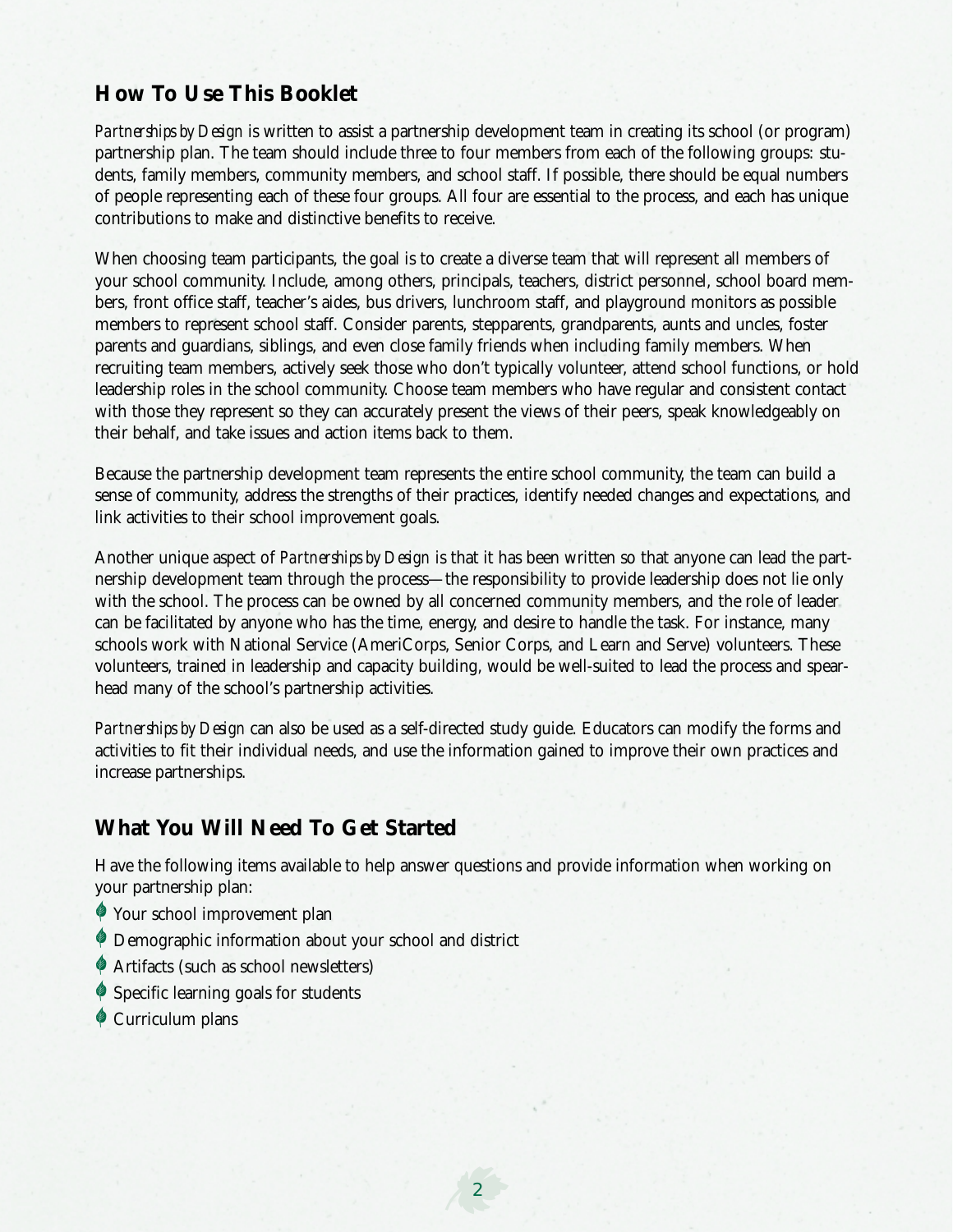## <span id="page-8-0"></span>**Background**

Family involvement in education has long been considered an essential component of children's academic success. Parents, teachers, school administrators, and policymakers all agree that family involvement makes a significant difference, and research has shown that increased family involvement boosts student attendance and attitudes toward school, decreases student discipline problems, and increases student achievement and aspirations (Caplan, Choy, & Whitmore, 1992; Henderson & Berla, 1994).

In a 2002 educational needs assessment survey, "fostering a high level of parent involvement in their children's learning" was a very high priority for Northwest teachers, principals, superintendents, and board chairs. It was the number-one issue for teachers and principals in high-poverty schools: more than 90 percent of teachers and 85 percent of principals in such schools rated it as needing more or much more effort (Barnett & Greenough, 2002). These regional findings mirror the national findings that most teachers (83 percent) would like to see the level of parental involvement in their schools increase, with nearly all inner-city educators (95 percent) wanting parents more involved (Binns, Steinberg, & Amorosi, 1997).

While so many see the value in partnerships and want to know more about how to foster high levels of family involvement in their children's learning and in their schools, many educators struggle to get family members involved. They face questions, such as:

- P How can we produce meaningful family involvement in our school?
- P How can we create effective school-family-community partnerships that include a wide variety of participants?
- P How can we involve more family and community members, in addition to the same small core group who regularly come to events and volunteer for activities?
- P How can we show that our partnership activities have a positive impact on student achievement?

#### **Elementary and Secondary Education Act of 2001**

In the 2001 reauthorization of the Elementary and Secondary Education Act, No Child Left Behind, there was a notable shift in the expected role of parental involvement in schools and an increase in the responsibilities of teachers and administrators. The act includes new provisions increasing parental notification requirements, parental selection of educational options, and parental involvement in school governance. The new law envisions parents as *informed and empowered decisionmakers* in their children's education (Gomez & Greenough, 2002).

Much of the information communicated by the media related to the new law focuses on informing parents of the failures of some schools and providing parents with information regarding their option to transfer their child from a "failing" school to another public school. Instead of focusing only on the negatives, educators can also view the new legislation as creating opportunities and prompting them to ask:

- P How can we work more closely with parents as partners in the success of our school?
- P How can we use the provisions for increased parental notification as a way to advertise our successes?
- P How can we widen the design of the provision of parental choice to include families in the school processes that lead to greater academic achievement and youth success?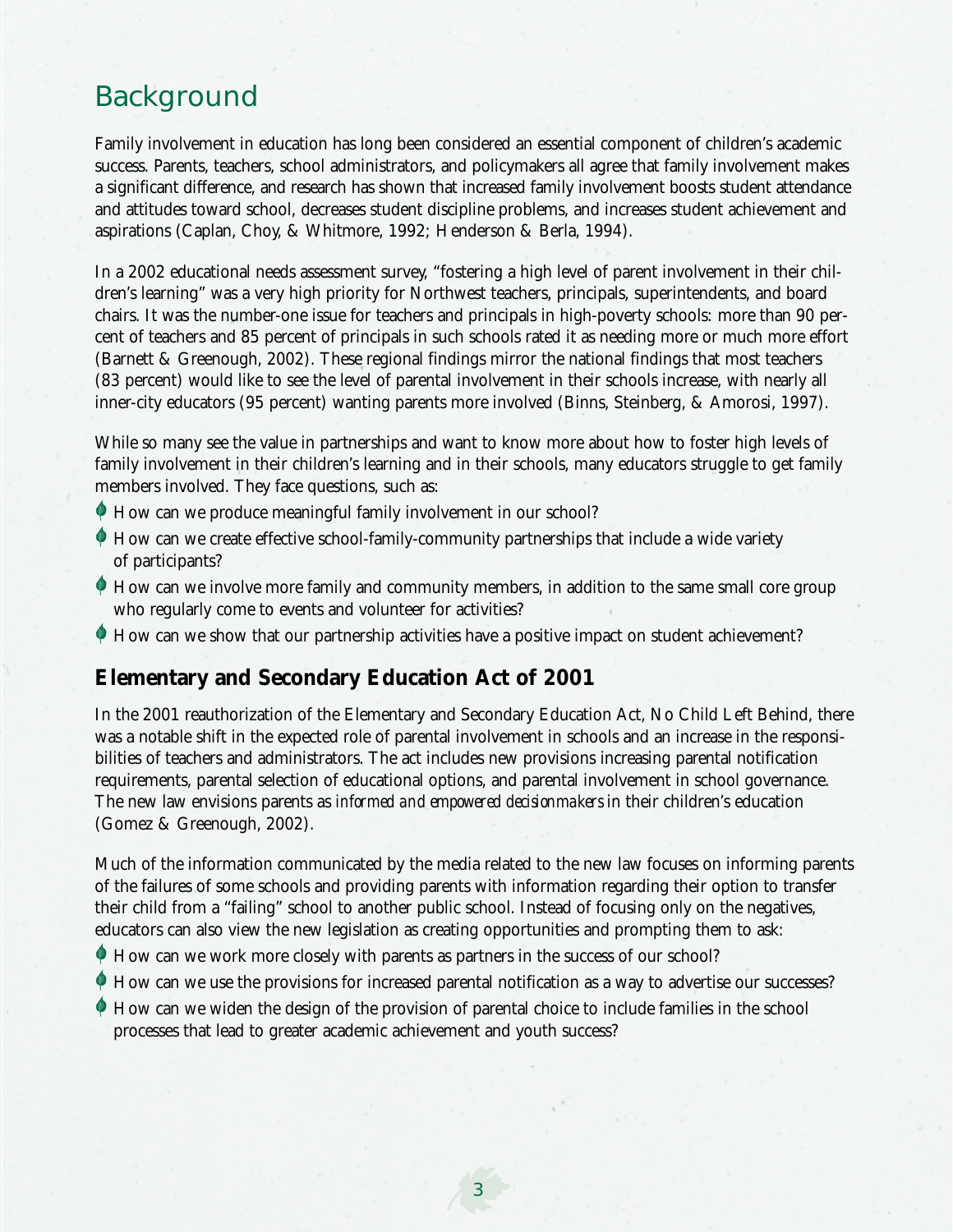#### **Introduction to the** *Partnerships by Design* **Process**

All the above questions and the new legislation beg for an effective partnership plan. Today, two out of three new business ventures fail—mostly due to a lack of a clearly spelled-out business plan. For those who create a solid, well-thought-out plan, success nearly doubles. The same can be said for school-family-community partnerships. If schools fail to plan for effective partnerships, their involvement efforts may not bring about the desired results.

Why have a written partnership plan? Formulating a plan will force you to think about where you want your partnership to go and how you are going to get there. It will become a road map to follow as your partnerships grow and develop—providing a definite direction and a much clearer, focused idea of what can be expected from your partnerships, thus increasing your odds for success. A written plan will help form the guidelines for developing meaningful, well-planned, and long-lasting partnerships.

A partnership plan is a document you create when you take an idea and work through all the factors that will have an impact on the successful start-up, operation, and management of your school-family-community partnerships. The *Partnerships by Design* plan should:

- **P** Define the goals and outcomes for this effort, including both immediate and future directions, and describe the means you will use to attain those goals
- P Outline the details of the roles each partner will play in helping reach the overall educational goals
- P Anticipate potential barriers along the way and formulate responses to them
- P Identify strategies to evaluate the success of the partnerships in meeting the planned goals, and formulate a process to advertise findings and regularly revise the plan

The planning process should answer many questions you may not have thought about as well as prompt questions that may turn into opportunities in the future. Because there is no one formula for success in creating school-family-community partnerships, your plan should be based on your local needs and circumstances. Although creating a plan may take a great deal of time and energy, it will be well worth the effort.

Planning is all about taking your vision and turning it into a reality.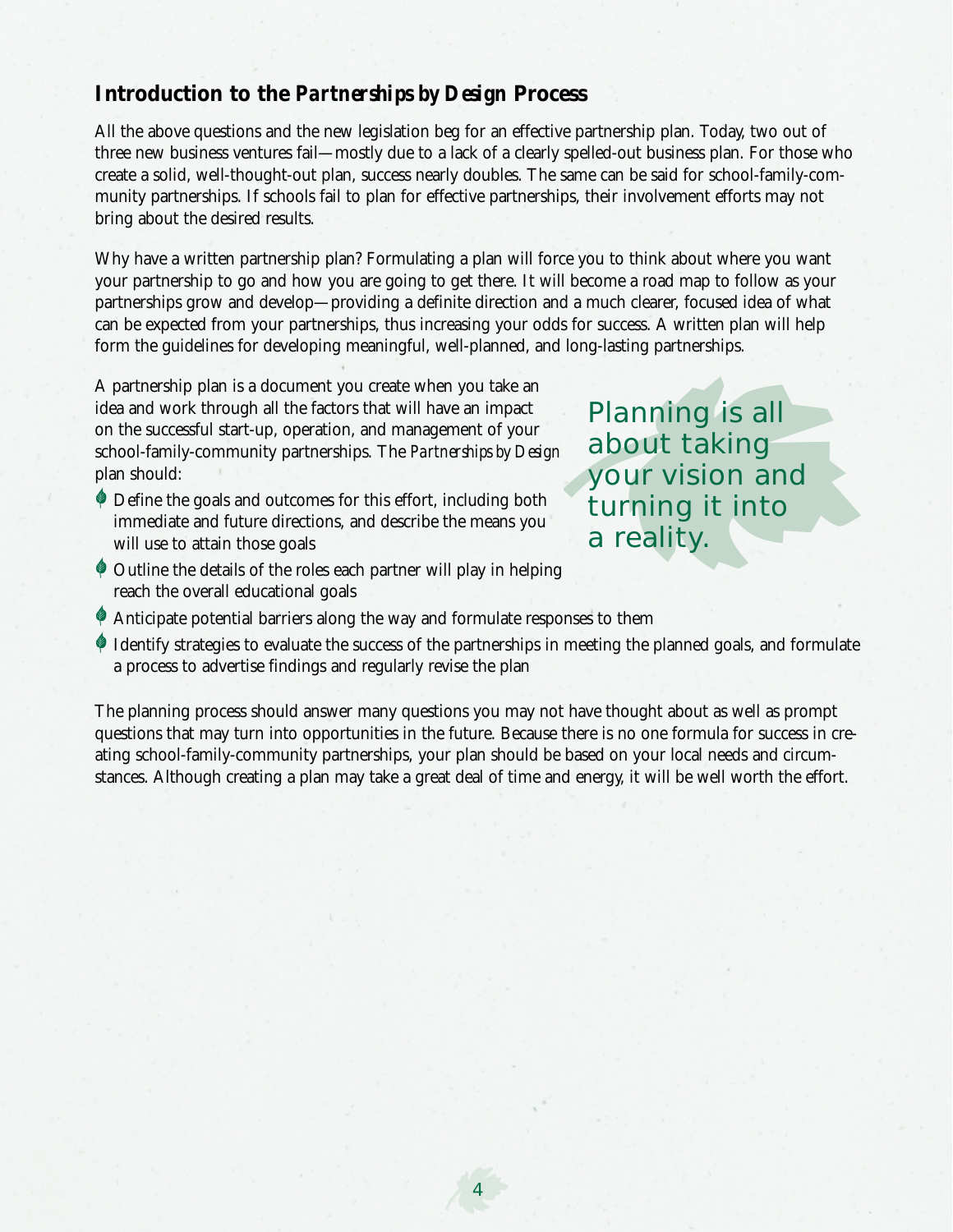## <span id="page-10-0"></span>Meaningful Involvement

Being meaningfully involved in education is important not only to family members, but to all stakeholders. Faced with the growing demands to satisfy federal mandates, state requirements, and school policies while ensuring that students make adequate yearly progress, educators want family and community members to be involved in ways that add to student achievement, but do not detract from their teaching nor add additional duties to their overwhelming workload. Stressed out and overloaded from juggling jobs, household responsibilities, and their children's activities, family members want to help their children succeed in education and in life without adding irrelevant activities to their already busy schedules.

Thus, all partners need to know there will be a bottom-line benefit before committing themselves to being involved in school-family-community partnerships. To them, meaningful involvement is participating in a broad, academically significant array of activities that allow partners to help children learn, have a direct impact on student achievement, and help solve real school problems.

Characteristics of meaningful involvement include:

- P Parents and staff taking an active interest in the well-being of each child, and school staff members taking an interest in the well-being of each child's family as an extension of the child
- P Respecting and valuing families' diverse contributions, and integrating them into the life of the school
- P Encouraging parents to assume multiple roles as supporters, ambassadors, teachers, monitors, advocates, and decisionmakers
- P Not confining "meaningful family involvement" to activities that take place in the school building (The Tellin' Stories Project Action Research Group, 2000)

#### **Family Involvement Activities**

When educators hear the term "family involvement," they often think of the activities that can be done to get parents involved in the school. This usually includes such things as serving as volunteers; acting as chaperones; working on fund-raising drives; attending athletic, music, and drama events at the school; and participating in PTO/PTA meetings, open houses, and parent/teacher conferences.

Educators often acknowledge that these activities do not reach all families. They may not see how the activities can increase student achievement or how the activities are connected to the overall school improvement goals. The family involvement activities are often seen as add-ons to their regular classroom duties and are only done so they can "check off a box on their family involvement to-do list." Because of this, the activities can be (and are often) done in a way that does not build relationships between the families and the school staff.

For family members, the typical family involvement activities can seem trivial, lack meaning, and provide little connection between the activities they do and the academic success of their children. The activities are often viewed as one-sided, with resources flowing into the school to help support the school's budget or extracurricular programs and activities. The family and community members provide the time, resources (money), and expertise to help children by being involved in the school and in school-sanctioned activities.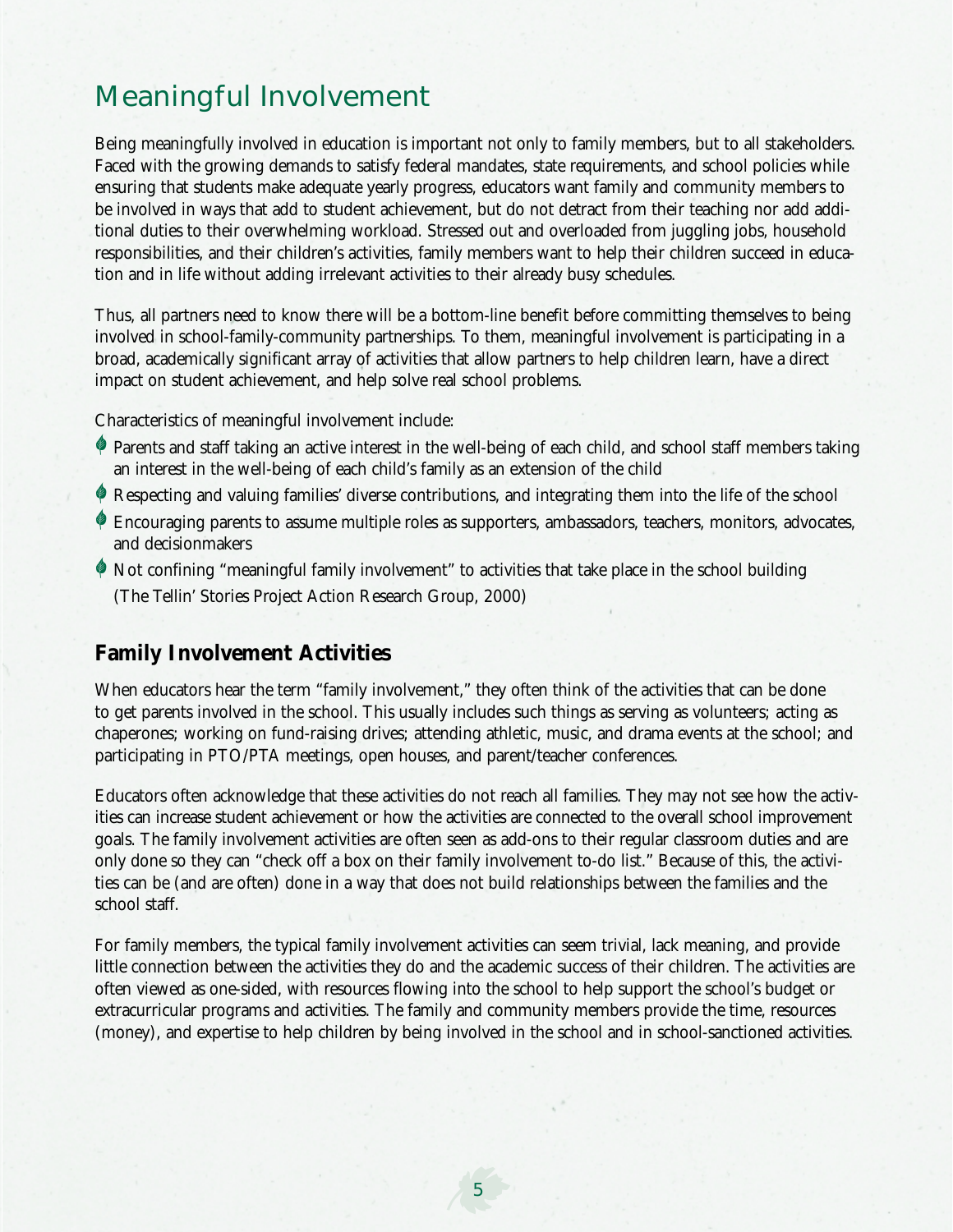#### **Family and Community Members as Consumers**

To help family members feel more invested in their child's education, many who are critical of current family involvement strategies advocate for schools to follow the business community's example by adopting a customer service philosophy.

For educators, this customer service philosophy is not about specific activities, but about the way they are educating the children, working with the families, and fulfilling their obligations to the community. This approach is designed to ensure that family and community members feel welcome at school, front office staff are courteous and helpful, and educators and administrators treat parents and students with respect.

The customer service approach asks family and community members for input on issues and for feedback regarding how the school is doing. Public engagement expert Richard Harwood, president of the Harwood Institute, a Maryland-based organization that helps communities learn to work and live together more effectively, disagrees with this approach. In an online article for the Alabama School Board Association, he states that asking family and community members "How are we doing?" has turned them into customers sending them a signal about where they fit within the school system. He believes the customer service approach in education allows people to think if they pay their tax bill they should get good service and have no obligation beyond that. Further, he believes that community members feel they only need to present their demands to the school, and if they're not met, they can go elsewhere. Why should they "jump over the counter and help in a pinch?"

"In short, approaching the design of and vision for public schools as if serving consumers lets the public avoid its responsibility to those schools as citizens," Harwood argues. "This consumer mentality takes us all off the hook" (Salter, 2001).

#### **Family and Community Members in Partnership With Schools**

Partnerships, by definition, are different from the preceding approaches. Partnerships are about building "relationships between individuals or groups that are characterized by mutual cooperation and responsibility, as for the achievement of a specified goal" (*American Heritage® Dictionary,* 2000). Thus, a school-familycommunity partnership is a collaborative relationship among the family, school, and community designed primarily to produce positive educational and social outcomes for children and youth, while being mutually beneficial to all parties involved.

Partnerships assume mutual responsibility and mutual respect. All partners share in the responsibilities and receive rewards based on the work they do together to enhance the academic and social growth of children. The resources of the various stakeholders are aligned so everyone is making a contribution to the common goal of learning. Partnerships recognize the importance and potential influence of all members who work with and invest in the education of the children—whose future, in turn, will affect the quality of life in the entire community.

While "family involvement" often has individuals thinking of a specific set of activities performed by a certain set of participants, "partnerships" open up the possibilities. Partnerships allow for a wider set of activities to be performed by a larger set of partners. Within partnerships, planners and organizers create rich, rewarding experiences instead of resorting to a typical set of activities. All partners leave behind the attitude that says "we have to do it, so let's just get it done" and take on the attitude of working together for the success of the students.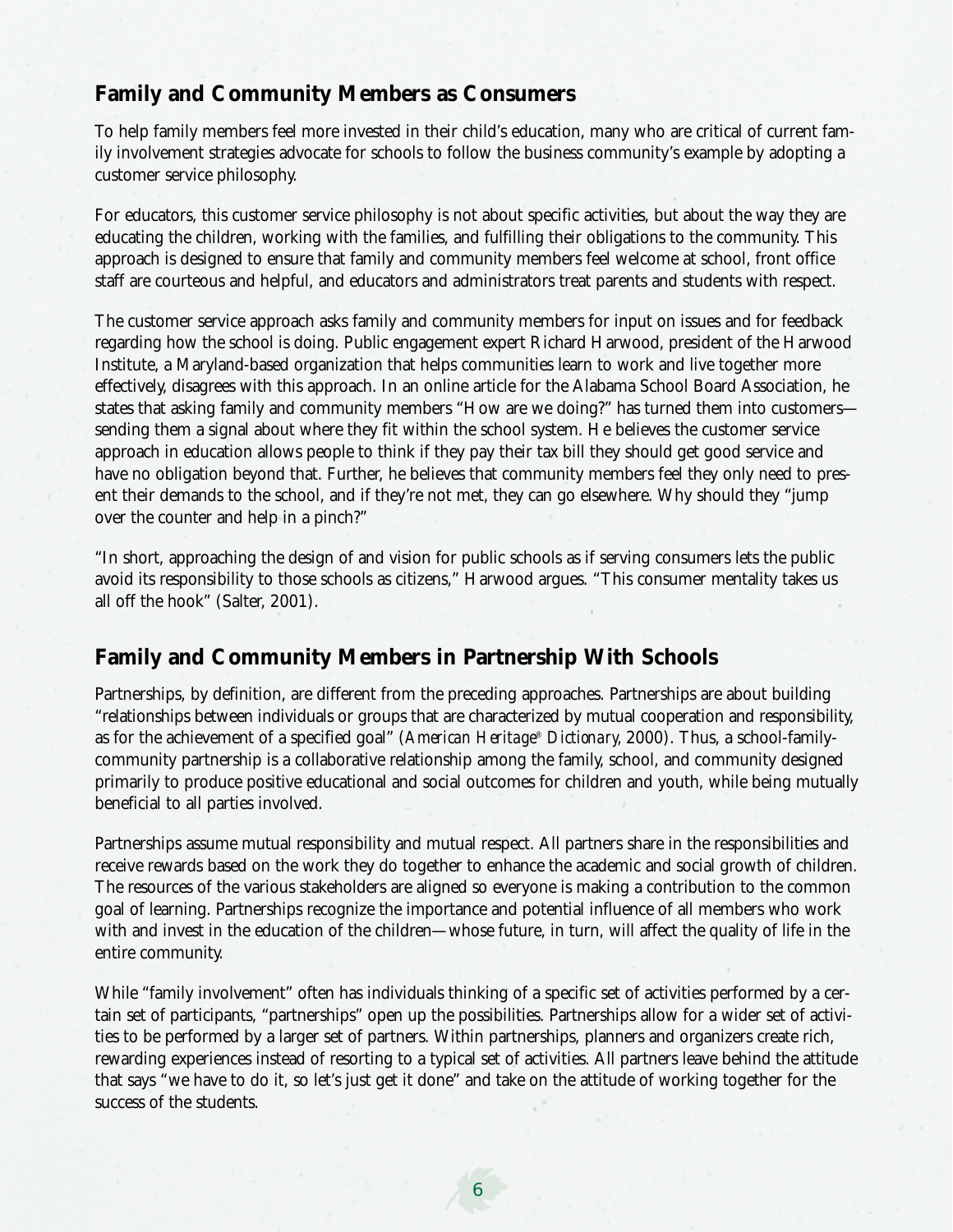For partnership activities to be effective, they have to be meaningful to all parties and should be connected to broader school improvement goals. For example, if increasing the reading levels of all students is the number-one goal of your school, most activities need to be planned with reading achievement in mind. School-family-community partnership activities need to be an integral part of this effort, and should include sending communications home and conducting training sessions on how to help children learn to read. Family volunteering should focus on individualized reading tutoring. Evaluations need to include the amount of time family and community members read to (and talk with) children (at home, in the school, at the library, etc.) in English or in their home language.

#### **When To Include Family and Community Members**

No one would start a business or financial partnership without knowing all the partners, coming to an agreement on how the partnership would develop, and defining the responsibilities of all parties. Most people would never give their money to someone they did not know, or let that person make decisions about how their money would be used or for what purpose, without forming an agreement first. Most of us would not give our money or financial security to others, then expect to hear from them only when there is a major problem.

But parents are asked to do this every day. Parents send those who are most precious to them to school and leave their child's success in the hands of educators and administrators they may never meet. Often, parents' advice is not actively sought when planning how the children will be educated, with what programs the children will be involved, or how problems will be handled. Parents and school staff seldom know each other before the first concern arises when they often meet under less than ideal circumstances.

#### **Ideas for Action**

In order to ensure success of your school-family-community partnerships, family and community members should be involved with school staff and students from the beginning. Several ways that schools in the Northwest have included all parents and community members from the beginning, and included them in positive ways are provided below.

Welcome Conference: One school, committed to several parent/teacher/student conferences per year, created a policy in which the first conference is held before school starts. This conference is used to welcome the student and parents to the school/classroom, and is all about the child and planning his or her education. The teacher asks the parents to talk about their child (including the things they like best about the child), the strengths of their child (even if they don't seem to relate to education), the ways their child learns best, and what their child needs from the teacher in order to have a successful year. The teacher also asks the parents to talk about themselves in order to find out how the parents would like the teacher to work with them and the best ways the teacher and parents can communicate with each other. Finally, the teacher tells the parents and student about the classroom and teaching philosophies, and lets the parents know simple ways they can assist the teacher and work with their child to boost their educational success.

Communicate Early and Often: Another school included parents by establishing a routine of making phone calls to parents or sending personal notes home within the first month of school—before any issues arise. The teachers let the parents know what is happening in the class, and tell parents something positive about their child. By the second or third phone call or note, most parents welcome hearing from the teacher, and are convinced the teacher is sincerely interested in their child. By this time, most of the parents have willingly become the teacher's partner.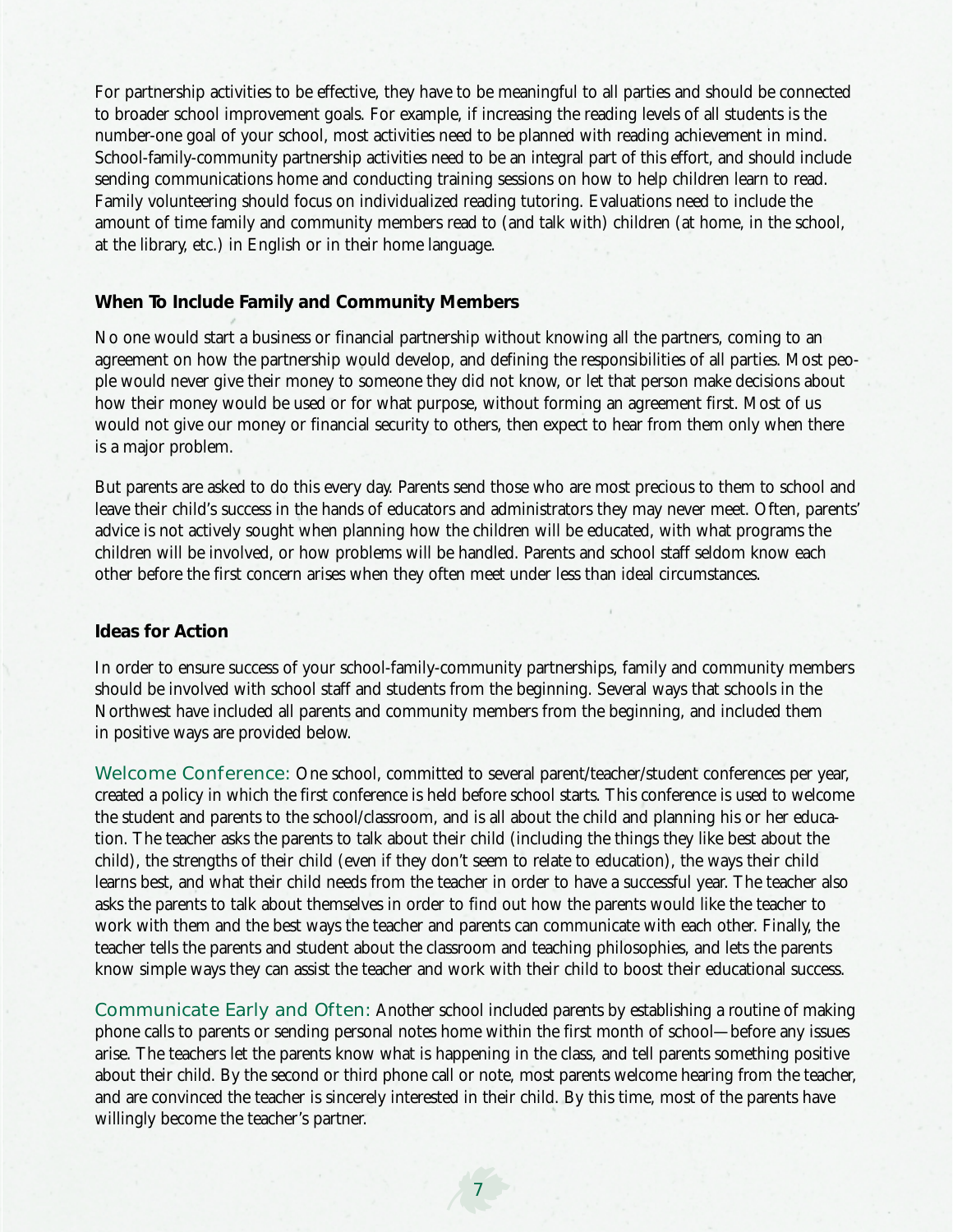Home Visiting: One school uses home visits as a powerful strategy to understanding its students and connecting with students' families. Many children act differently at home than at school, and it helps to see children in their own homes to really get to know them well—to know their personalities, learning styles, interests, and strengths. Teachers have used children's interests that were discovered on home visits as the basis of curriculum topics through which to integrate content areas, and/or for selecting books to read.

For successful home visits, family members need to know that the visit is purely optional and must know the exact purpose of the visit. This school found solutions for the challenge of finding enough time for teachers to do home visits by conducting parent conferences during visits, and using staff development or faculty meeting time for visits. Most of the teachers doing these home visits are enthusiastic about the hugely positive impact on all aspects of teaching and learning in the classroom, and at home.

Help With Transitions: A fourth school formed partnerships by working with preschool educators and meeting the parents of incoming students. The school realized that entering a new environment was stressful for both the children and their parents. These transition times offered a good chance to inform parents about the changes taking place in their child's education and show parents how to help their child succeed during these potentially difficult times. (The same partnerships could be formed during other transition times: for instance, when a child changes schools, between elementary school and middle school, or between middle school and high school.)

School as Community Center: This last suggestion focuses on ways schools in the Northwest are more inclusive of community members and have become wonderful resources during out-of-school hours. Diverse areas within the schools (library, computer lab, gym, classrooms, etc.) are used to host public meetings and adult enrichment courses such as computers, arts and crafts, or fitness. For instance, one school partnered with health educators to host wellness classes for interested community members—right in their neighborhood.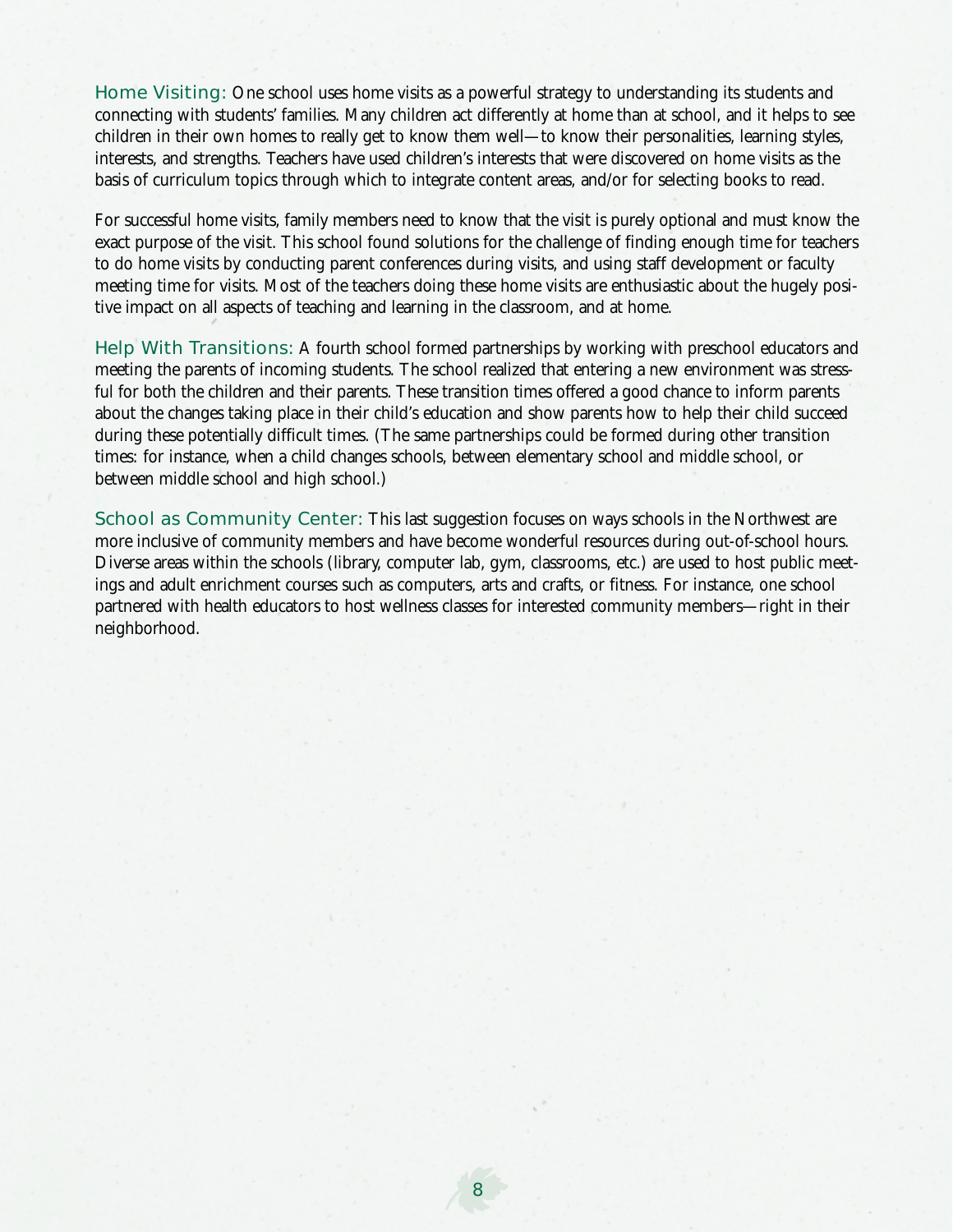## <span id="page-14-0"></span>Where Are You Now?

The first step in writing a partnership plan is to do a thorough study of the many issues that will affect the eventual success or failure of the partnership. Many hours should be invested in assessing these issues before any time, money, or effort is invested in actual activities. The partnership development team should start by:

- P Reflecting on the attitudes and assumptions that school staff, students, family members, and community members hold about each other
- P Realistically assessing who all the members of the school community are and what assets they bring to the table
- P Physically walking through the school to determine what the environment says about what the school values and what the school climate is like
- P Assessing current involvement activities and the results obtained from them

#### **Attitudes and Assumptions**

Research has shown that the extent to which schools encourage and facilitate families' participation in their children's education is a greater predictor of family involvement than family characteristics (U.S. Department of Education, 1997; Thorkildsen & Stein, 1998).

Beyond the vast demands on staff and teacher time to satisfy federal and state educational requirements, reaching out to families is made increasingly complex by the growing number and variety of families' ethnic, language, religious, economic, and social backgrounds. Thus, it is important to look at the attitudes and assumptions held by staff members when it comes to creating involvement programs or building partnerships. Educators who think only in terms of traditional families are likely to have a particularly hard time dealing with today's wide variety of family types and structures.

Attitudes often play a large part in the quality of and responses to family involvement and school-familycommunity partnership activities. Educators who have low expectations for "at-risk" children, or who believe that their parents don't care about them and don't want to be involved in their education, may contribute directly to a lack of parental involvement and to children's failure (Liontos, 1991). One study found that many educators believe that parents with low incomes do not value education highly and have little to contribute to the education of their children (National School Public Relations Association, 1988). Other research has found that some educators fail to give "at-risk" children work to take home, based on the assumption that their parents will be unable or unwilling to help (Hafner, Ingels, Schneider, Stevenson, & Owings, 1990).

When creating family involvement programs or building school-family-community partnerships, one of the major, unresolved issues is how to reach the families considered "hard to reach." Educators often label the parents of "at-risk" students as hard to reach and cite social or economic conditions as the cause. But what is meant by "hard to reach?" Often, when educators speak of disadvantaged or "hard-to-reach" families, they are referring to the families that are seldom seen by the school staff, but many have in mind such characteristics as:

- <sup>•</sup> Minority background
- P Low socioeconomic status
- Public housing occupancy
- P Little formal education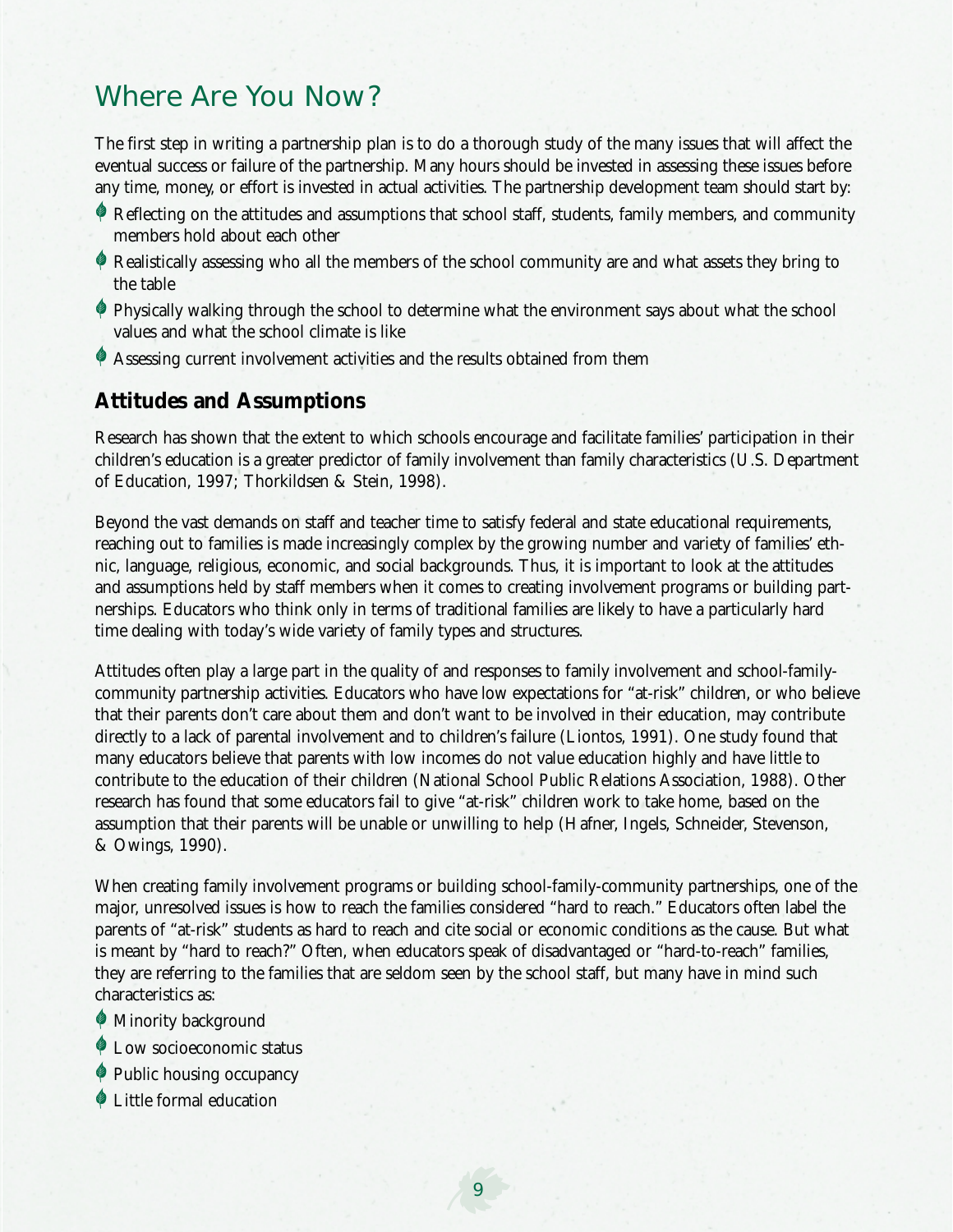P Single-parent households

P English language learners (ELL)

Family members who reflect such characteristics often state that one of the biggest problems they have in interactions with school staff is the assumptions made about their families and children. They would like school staff to ask before assuming, or at least to assume strengths rather than dysfunction. They would like to view the school staff as supportive and helpful rather than critical or antagonistic.

The following four activities give all team members a chance to look at their own assumptions, find ways to dispel preconceived notions and change attitudes, and figure out who the families really are.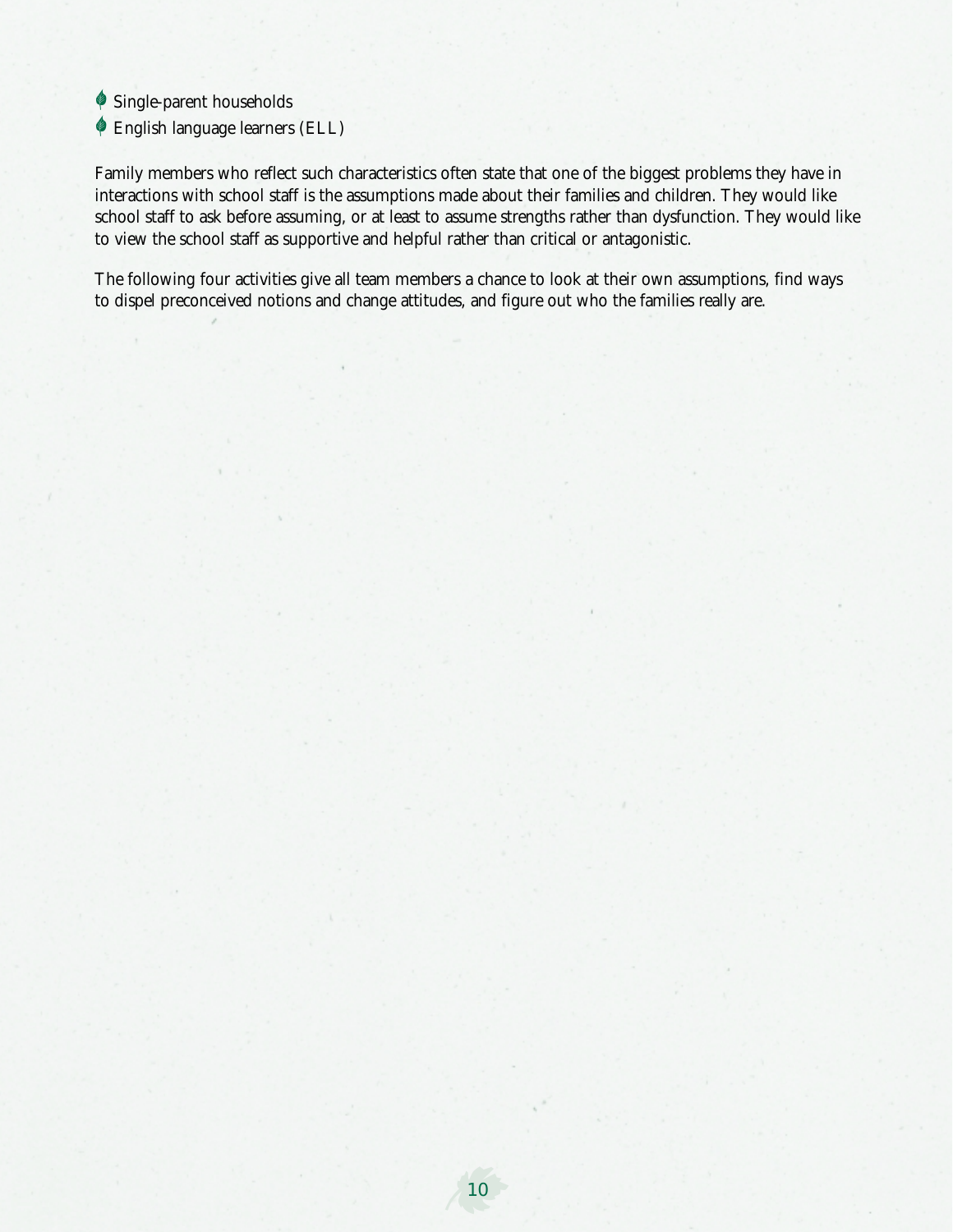#### **Personal Reflection on Assumptions**

Instructions: *This is a private activity, meant to be completed individually, and not shared with the group.* Team members should take about five minutes to thoughtfully and honestly consider the following questions to learn more about their personal assumptions and to reflect on the assumptions they feel are held by others. No writing of answers is required—just a thoughtful consideration of the assumptions held. At the end of the exercise, each person should move on to the Personal Action Steps/Statements (on the next page) and write out three to four statements of how he or she could change his or her own assumptions and have a positive impact on partnerships.

- P When families are discussed at the school, what is said? Do people say "those families" don't care about their children or their education? Or are terms like resourceful and supportive used in conjunction with affirmation of the families' strengths and dedication to their children?
- P When school staff members are discussed at home or in the community are they viewed individually (each with strengths and weaknesses) or lumped into a group? Is their work seen in the context of federal, state, and local mandates; or school and district policies and politics? Or are staff members held individually responsible for everything that happens?
- P When you start planning family involvement/partnership activities what does the staff say? Do you hear more complaints (i.e., they don't come to conferences, don't check homework, or don't answer notes)? Or more compliments (i.e., they can always be counted on, or are a great resource)?
- P When families discuss involvement in school activities and student learning, are easy excuses given for not being more involved (i.e., "I'm too busy," or "I'm not available during the day")? Or do they say things like, "I am involved … at home," or "I would be able to help if I knew where my skills and talents could best be used?"
- P When a student has a problem, what is the assumed cause? Is it attributed to family situations like illness, or other issues at home? Is it attributed to school situations—the student is bored or the teaching and learning style do not match?
- When working with a student who has a problem, where and how are solutions sought? Is it assumed that the partners will be easy or difficult to work with? Do school staff, family members, and students start with a positive, problem-solving, solution-oriented approach, and enter into a partnership to develop a plan to solve the problem?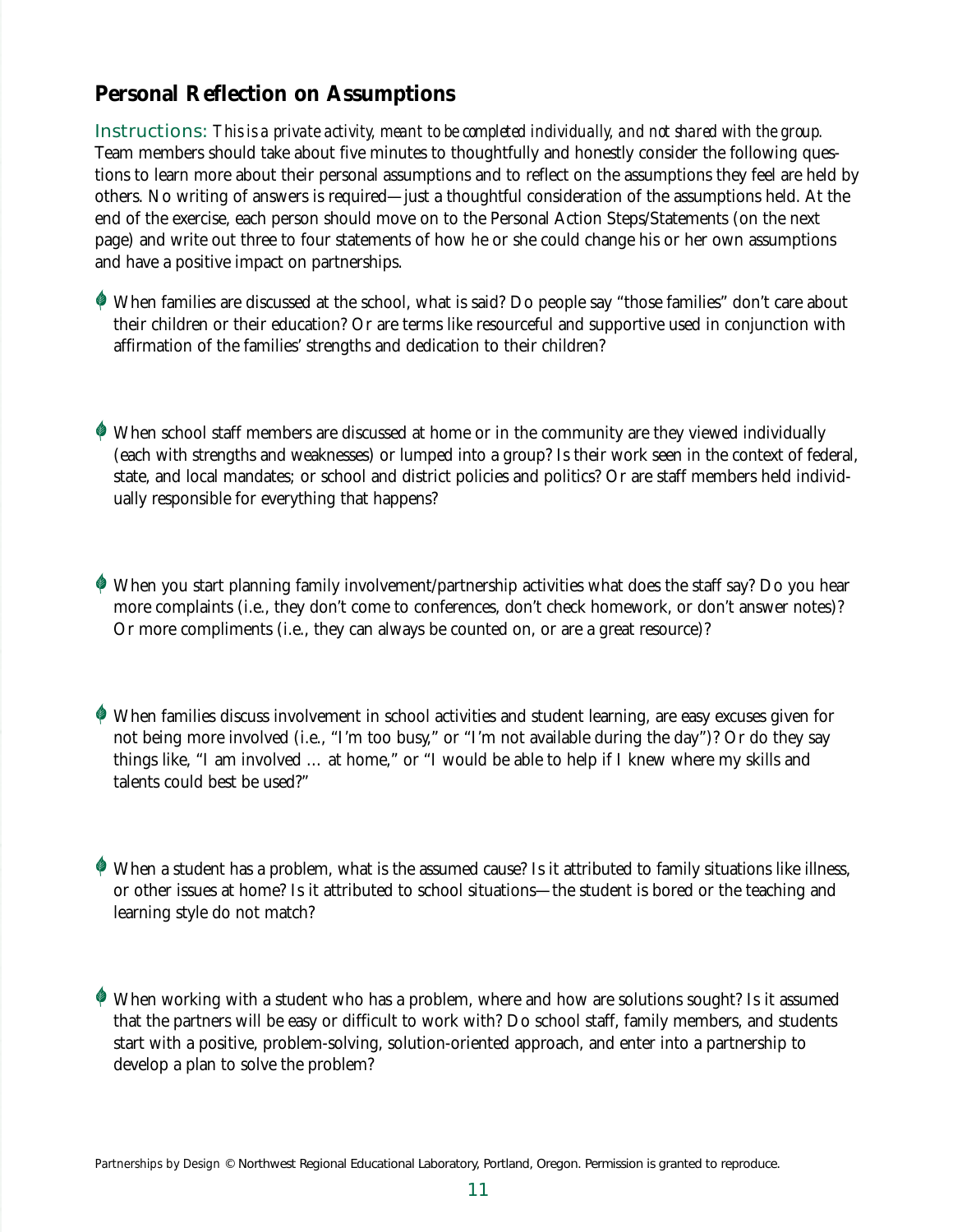### **Personal Reflection on Assumptions**

Instructions: *This is a private activity, meant to be completed individually. Share with the group only as you are comfortable.* Based on your reflections on the previous page, write out three to four Personal Action Steps/ Statements to help in your process of working more effectively with students, school staff, and family and community members. Start your statement with a phrase such as: "I will …."

#### **Based on my Reflections … Personal Action Steps/Statements:**

Examples:

- P I will check myself before I make assumptions in regards to \_\_\_\_\_\_\_\_\_\_\_\_\_\_\_\_.
- P I will call my child's math teacher tomorrow to make an appointment. I will ask questions rather than blame either the teacher or my child.
- <sup>1</sup> I will send notes home weekly and in Spanish on Rosa's progress at school. They will contain more positive statements than negative ones. I will make suggestions for helping her at home.

1.

2.

3.

4.

When everyone has had a chance to write their Personal Action Steps/Statements, ask if anyone would like to volunteer to share one.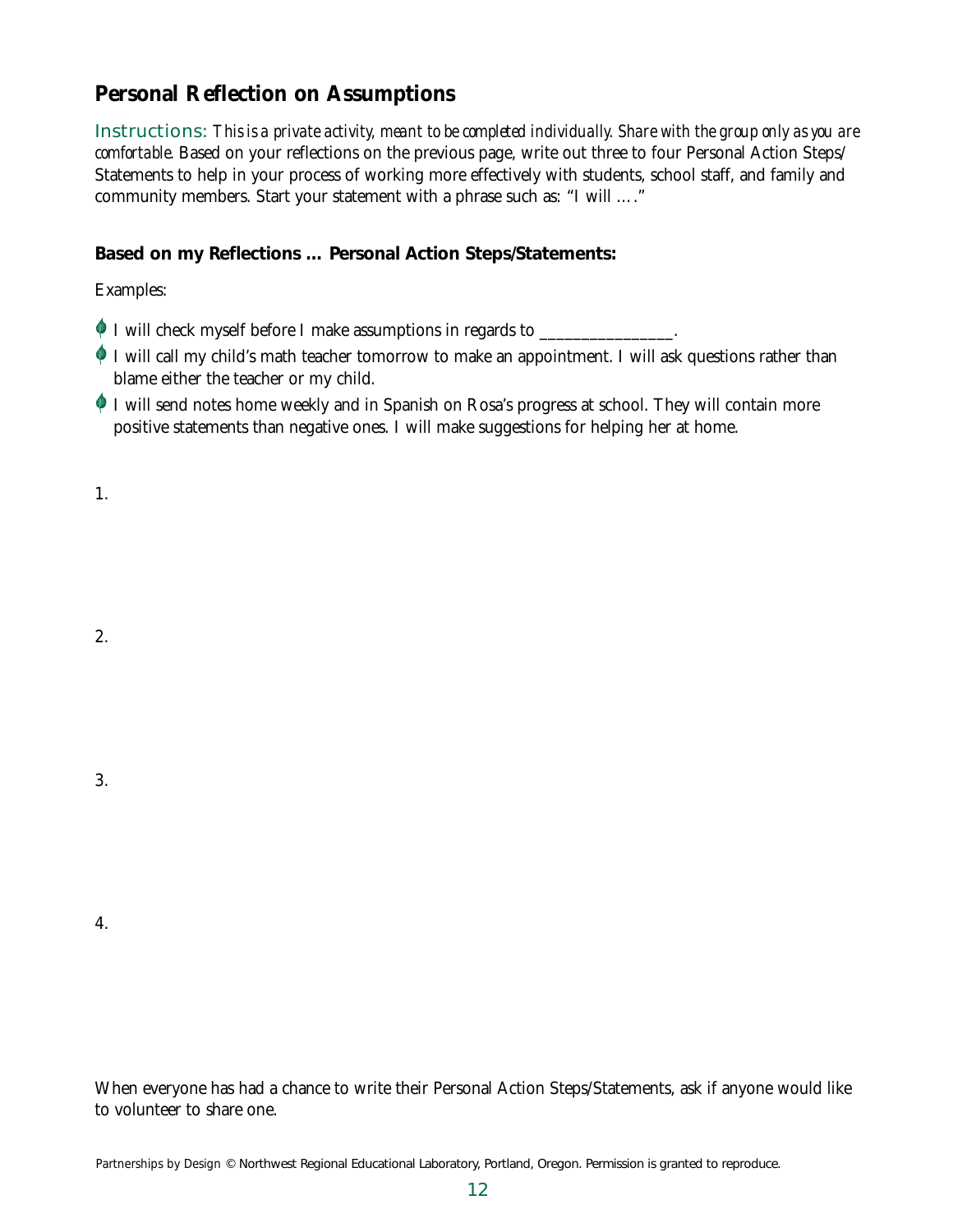## **Group Activity on Assumptions**

Instructions: Read each statement in the left column and check whether you feel this is or is not an assumption that hinders partnerships at your school. When done, discuss the assumptions the group considers most troublesome. Together, identify positive statements (as in the example in the first box on the right) that will dispel preconceived notions, change attitudes, and help facilitate partnerships. (If you identified an assumption you would like to address that is not listed, write it on a piece of chart pack paper to discuss when finished with the table below.)

| <b>Assumptions That Hinder</b><br><b>Partnerships</b>                                                                       | <b>School-Based</b><br><b>Assumption?</b> | <b>What May Be the Reality?</b>                                                                                                                                                                      |
|-----------------------------------------------------------------------------------------------------------------------------|-------------------------------------------|------------------------------------------------------------------------------------------------------------------------------------------------------------------------------------------------------|
| Parents who don't attend school<br>events don't care about their<br>children's success in school.                           | Yes<br>N <sub>o</sub>                     | Example: Even when unable to attend school<br>events, most parents care a great deal about their<br>child's success in school. Many parents find ways<br>to support their child's education at home. |
| Parents who are illiterate or do<br>not speak English can't help<br>their children.                                         | Yes<br>N <sub>o</sub>                     |                                                                                                                                                                                                      |
| Parents from different ethnic and<br>racial groups don't understand<br>the role they play in their<br>children's education. | Yes<br>N <sub>o</sub>                     |                                                                                                                                                                                                      |
| It is up to parents to find out<br>what is going on at school.                                                              | Yes<br>N <sub>o</sub>                     |                                                                                                                                                                                                      |
| Getting families involved takes a<br>lot of time and energy, with the<br>results not often corresponding<br>to the effort.  | <b>Yes</b><br>No                          |                                                                                                                                                                                                      |
| Children who are troublemakers<br>often come from families that do<br>not value education.                                  | Yes<br>N <sub>o</sub>                     |                                                                                                                                                                                                      |
| It is all right for school staff to<br>contact families only when a<br>child is in trouble.                                 | Yes<br>N <sub>o</sub>                     |                                                                                                                                                                                                      |
| The problems of "hard-to-reach"<br>families and "at-risk" students<br>are the fault of the families<br>themselves.          | $\Box$ Yes<br>N <sub>o</sub>              |                                                                                                                                                                                                      |
| Teachers are expected to play the<br>roles of parents too much in<br>their jobs.                                            | <b>Yes</b><br>N <sub>o</sub>              |                                                                                                                                                                                                      |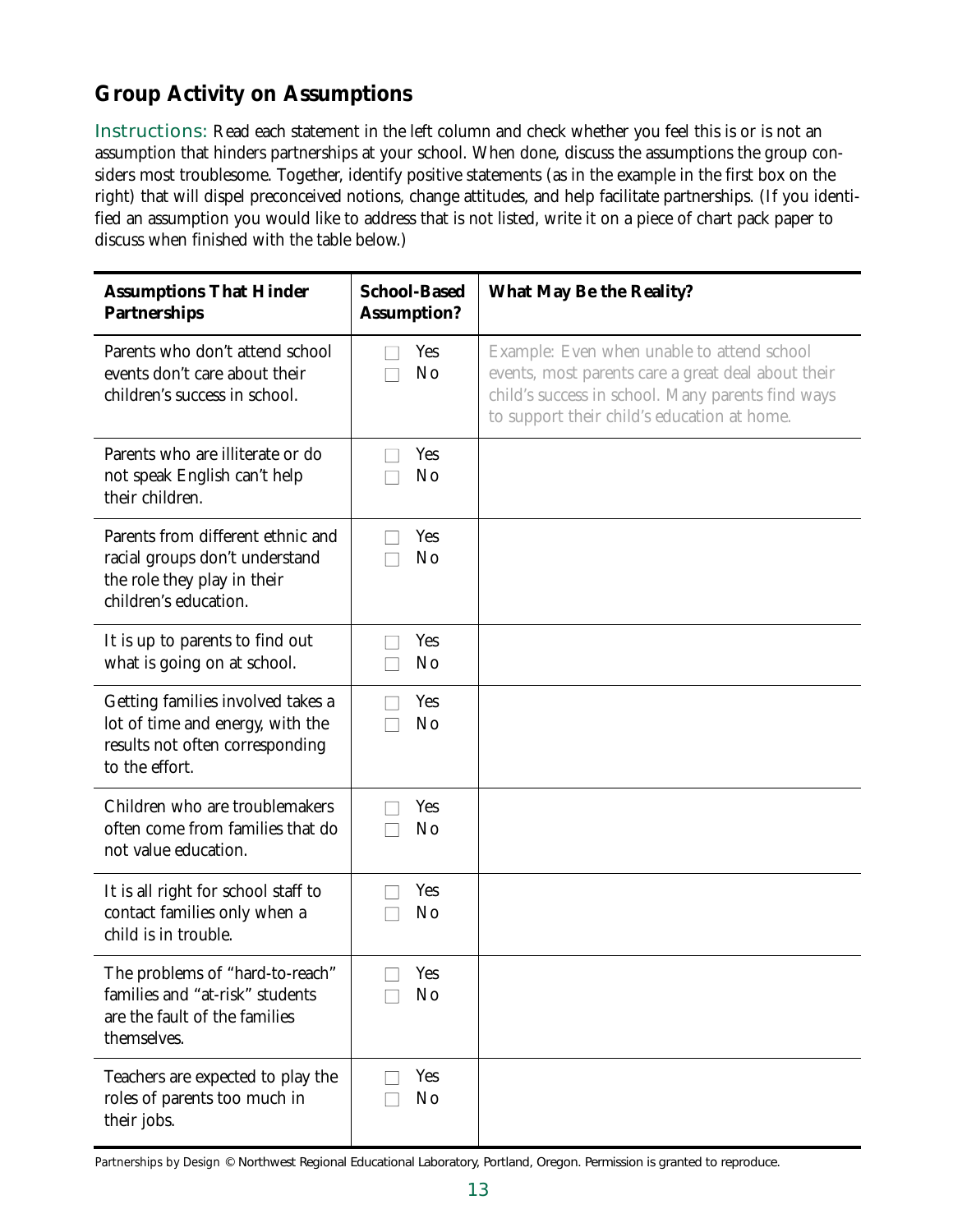#### **Who Are the Members of Your School Community?**

Now that you have addressed assumptions held by you and others, it is time to get to know the members of your school community. More important than just getting cursory knowledge, during this activity you will get a chance to know who they are as well as what they bring to the table (their assets and strengths). With an accurate picture of family and community members, you will be better able to plan activities as well as identify barriers you may come across.

Use your school improvement plan and district/school demographic information to find out the general make-up of your school community, including such aspects as:

- Percentage of single-parent homes
- P Number of ESL/ELL families and what languages are spoken at home
- Rate of mobility
- $\blacklozenge$  Percentage of latchkey children

Instructions: Write the following statements on pieces of chart pack paper and post them around the room. Ask the team members to go to the chart pack paper with their role (family, school, youth, community) highlighted. Have the individuals discuss the statement and write the things they want the people in the room to know about their group. When finished with their poster, have them continue to another poster, read the things written by that group, and add any additional comments.

- P A few things that the school should know about *families* in this community are:
- P A few things that families and community members should know about the *school* are:
- P A few things that families, the community, and school should know about the *youth* in this community are:
- P A few things we should know about the *community* are:

After they have had a chance at each of the above posters, have them continue to the rest of the posters. Encourage discussion. Remind groups to proceed to the next poster when they have finished with the one where they are. When each of the poster statements have been answered, ask the group members to return to their seats and ask one person to read aloud the answers from one sheet … using the answers as discussion starters to increase understanding among team members and the groups they represent.

- P If I only had access to \_\_\_\_\_\_\_\_\_\_\_, I could be a much better teacher (parent, administrator, student, etc.). (Fill in the blank)
- P If only this community had \_\_\_\_\_\_\_\_\_\_\_, my job as a teacher (parent, administrator, student, etc.) would be much easier. (Fill in the blank)
- P What are some the challenges facing families and school staff on a daily basis?

NOTE: For an additional activity to help you discover who the members of your school community are and what assets they could bring to the table, see Topic 4 of *Planning for Youth Success,* Mapping Community Assets for Youth Success (www.nwrel.org/partnerships/cloak/14-4-act.pdf).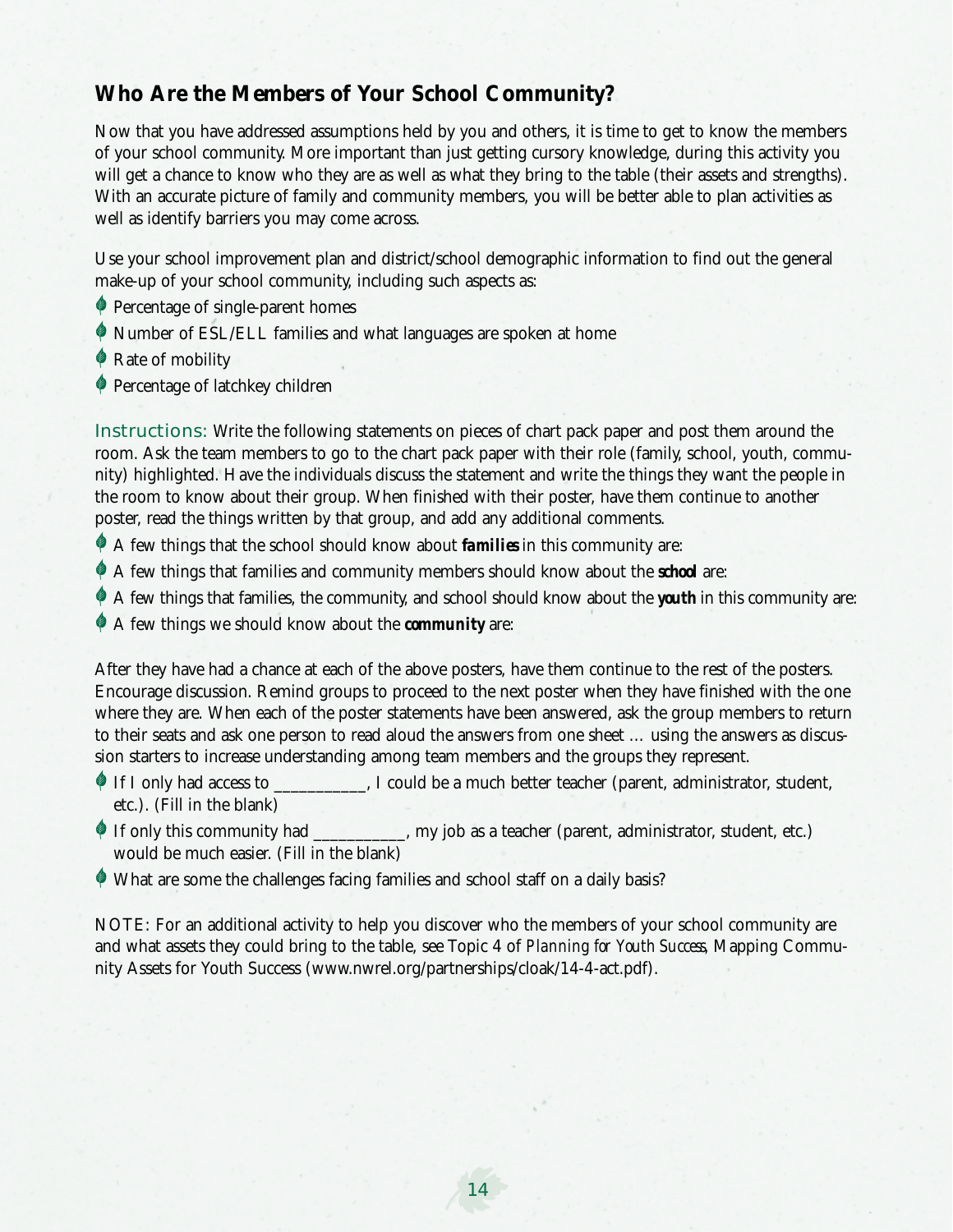#### **School Climate and Environmental Considerations**

Family and community members have prior experiences with schools that will have a positive or negative impact on the amount and type of involvement they wish to have. Educators must take this into consideration when planning and implementing partnerships in schools. Research suggests a connection between the school climate and the extent to which family and community members are involved (Comer & Haynes, 1992; Dauber & Epstein, 1993). They may only become involved if the school climate—the social and educational atmosphere of a school—is one that makes them feel welcomed, respected, trusted, heard, and needed.

When schools create a positive climate by reaching out to family and community members and providing structure for them to become involved, the result is effective partnerships that connect schools, families, and community members to help children succeed in school and in their future.

Just as you can learn about an individual by observing where he works or lives, you can learn much about a school's climate by looking at the school environment. You can learn many things about what is important and valued in the school by such things as the wording on signs, what is (and is not) displayed on the walls, the way the rooms are decorated, how people are greeted and helped, and whether or not individuals feel they are noticed.

Gretchen McKay, a staff writer for the *Pittsburgh Post-Gazette News,* observed that: "There's a saying among school administrators that, if you want to feel the pulse of a particular building, one of the first things you should do is stick your head into the restroom." If you find clean floors and walls and adequate supplies, there's probably a high degree of school pride and a sense of involvement. But if you discover old graffiti scribbled on the walls and general uncleanliness, it shows how disconnected students (and staff) may feel from their school, how they regard their surroundings, and tells students and those who visit much about the climate and attitudes of the school (McKay, 2000).

Even though our environment can say a lot about us, it is often difficult for individuals to take a critical look at their own environment. They see the same things day in and day out, and can become immune to the statements their surroundings make. If possible, ask team members to take a critical look at another school—visiting their child's school or another school within the district during hours of operation to see what it would be like to walk into that school for the first time and try to find their way around. Have them consider the following questions:

- P What are their impressions of this school?
- P What does the condition of the school (both inside and out) say about how much people care about the school?
- P Does the school seem to reflect what school staff feel about students and visitors?
- P Based on what they have seen, what do they feel is important to the school?

This experience can be used to help team members look more objectively at their own school when they do the following activity.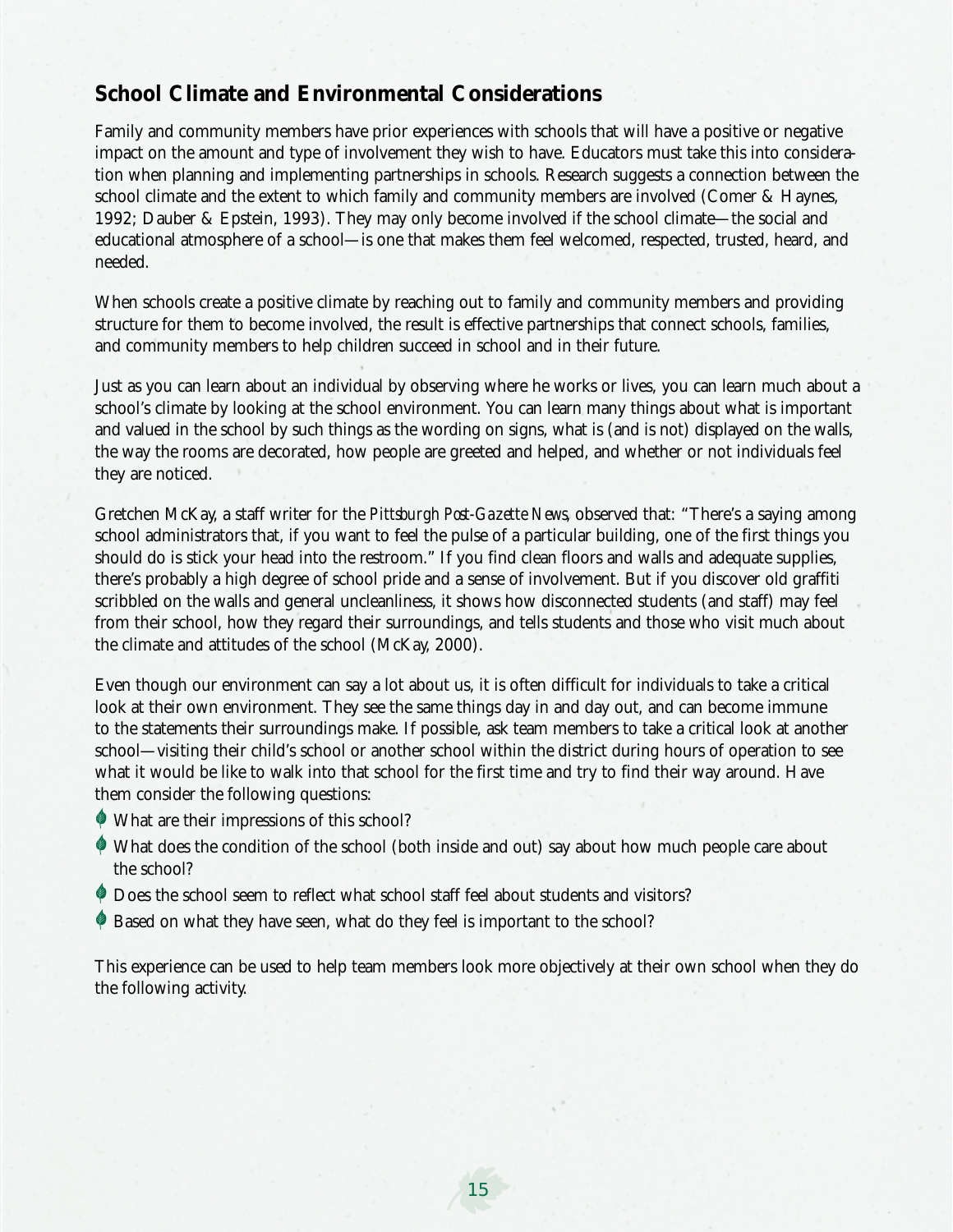#### **Instructions for Environmental Checklist and Physical Walk-Through**

Environmental Checklist Instructions: Take one to two minutes to answer the questions on the Environmental Checklist on Page 17. For all questions that you cannot answer, leave the line blank. Think about these questions when you are doing your physical walk-through and, during the walk-through, fill in any answers you may have missed.

Physical Walk-Through Instructions: Divide the partnership development team into smaller groups of two to three individuals. Each small team should contain no more than one family member, community member, school staff, or student so each team has a chance to view the school from multiple perspectives. Assign teams to examine two to three specific areas of the school, which may include the parking lot, entrances, main office, halls, classrooms, rooms specifically set up for family/ community members, restrooms, cafeteria, library, playground/recreation area/playing fields, and principal/ administrator's offices.

Use the **Record Sheet for Physical Walk-Through** on Page 18 to make comments regarding the areas you have been assigned. Questions on the top of the form will assist your critical observation, but make any additional comments you feel are important.

Take 15 minutes to complete the walk-through. Then have team members reconvene in the meeting room to share their experiences. Use the guiding questions below to assist with your discussion.

Guiding Questions Instructions: After your walk-through, have team members discuss the things that really stood out to them and the things that they may not have noticed before. Were there any surprises? After a general discussion of findings, have the large group answer the following questions.

Based on your findings,

- How welcoming is the school?
- P What is different between what children see and what adults see?
- P What do the displays say about what is important to the school or what the school values?
- P Is this a place where parents want to send their children and where children want to come? Do they feel at home?
- P What environmental changes would you make to your school to create a place where family and community members want to form a partnership?

NOTE: You may want to use some of what you found during the team's walk-through to prompt ideas for partnership activities during the action planning stage.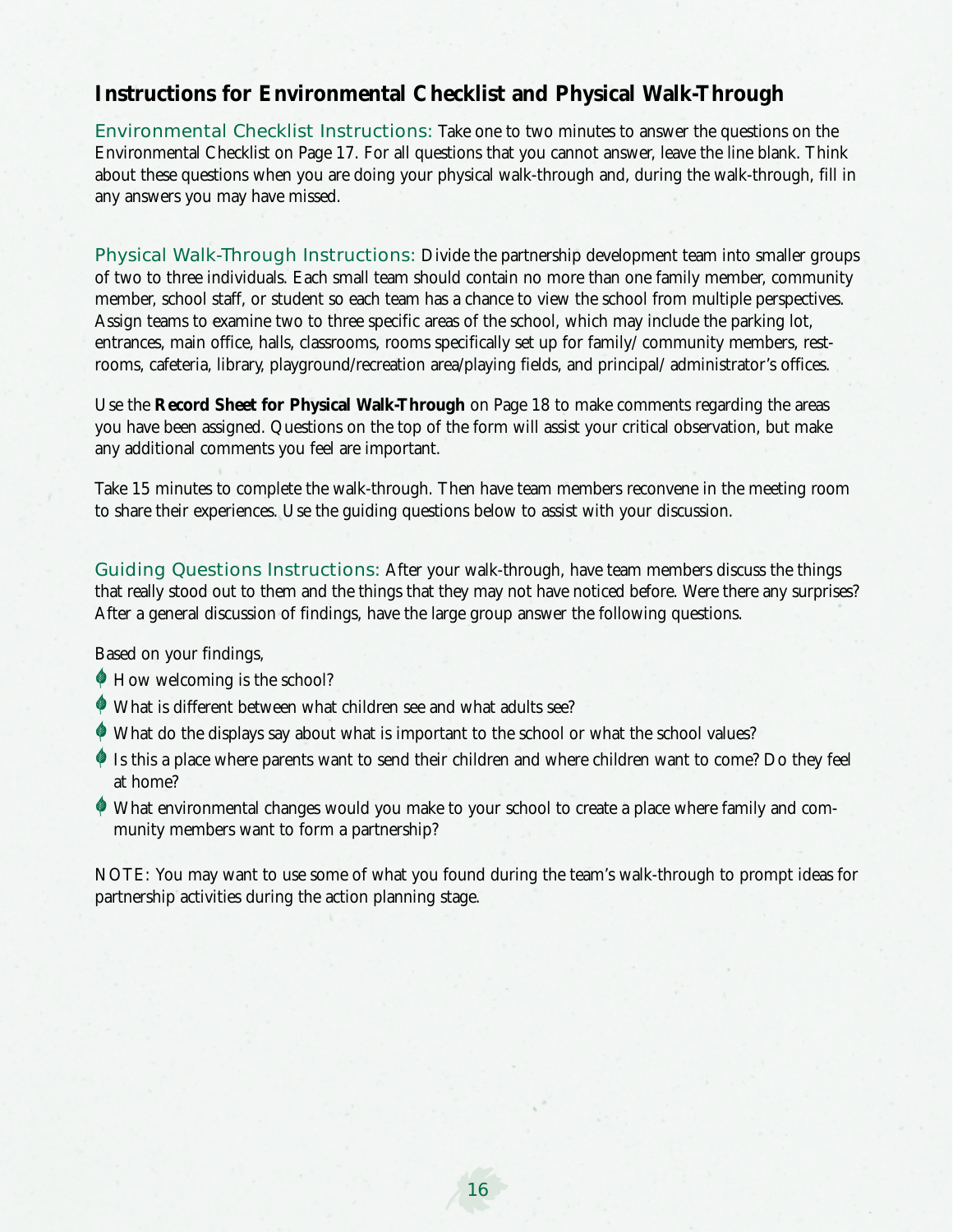| <b>Environmental Checklist</b>                                                                                                                                                                                                                       | <b>Yes</b> | N <sub>0</sub> |
|------------------------------------------------------------------------------------------------------------------------------------------------------------------------------------------------------------------------------------------------------|------------|----------------|
| Are there parking spaces reserved for family and community members?                                                                                                                                                                                  |            |                |
| Are these spaces located near the front entrance of the school?                                                                                                                                                                                      |            |                |
| Is the playground material and equipment safe and in good repair?                                                                                                                                                                                    |            |                |
| Are fields maintained?                                                                                                                                                                                                                               |            |                |
| Are tracks useful and in good repair?                                                                                                                                                                                                                |            |                |
| Does the exterior of the building look good?                                                                                                                                                                                                         |            |                |
| From wherever a person enters the building, can they easily find the main office?                                                                                                                                                                    |            |                |
| Is the tone of the signs in the school welcoming and inviting?                                                                                                                                                                                       |            |                |
| Are signs written in the home languages of the students present in the school?                                                                                                                                                                       |            |                |
| Is student's work displayed on the walls within the hallways and in the classrooms?                                                                                                                                                                  |            |                |
| Are people greeted warmly when they entered the main office? (for instance, do staff seem<br>pleased to see them? Do staff smile and use a pleasant tone of voice?)                                                                                  |            |                |
| Are people greeted individually when they arrived? (for instance, do staff members say "hello"<br>and introduce themselves? Do staff members call visitors by name? Do staff members use the<br>primary language spoken at the home to say "hello"?) |            |                |
| Do staff members assist in a timely manner?                                                                                                                                                                                                          |            |                |
| Can students and family members see themselves represented in the books, pictures, and<br>materials used in the classrooms?                                                                                                                          |            |                |
| Are the school and the classrooms accessible to all students and family members (even those with<br>disabilities)?                                                                                                                                   |            |                |
| Are restrooms clean and well lighted?                                                                                                                                                                                                                |            |                |
| Are soap dispensers filled and paper supplies adequate?                                                                                                                                                                                              |            |                |
| Are there doors on the stalls in the restrooms?                                                                                                                                                                                                      |            |                |
| Are the tables and benches in the cafeteria clean and in good repair?                                                                                                                                                                                |            |                |
| Are floors in the cafeteria kept clean?                                                                                                                                                                                                              |            |                |
| Is the library well-stocked with reading materials?                                                                                                                                                                                                  |            |                |
| Is the library an inviting place that makes students want to come in and read?                                                                                                                                                                       |            |                |
| Are family and community members allowed to access resources within the library (check out<br>books, use computers)?                                                                                                                                 |            |                |
| Is there a table for meetings in the principal's office?                                                                                                                                                                                             |            |                |
| Are the main office and the principal's office all "business" or are they student/family friendly?                                                                                                                                                   |            |                |
| Does the principal's office reveal a personal side of the principal?                                                                                                                                                                                 |            |                |
| Does the school environment reflect how the staff feel about the students?                                                                                                                                                                           |            |                |
| Is there a room set up specifically for family and community members?                                                                                                                                                                                |            |                |
| Are there adult tables and chairs in the family room?                                                                                                                                                                                                |            |                |
| Is there a telephone in the family room?                                                                                                                                                                                                             |            |                |
| Is there a place to store valuables and personal items in the family room?                                                                                                                                                                           |            |                |
| Does the family room reflect how the school feels about parents?                                                                                                                                                                                     |            |                |
| Do family and community members feel welcome at the school?                                                                                                                                                                                          |            |                |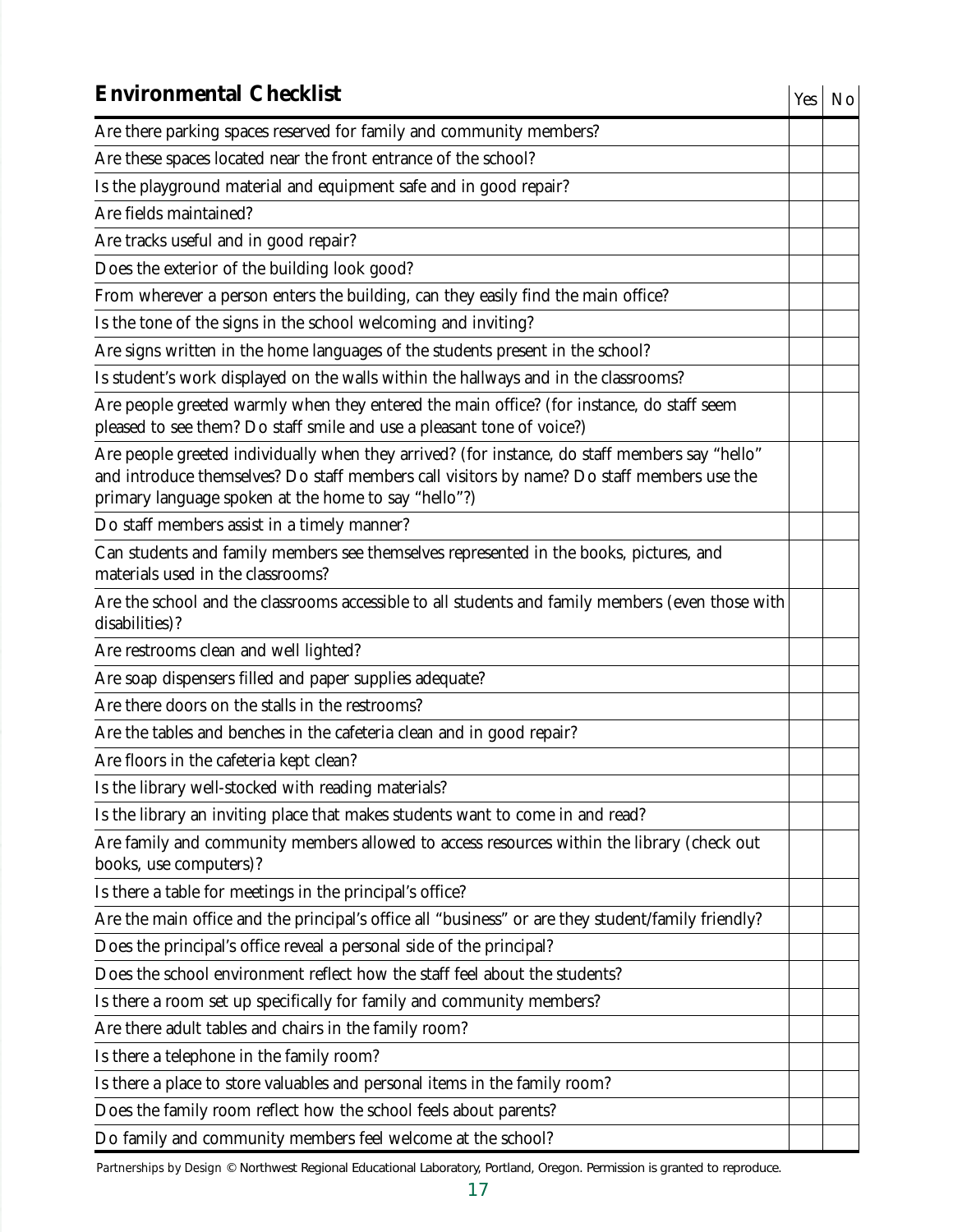## **Record Sheet for Physical Walk-Through**

Instructions: On the line provided, write in the area(s) of the school you have been assigned. In the space provided, write your observations of the area and use the following questions to help direct your thoughts.

- P What is the first thing you see when you enter this area?
- $\blacklozenge$  What is the condition of the things you see?
- $\blacklozenge$  Are written items in the home languages of the student body?
- P Does the area reflect positively on how school staff feel about students and their families?
- P What does this area say about what is important to the school or what the school values?

Area of the School: \_\_\_\_\_\_\_\_\_\_\_\_\_\_\_\_\_\_

Area of the School: \_\_\_\_\_\_\_\_\_\_\_\_\_\_\_\_\_\_

Area of the School: \_\_\_\_\_\_\_\_\_\_\_\_\_\_\_\_\_\_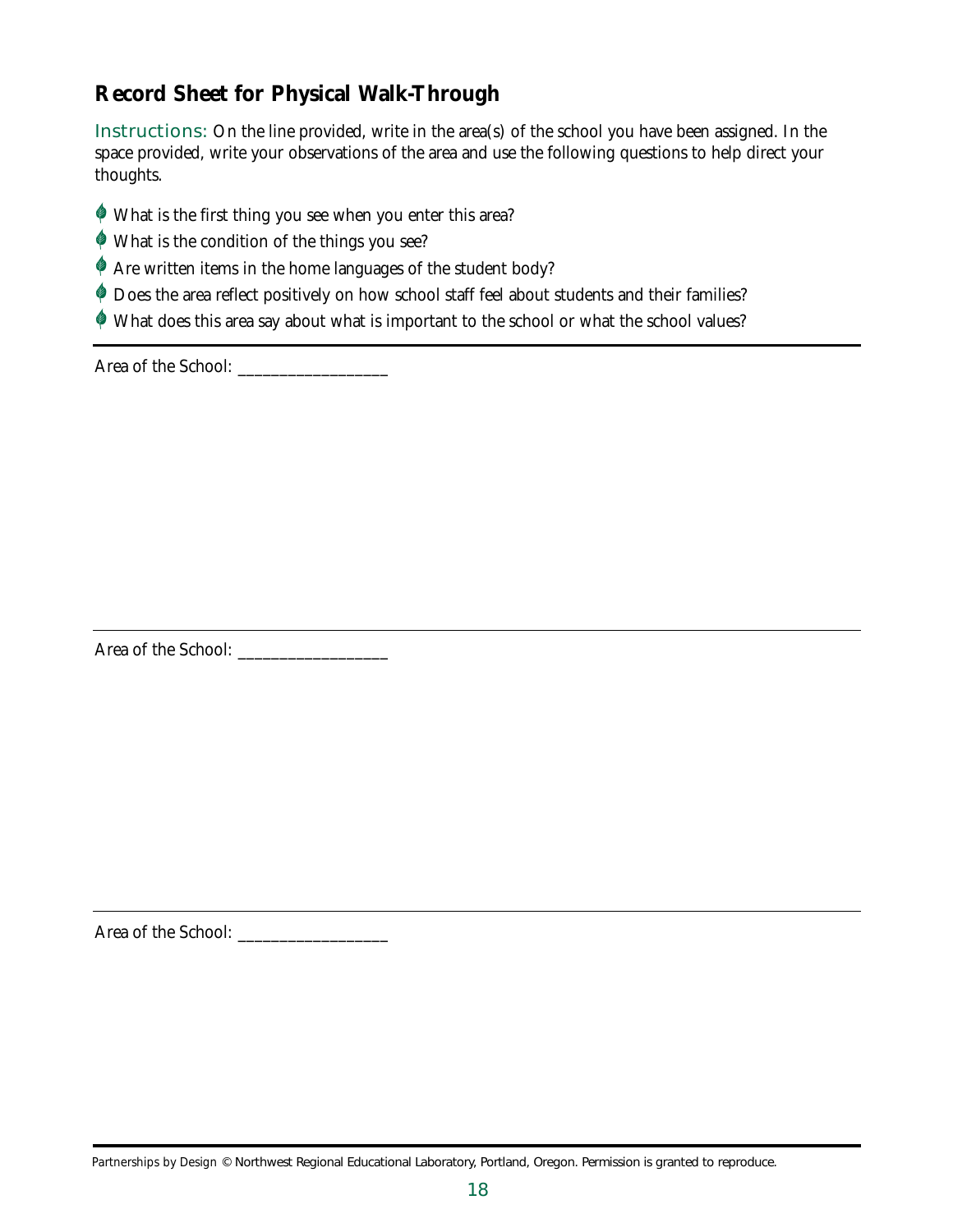## **Assessment of Current Activities**

Before moving on to create your new plan, it is good to look at what you have been doing and what results you are receiving from these activities.

**Instructions**: In the first row, list current family involvement or partnership activities that the school is doing. In the boxes below the activity, answer the questions on the left to show how the school has been affected by the identified activity (as in the example).

|                   | or partnership activities                                                                                                                 | Current family involvement   Example: Families volun-<br>teering in the classrooms                                                                                                                                          | 1. | 2. | 3. | 4. |
|-------------------|-------------------------------------------------------------------------------------------------------------------------------------------|-----------------------------------------------------------------------------------------------------------------------------------------------------------------------------------------------------------------------------|----|----|----|----|
|                   | Does this activity<br>connect to student<br>learning goals or the<br>school improvement<br>goals/outcomes?<br>How?                        | By itself, this activity does<br>not, but it gives the teach-<br>ers more time to work on<br>school improvement goals.                                                                                                      |    |    |    |    |
|                   | How do you measure<br>the success of this<br>activity?                                                                                    | We count the number of<br>volunteers and the hours<br>volunteered.                                                                                                                                                          |    |    |    |    |
| Impact Indicators | What have been the<br>of this activity? How<br>have you measured<br>these?                                                                | We always have a few par-<br><b>benefits and outcomes</b> ents who do a lot of volun-<br>teering. They are very<br>helpful.                                                                                                 |    |    |    |    |
|                   | What have been the<br>challenges/weaknesses<br>of this activity?<br>What's not working<br>as you would like?<br>What would you<br>change? | The same parents volunteer<br>to do the work all the<br>time. I would like to see<br>more and varied parents<br>(dads, minority parents,<br>single parents) in our<br>school. Number of volun-<br>teer hours is decreasing. |    |    |    |    |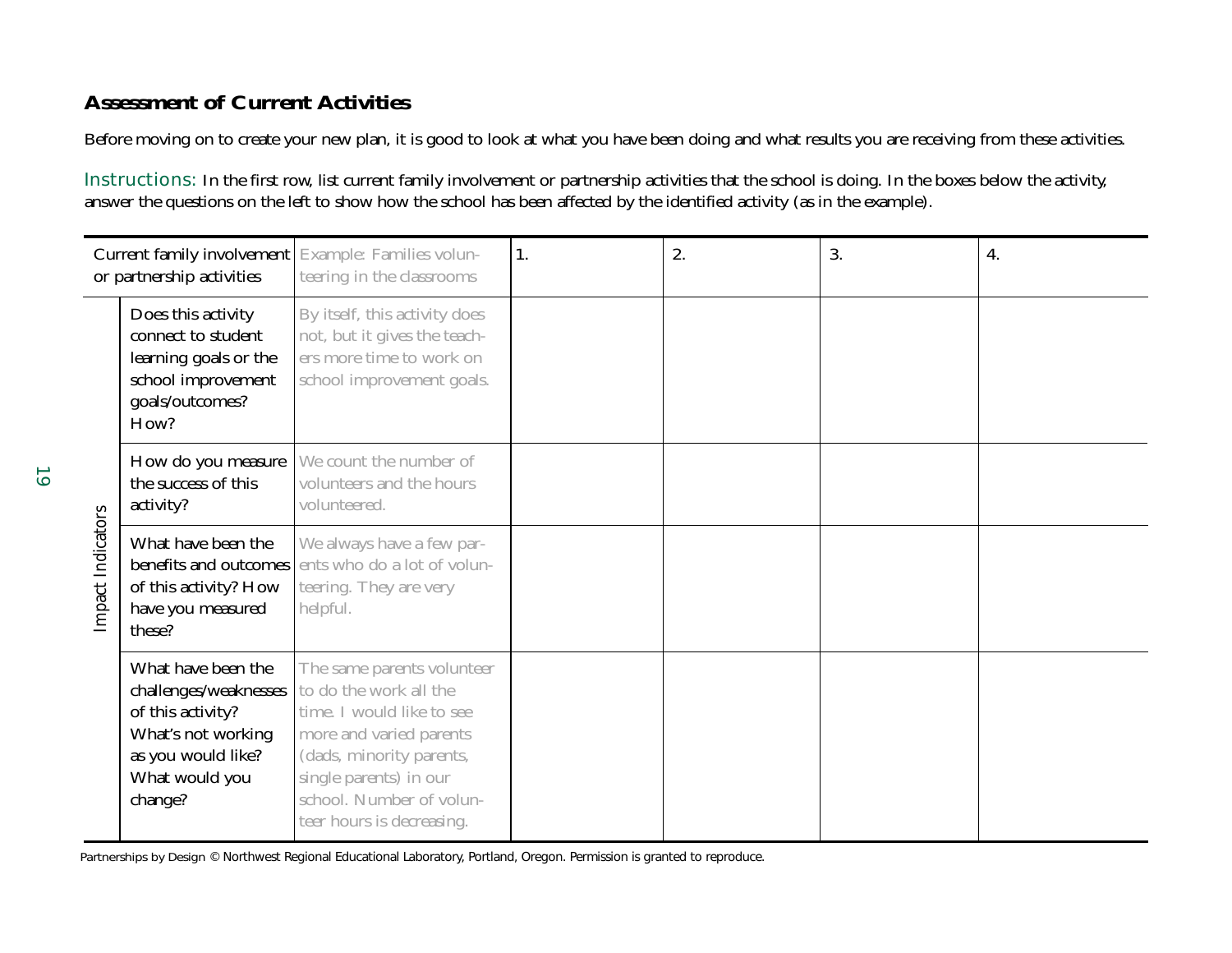## <span id="page-25-0"></span>What Will It Look Like When We Get There?

School-family-community partnerships look different at different schools and at different grade levels because the needs and wants of students change dramatically over time. As the children grow and develop and the school structure and family dynamics change, the methods and expectations of partnerships change and evolve.

During the preschool and elementary school years, the structures of the schools and families and the needs of the children generally support the typical family involvement activities with fairly good results. As students enter middle school and high school, patterns of communication between the families and the school change. Reasons are complex, including accommodating multiple teachers and recognizing the increased need among young people to develop a sense of self that is separate from their families. Other issues that make partnerships different as youth make the transition to higher grades include larger school buildings located farther from home and more complicated schedules.

Middle and high school years are difficult for young people. This is a stage filled with growing peer pressure, dramatic physical changes, and an awakening need for more independence. The youth begin to weigh choices and consequences, make more decisions on their own, learn from their mistakes, and establish their own set of values to guide their decisions and actions. They begin seeking help from peers rather than their parents. Teens sometimes feel embarrassed when parents are at their school, and may resent their parents' presence at school when the students are with friends.

Parents' roles also change. They try to find a balance between "letting go" and "being there" for their children. Parents continue to offer support and love, but they begin stepping back a little in their children's lives in order to allow their children to develop their self-identity and to show respect for their growing independence. Parents begin to let adolescents make their own choices and take responsibility for their actions and decisions.

Attitudes and expectations of school staff about acceptable forms of family involvement may also change. Many parent-student activities that were acceptable in elementary school, such as registering for classes, attending school events, or walking to and from school, may be seen as student-only events by the time students reach middle and high school. Teachers and administrators often encourage parents and students to let the youth advocate for themselves and find solutions to their own problems.

## **Voices of Students**

Student focus groups were conducted during spring 2002 to gather the thoughts and opinions of a few young people in regards to family involvement. Participants represented a diverse group of elementary, middle, and high school students from the Portland metropolitan area.

Students at all grade levels expressed interest in having their families involved in their education, often reflecting the developmental information given in the preceding paragraphs. Elementary school students wanted their parents directly involved with them in the classroom, school, or at school-sanctioned activities. High school students said they wanted parents involved and realized that their schools would be greatly lacking if not for parent support and participation, but the youth wanted their parents involved apart from the student's daily activities. Middle school students were the "fuzzy, in-between group" with some wanting direct involvement while others were searching for independence.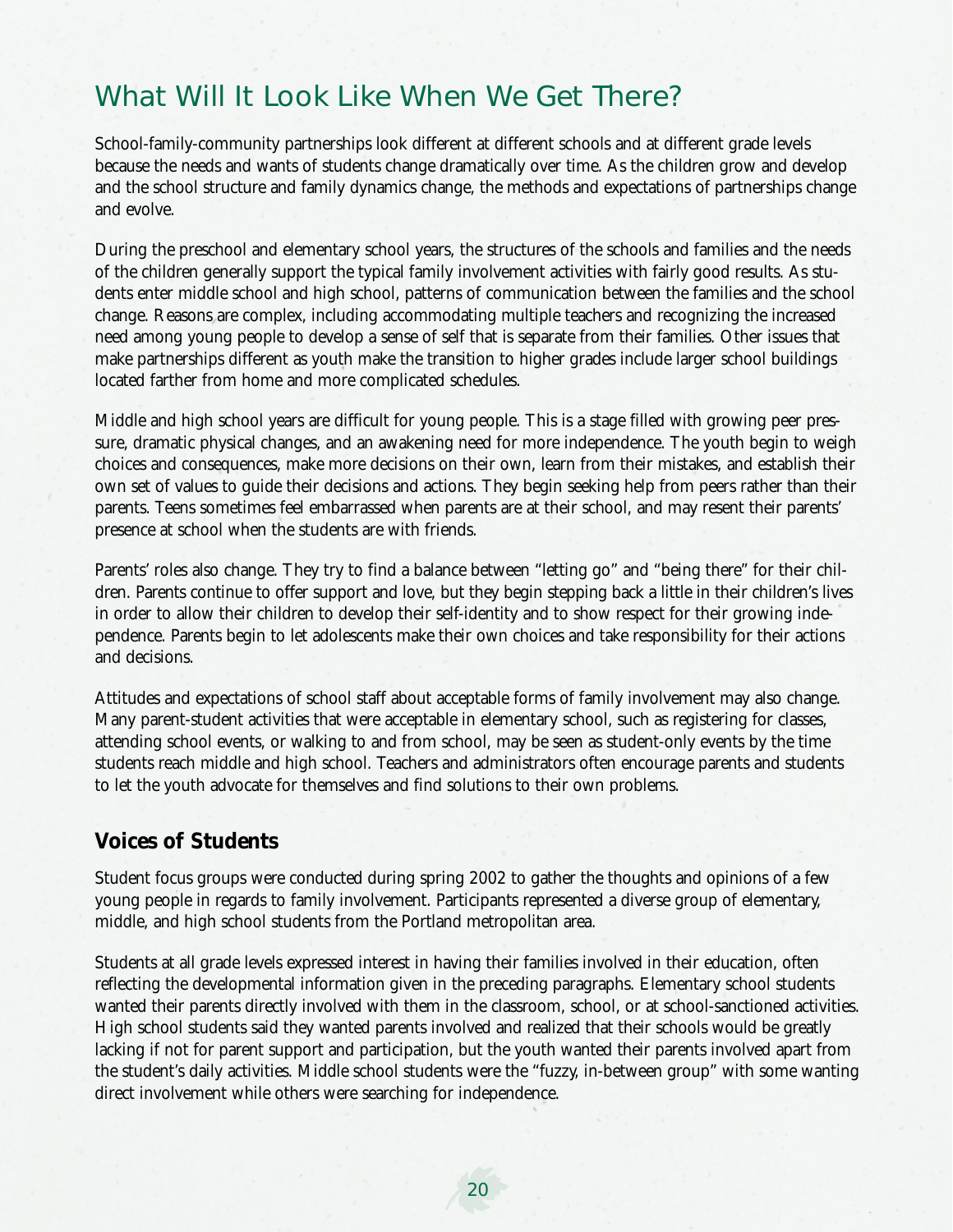Being embarrassed by parents was a main issue for all age levels, and students were embarrassed by similar things. Boys especially did not want to be called by pet names or kissed in front of their peers. Girls were extremely sensitive if their mothers came to school in unacceptable fashions or with inappropriate hair or makeup. All groups said they did not want their parents sharing the student's funny baby stories with their teachers or peers.

One very important issue for students that has major implications for educators at all grade levels: *Students don't want their parents involved in school only when there is a problem.* Students want parents and teachers to tell each other about the good things done at home and at school. Students in all focus groups said they wanted their parents to enlighten teachers about what their child is like outside the classroom and wanted teachers to tell their parents about the strengths and success students demonstrate in the classroom.

One middle school student summed up the challenges and expectations of middle and high school students very well. She said, "No, I don't want my parents to come and see me at my school. When they are here, I can't do what I want or kick it with who I want to be with. If they are not here, I can be my own person. When they are here, they embarrass me. But at the same time, I am grateful and thankful when my parents do come to the school because some kids don't have parents that are there and show that they are concerned. When my parents are at the school it shows that it [education] really matters and they get to know my teachers and what I am doing. I guess it is OK if my parents are there … to a point."

The following are summaries of the thoughts and opinions of the majority of the students who participated in the focus groups. Based on the content of the question, not all questions were directed to each focus group.

#### 1. How are your parents involved in your education?

- P Elementary school students responded that their parents drop them off and pick them up at school. They added that their parents make them do their homework and limit the amount of TV they watch.
- P Middle school students responded that parents are involved by making sure they get their homework done.
- P High school students reported that their parents are pretty hands-off and act more as a resource for them. Many added that their parents provide financial assistance and chaperone school events when necessary.

#### 2. When I say "family involvement," what does that mean to you? How would you explain it?

- P Elementary school students thought that family involvement means doing things at school, such as participating in school activities, making donations, being a member of the PTA, helping with book sales, and chaperoning field trips.
- P Middle school students thought that involvement means communicating with their parents about classes and things that are happening at school, chaperoning field trips, talking to teachers when the students are "good" or "bad," and doing stuff with their family.
- P High school students responded that parent involvement means many different things, because everyone has a different style of parenting. But the bottom line is that parents should be aware of what's happening in their child's life.

#### 3. Do you want your parent/guardian to come to your school?

P Elementary school students were mixed in their responses. When they are behaving well they want their parents to visit, and when they are misbehaving, they don't!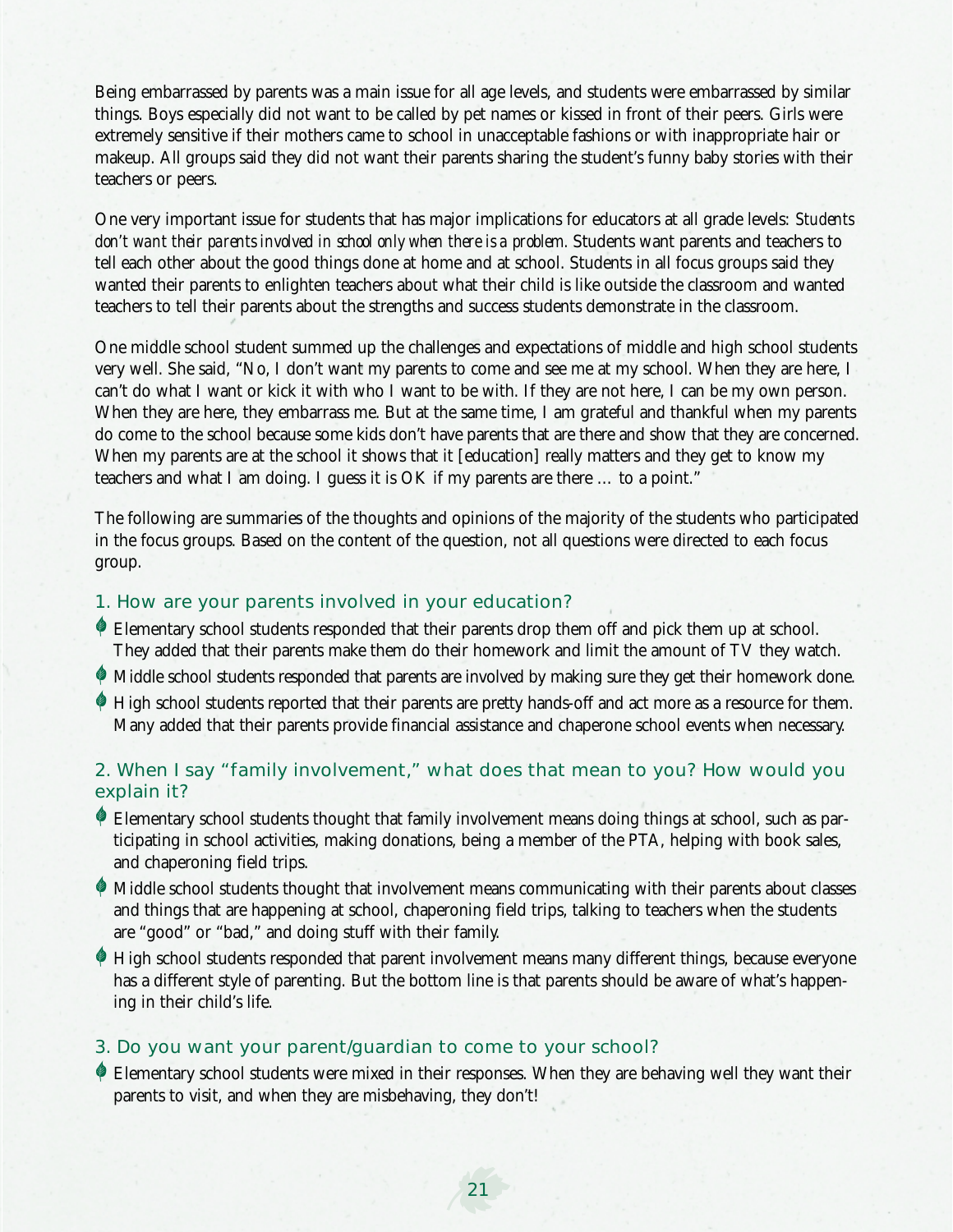- P Middle school students reported that they do not want their parents to come to their school because their parents will embarrass them. They further said that they couldn't do what they wanted or "kick it" when their parents were around. They said, "If they are not here, I can be my own person."
- <sup>1</sup> High school students reported that their parents do many things around their schools. They didn't really mind if their parents came to their schools, but didn't want them to do things directly with them.

#### 4. What would you like your parent/guardian to do at your school?

- P Elementary school students want their parents to eat lunch with them, bring treats to their class, and help them learn. When asked how they feel when parents visit their school, the majority felt happy and excited. Many wanted their dads to come to their school.
- P Middle school students reported that they would not like it if their parents were at their school, and definitely not doing anything directly with them. They suggested parents could volunteer in the office, talk to teachers, help with classwork, and attend school performances or games.
- P High school students reported that they did not want their parents doing anything directly with them at their school. The majority didn't want them around their friends and checking up on them.

#### 5. What might keep you from wanting your parents at your school?

- P Elementary school students did not want their parents coming to school, embarrassing them by using their nicknames, yelling at them, disciplining them, or making fun of them. All were very specific that they did not want these things to happen in front of friends.
- P Middle school students reported that they did not want their parents coming to school looking silly. They wanted their moms to come looking their best. Students also reported that they did not want to embarrass their parents by misbehaving when their parents were at their school.

#### 6. Is there anything that a parent could share with your teacher that would make school better for you?

- P Elementary school students said their parents could tell them they were good kids and that they liked school.
- P Middle school students responded that a parent could report that they work better alone. Others agreed, adding that they talked too much when working in groups and were able to concentrate better when they worked alone.
- P High school students' comments varied, with the majority stating that their parents could tell their teachers things that could help them learn.

#### 7. What things do your parents do at home that encourage you and help you learn?

- P Elementary school students commented that they like their parents to help them with their schoolwork.
- P Middle school students reported that their parents make them turn off the TV and study. The students liked the amount of support they received at home.

#### 8. How do you think teachers/administrators feel about your parents/family being involved in your education?

- P Middle school students reported they thought educators liked it.
- P High school students think some educators do not like it when parents volunteer. They said there were a lot of people at their schools who were not very friendly or helpful.

22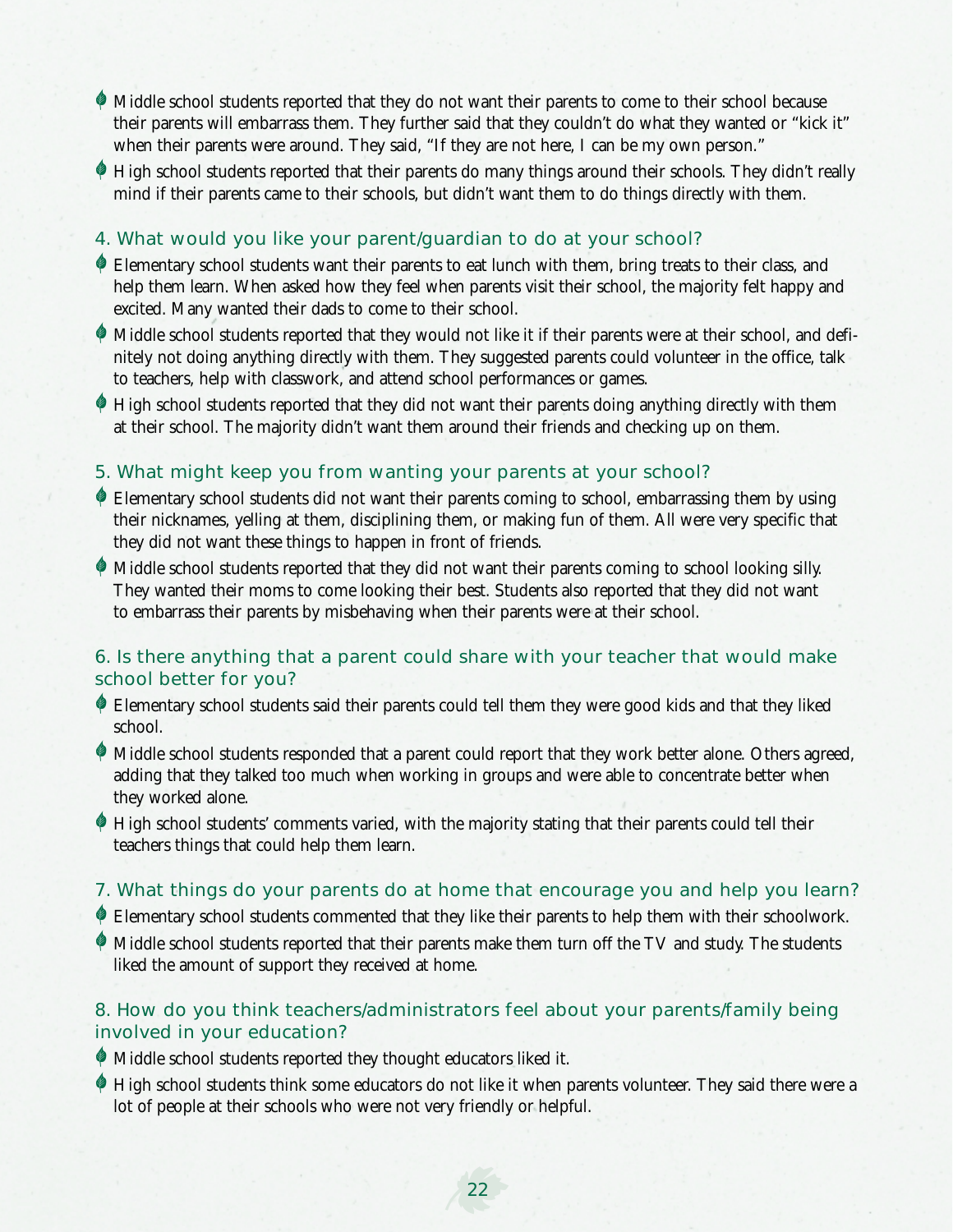In summary, students who participated in the focus groups were very vocal about what they wanted and needed from their parents. Elementary school children wanted parents to come to school to do more fun things. They identified that it was important for their parents to drop them off and pick them up at school as well as help them with their schoolwork. One thing that really stood out among the elementary students was their desire to have their fathers involved. Many students expressed a desire to have their "Dads" coming to their school more often.

Middle school students had a different opinion about family involvement. When asked if they wanted their parents to come to their school, they responded with a resounding NO! Their greatest concern was that they didn't want to be embarrassed by their parents nor did they want their parents to do "things" with or around their friends. But after answering a few more questions, they agreed that having their parents involved was important and beneficial to them.

High school students spoke very matter-of-factly about what they needed and wanted from their parents speaking as if the relationship were more like a business arrangement. They knew that their parents were there for them, but indicated that it was time for them to stand on their own two feet and navigate their own academic and personal success. Students were not dependent on the approval of their parents like the students in the lower grades, but rather asked for guidance and direction only when necessary.

The answers received during the focus groups only represent a small group of students from the Northwest, but from the information obtained you can tell that much can be gained from students. Many educators have expressed concerns about what involvement should look like at their school. Listening to the voices of students can help answer that question. Consider developing and administering a similar survey to determine the needs and desires of your students in relation to family involvement.

In addition to listening to student voices, the next activity can help you look at your own needs and circumstances and help you form a vision of what school-family-community partnerships should look like within your school.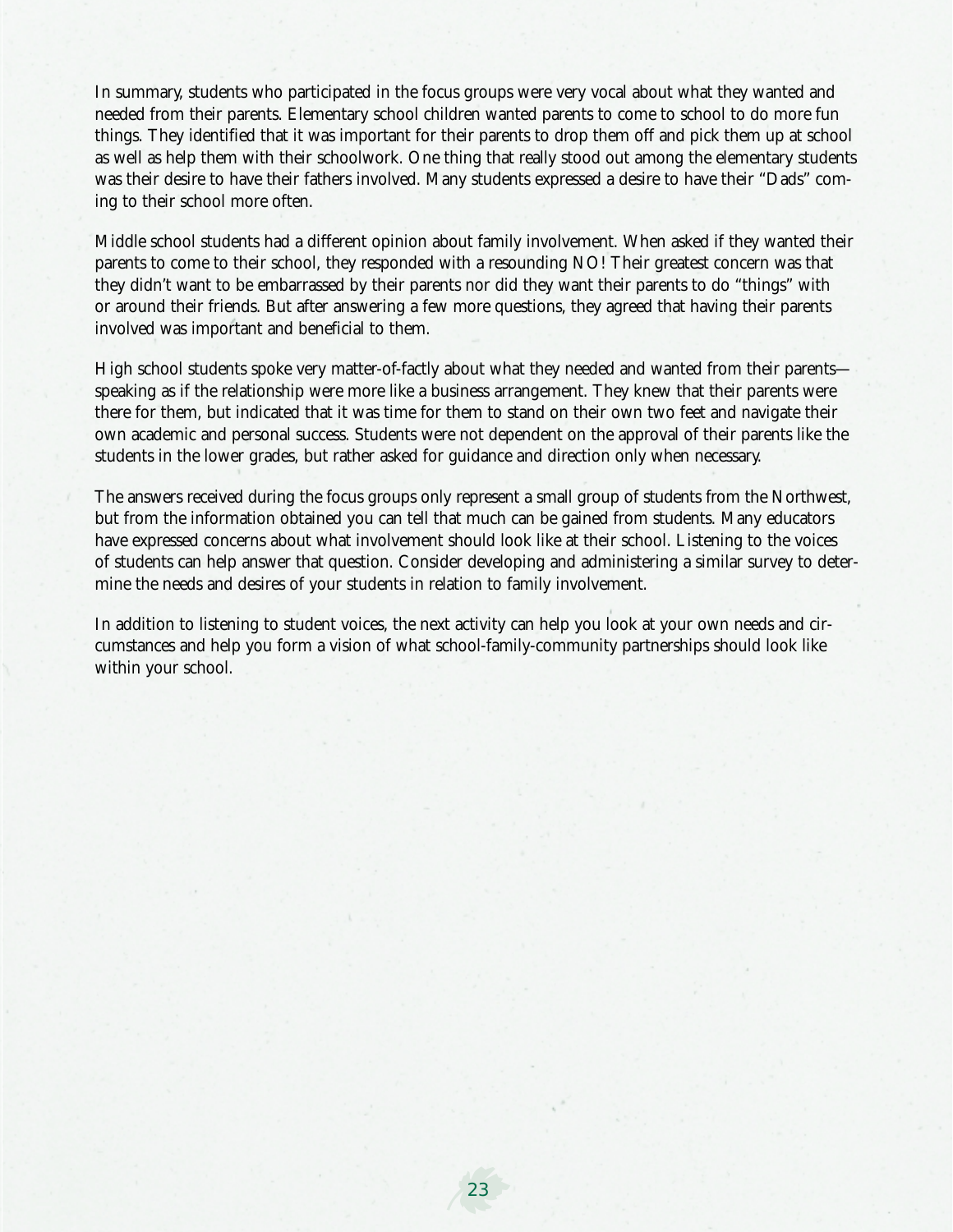## **Developing Your Own Clear Vision**

Part of every great plan is to have a vision of what it will look like when the job is done.

- P Cookbooks include pictures of the prepared dishes
- P Architects create plans, then make scale models
- $\triangle$  Clothing designers draw sketches

Likewise, there needs to be a clear vision of what it will look like when effective school-family-community partnerships are formed within your classroom, school, or program.

A vision statement answers the questions, "What will success look like?" and "What would you like to accomplish in the future?" It is a description in words that conjures up a similar picture for each team member of the results of their work together. A vision statement is a *guiding image* that is consistent with

the partnership's values. It should be realistic and credible, well articulated and easily understood, appropriate, ambitious, and responsive to change.

The vision statement should require the members of the partnership team to stretch their expectations, aspirations, and performance. It should orient the team's energies and serve as a guide to action. In short, a vision should challenge and inspire the team to achieve its mission. It is the pursuit of this shared image of success that really motivates people to work together.

You will never be greater than the vision that guides you.

Members of a partnership team may work hard but, without having a vision statement formally in place, they may not be as creative and focused in finding new and better ways to work together. Partnership teams, with their members actively looking for ways to achieve their vision, have a powerful advantage over teams that operate without a vision. It's the schools with a clear vision and plans to develop that vision that build effective, meaningful partnerships. The following activity was designed to assist your partnership team in defining its own vision.

Instructions: Individually ... envision the resources, time, and dedicated partners planning with you on developing school-family-community partnerships!

- P What is happening as a result of positive school-family-community partnerships?
- $\blacklozenge$  How has your school changed?
- P What impact is your partnership having on academic achievement?
- P What does success look like?

Be creative—stretch your minds and experiment with different ways of thinking about what success means to you.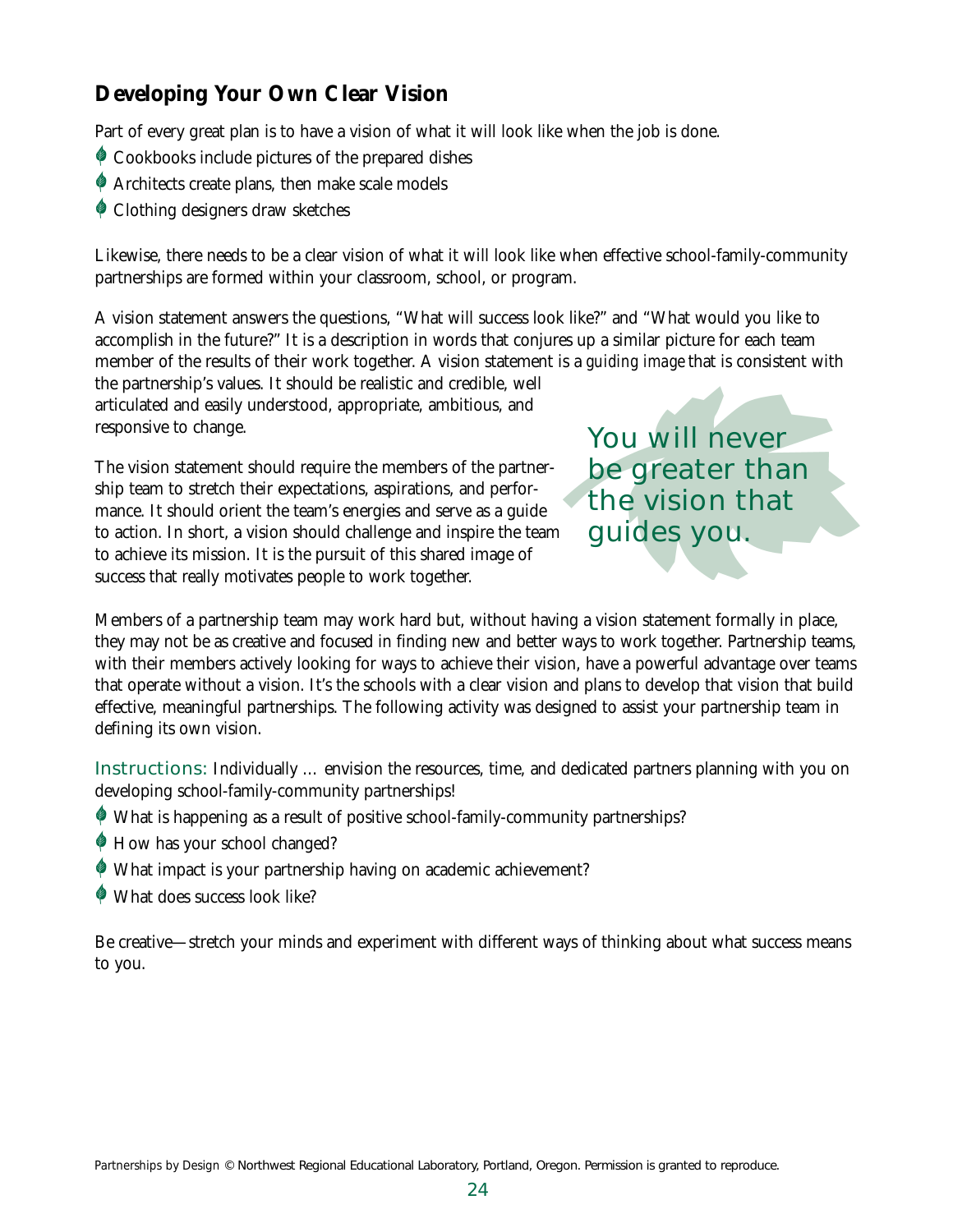In the space provided, draw or write your vision (a picture of success) of what you would like to accomplish in your school in the future.



After members have had ample time to complete their vision, have all the members share their pictures of success with each other. One person should facilitate the discussion and help the others discuss what they mean and what they hope for. Look for areas of agreement, as well as different ideas that emerge. The goal is to find language and imagery that your team members can relate to as their vision for success.

Talk about and write down the values that are shared in pursuing that vision. Different ideas need not create problems. People can spur each other on to more daring and valuable dreams and visions. Try to draft a vision statement based on the group's discussion and revise it until you have something that members can agree on and that everyone can share with enthusiasm.

Example: *We, the staff, students, parents, and community members of Central Valley High School join together to form a partnership committed to high standards and dedicated to continuous improvement. We act as one—planning and implementing a comprehensive school-family-community partnership aimed at improving the academic achievement and social success of all our children.*

When complete, write your partnership's vision statement in section three of the action plan on Page 31.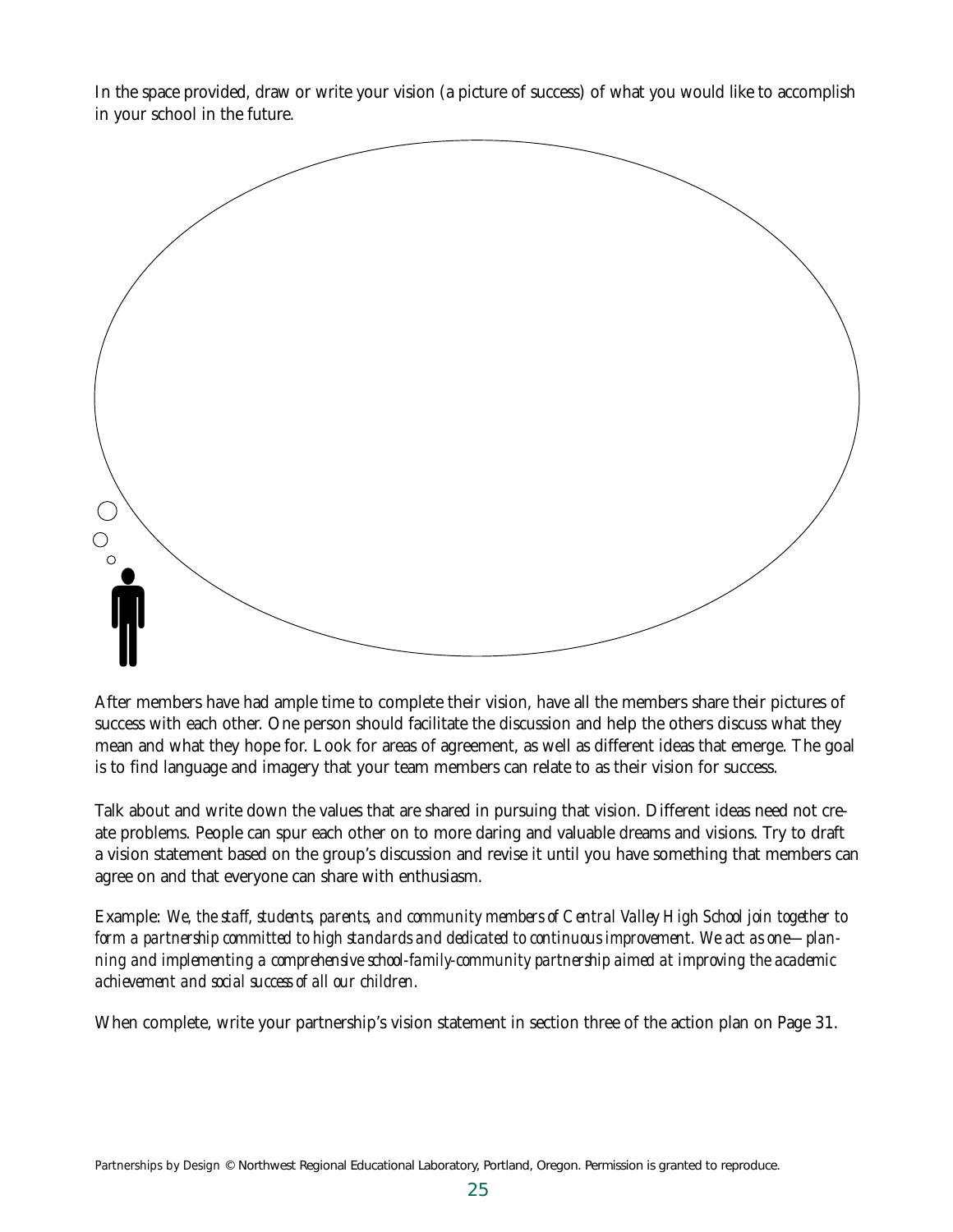## <span id="page-31-0"></span>The *Partnerships by Design* Action Plan

In the background section of this booklet, seven questions regarding school-family-community partnerships were outlined. These questions included goals of:

- ♦ Producing meaningful involvement
- P Creating effective school-family-community partnerships
- P Including a wide variety of participants
- P Showing how activities affect student achievement
- P Working more closely with partners in the success of the school
- P Advertising successes
- P Including partners in the problem-solving and decisionmaking processes of the school

In order to help partnership activities fulfill these great expectations, the *Partnerships by Design* Action Plan draws upon the "backward design" concept presented by Grant Wiggins and Jay McTighe in their 1998 book *Understanding by Design.* Their plan has three major steps:

- 1. Identify desired results
- 2. Determine acceptable evidence
- 3. Plan activities

For partnership activities to be most effective, consider following these steps in this order. Planning activities, without careful consideration of the goals and outcomes, may or may not involve more family and community members, enhance the school-family-community partnership, and help reach the school improvement goal of increasing student achievement. By designing your evaluation tools to measure attainment of goals and aligning your activities to target specific outcomes, you increase your chances for success.

Other components of the *Partnerships by Design* action plan include:

- 4. Barrier identification and removal
- 5. Partners' roles and responsibilities

#### **Where Do You Want To Go?**

#### **Goals and Outcomes**

Family involvement programs and/or school-family-community partnerships are sometimes not successful in achieving the outcomes they want because they neglect to define—from the beginning—what goals they want to meet. They don't set realistic, measurable goals from the outset. They just dive into planning activities in the hopes of increasing their family involvement, without setting up any goals other than increasing the numbers of family members involved.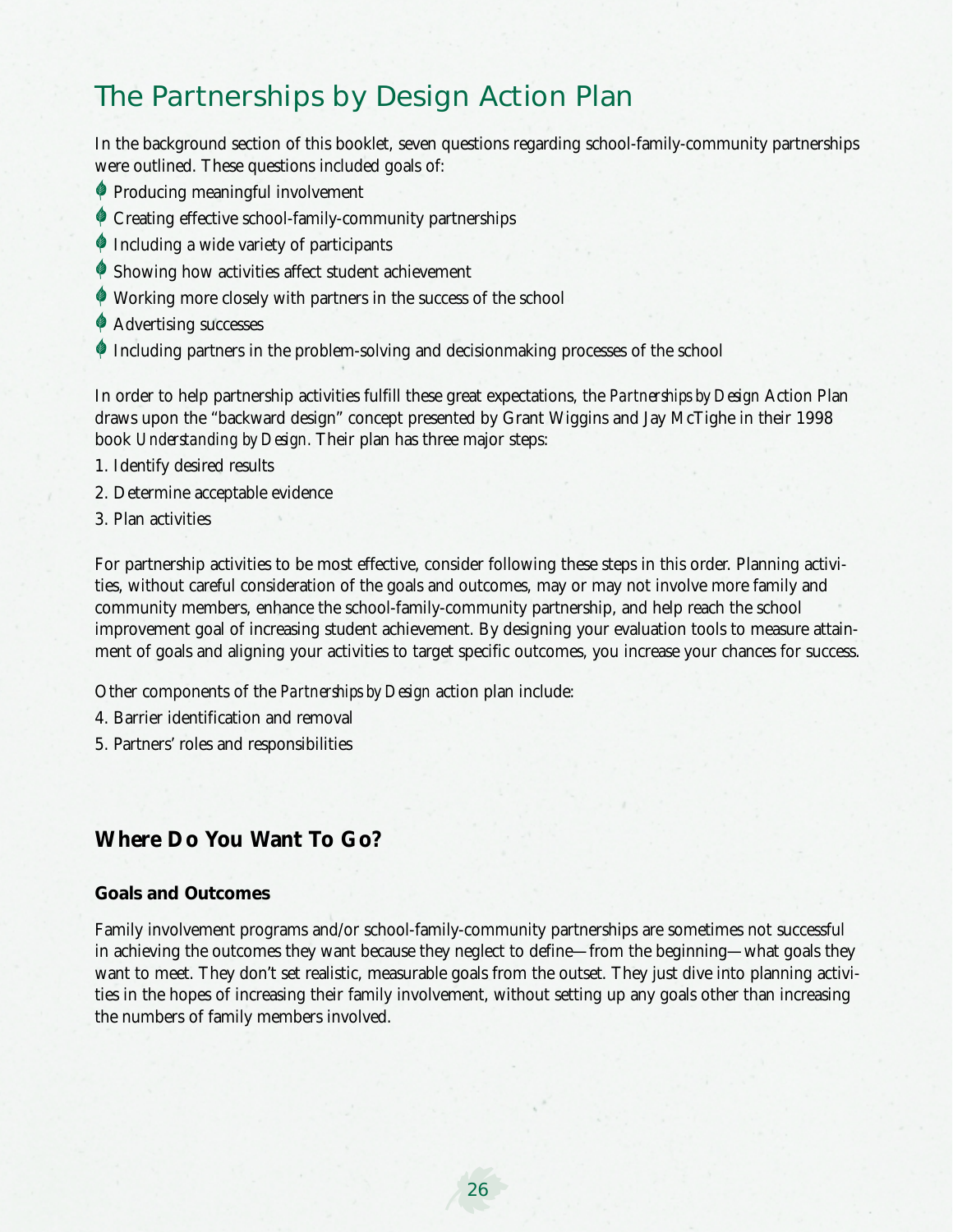Step one in the *Partnerships By Design* action plan is to identify desired results. The partnership development team needs to set goals for what the partnership hopes to do. A goal is an optimistic view of what could be and shows "where you want to go." Goals are statements of expected results that are specified in general measurable terms. Goals should be broad enough to encompass the need, problem, or concern, but specific

enough to focus on the issue. A good goal statement is clearly written and contains a demand for action and planning that is easily measured. Goals should be simple statements that are both short- and long-term. Details on how to reach these goals can be included.

Goals need to be realistic and do-able, and the resulting objectives need to be specific and easily measured. They need to answer the following questions:

- P What will change as a result of your partnerships?
- P The changes will happen for whom?
- By how much?
- $\bullet$  By when?
- P By what method will the goal be measured?

Without establishing goals, the partnerships could:

- P Lack the time and resources needed to turn goals into reality
- P Lack the ability to respond to the changing needs of the school community
- P Lack a definite direction and the ability to stay on course.

#### **How Are You Going To Know When You Are There?**

*Research strongly supports family involvement in the education of their children and indicates that it is a key factor in children's success at school. Children whose families are more involved do better in terms of grades (grade point average and test scores), attendance, attitudes toward school and learning, behavior (increased motivation and self-esteem), and graduation rates* (Clark, 1993; Griffith, 1996; Thorkildsen & Stein, 1998).

#### **Evaluation of Partnership Efforts**

Just as students are regularly evaluated to determine what they have learned and adjustments made accordingly, so too must school staff evaluate the impact of their partnership efforts. Schools and programs understand that family involvement increases student achievement, but they are often unable to establish the link between their partnership efforts and the impact these efforts have on teaching and learning and on student achievement. Schools are also unable to establish a connection between activities and overall school improvement goals or to show how the success of an event contributed to increased student achievement.

Step two is to determine acceptable evidence. You need to be able to answer the questions: How are you going to know you have achieved your goals? How are the goals going to be measured? How will you share and promote your success?

If you don't set goals and then try to reach them, it's guaranteed that your partnership activities will stay right where they are today.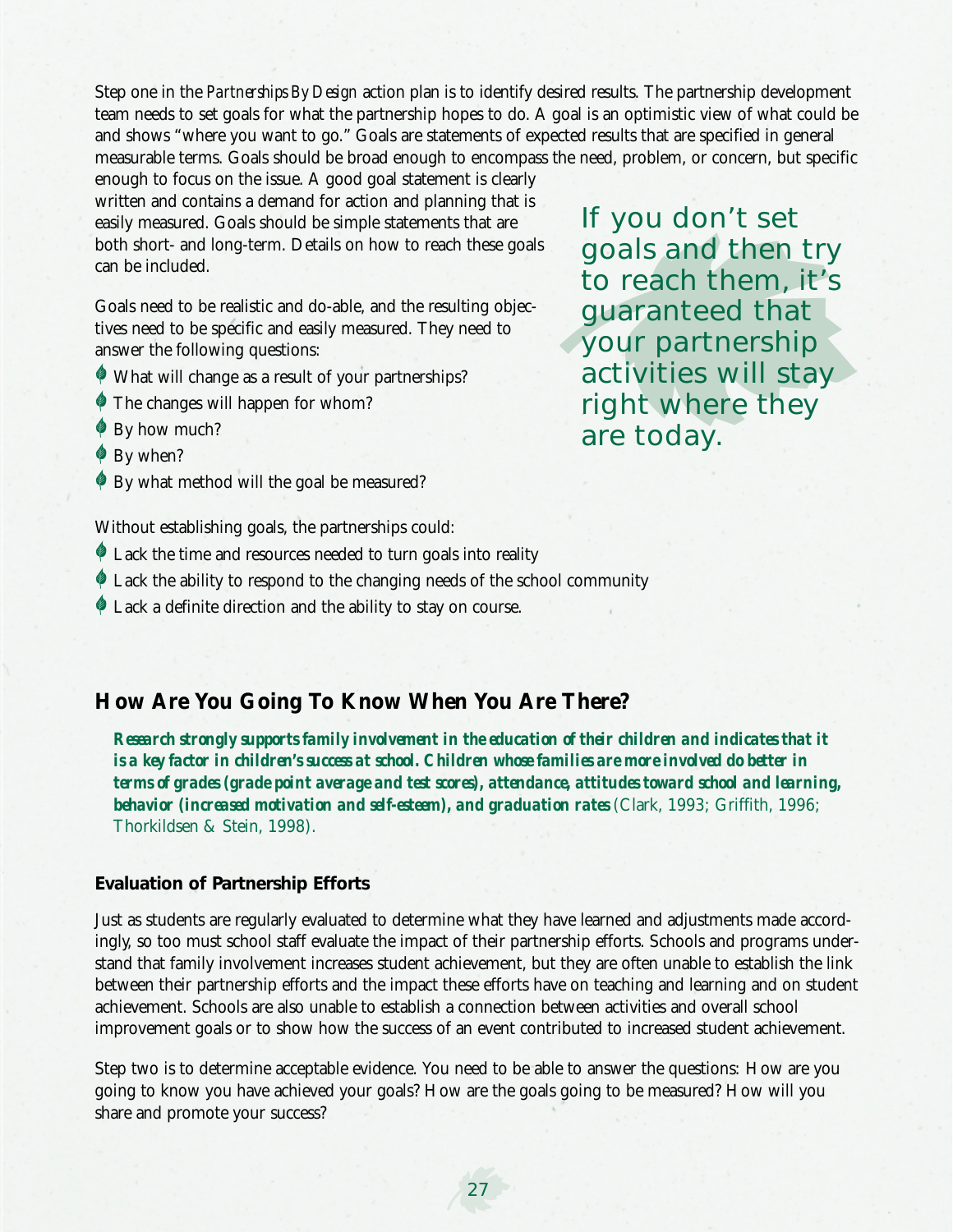Determining acceptable evidence includes:

- **P** Describing the evidence you will need to show that you are reaching your goals
- **Planning the types of tools you will use along the** way to evaluate the effectiveness of the activities and see if you are meeting your goals, and improve your plans and activities
- P Describing how all partners will participate in these assessments
- P Formulating a process to continuously improve practices
- P Creating plans for advertising your successes to family and community members

"Traditionally, educators count the number of parents at PTA meetings and dollars earned at bake sales and come up with an equation for parent involvement."

—Tellin' Stories Project Action Research Group, 2000, p. 10

Usually, partnership efforts are only evaluated by the number of volunteer hours that family and community members provide or the number of family members who attend school events (such as parent-teacher conferences, back-to-school nights, and other school-sanctioned events). Accurate reporting does include these numbers, but it should also show how partnership efforts are linked to overall school improvement goals as well as assess the strengths and weaknesses of your efforts.

All partners should be involved in the evaluation process so everyone is clear on what is working, what is not working, and how to improve on the plan.

In order to evaluate effectiveness in terms of partnerships you will need to survey a random sample of the stakeholders. Send a few surveys or questions to family members, teachers, students, community members, and other partners. Be prepared to ask the hard questions, such as: "Are you happy?" "Do you feel welcome?" "What else would you like to see happen?" Use the information gathered from the random sample when planning future family involvement activities. Surveys should be done after each activity in order to gather and utilize the feedback from participants to create future activities that will enrich the school and community.

For an evaluation exercise, you can create a survey/evaluation tool. On Page 32 is a sample survey and on Page 33 are sample questions that you may want to include in a survey you develop. The results of a survey like this can be used to show how partnership efforts are connected to school improvement goals and to make changes and improve plans for years to come.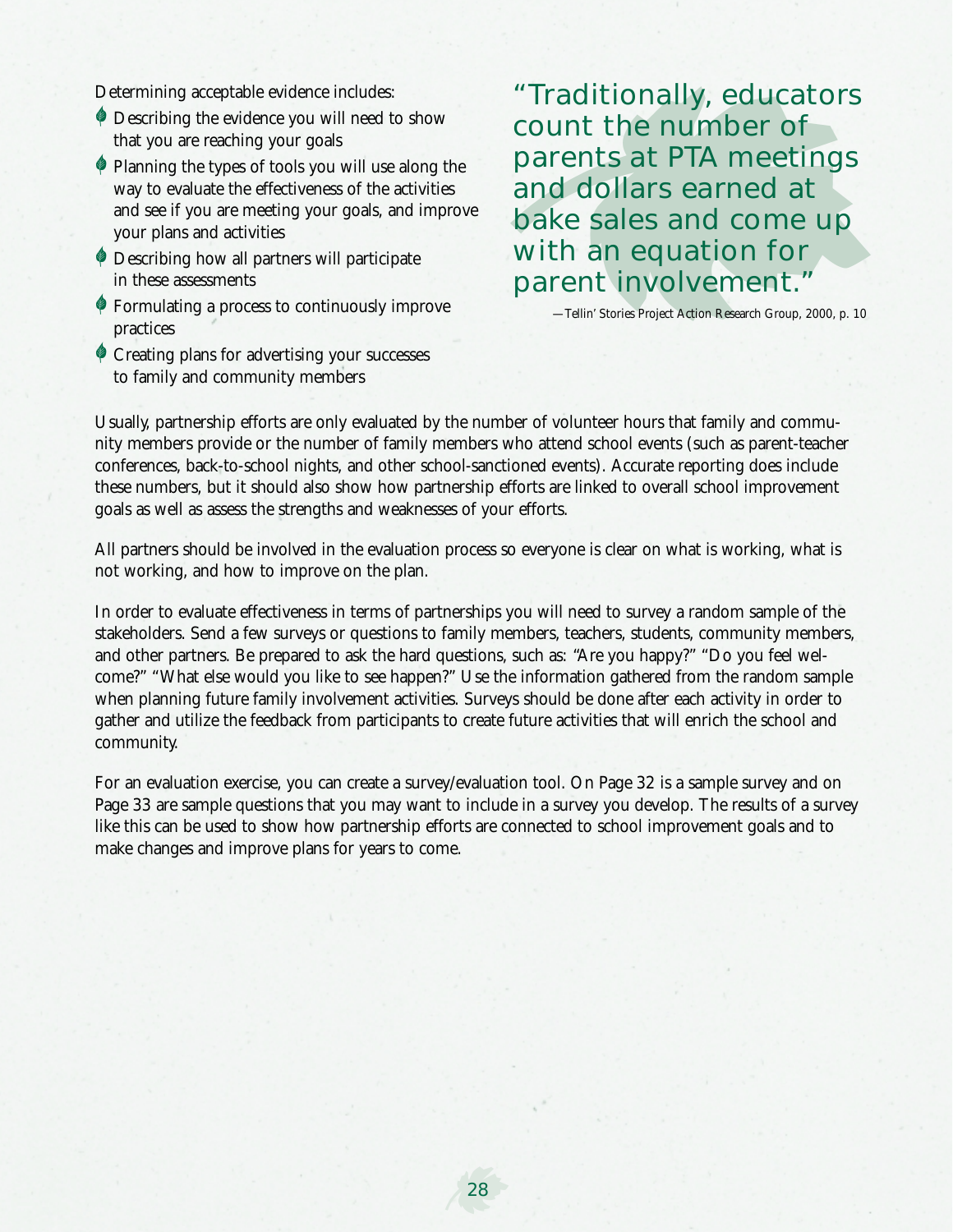#### **How Are You Going To Get There?**

#### **Plan Activities**

A partnership plan should identify actions to help the partnership meet its planned goals. Step three is planning activities. What activities are you going to plan to get you there? What are you willing to do to get there? How are you going to go about getting what you want and need? How do you move forward? How does the activity link to goals? How will the activity provide evidence of meeting goals?

Activity plans include:

- P The roles and responsibilities of school staff and family and community members. List the things they need to do in order to reach goals and fulfill the vision.
- P A list of resources you will need.
- P A timeline to plan the sequence of events and activities. Consider planning for multiple years, including detailed descriptions of current year activities, with outlines for subsequent years.

The six National Standards for School-Family-Community Partnerships outlined in the table below might suggest areas for activities. These National Standards (entitled the National Standards for Parent/Family Involvement Programs), developed by the National PTA in cooperation with the National Coalition for Parent Involvement in Education (NCPIE), were built upon the six types of parent involvement identified by the Center on School, Family, and Community Partnerships at Johns Hopkins University (National PTA, 1998).

#### **National Standards for School-Family-Community Partnerships**

Standard I: Communicating Communication between home and school is regular, two-way, and meaningful.

Standard II: Parenting Parenting skills are promoted and supported.

Standard III: Student Learning Parents play an integral role in assisting student learning.

Standard IV: Volunteering Parents are welcome in the school, and their support and assistance are sought.

Standard V: School Decisionmaking and Advocacy Parents are full partners in the decisions that affect children and families.

Standard VI: Collaborating with Community Community resources are used to strengthen schools, families, and student learning.

Activities can always be undertaken in a way that is not effective and does not affect any program goals. When planning activities for your partnership, remember to align them with your partnership goals, include many opportunities for family members to see that what they are already doing has direct impact on their children's success, and contain many options for showing the reciprocal nature of partnerships.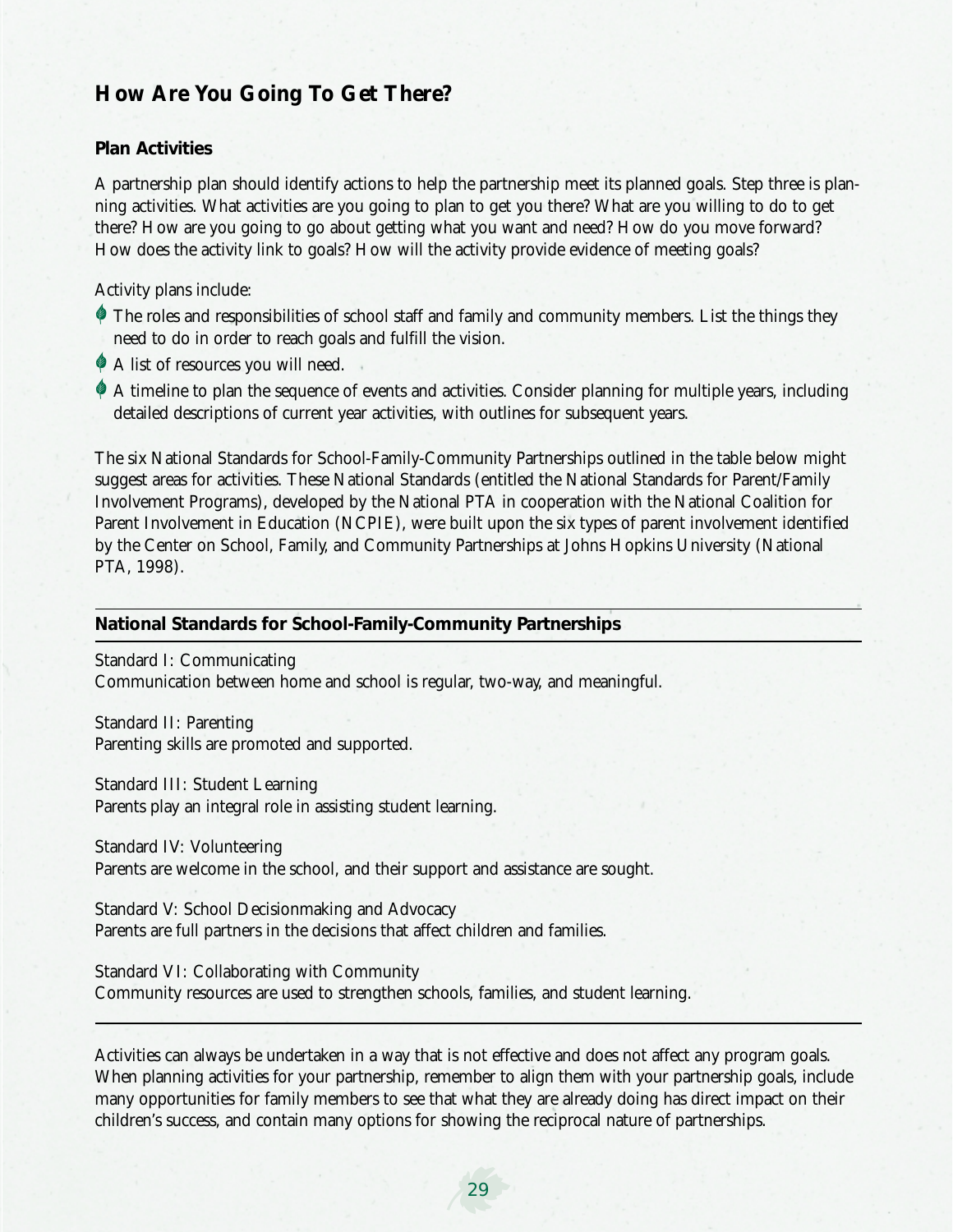#### Action Plan Instructions:

- Step 1. Locate your school's mission and goals in your School Improvement Plan, and write them in the space provided.
- Step 2. Answer the question: "Did your school engage family and community members in writing this mission and setting these goals?"
- Step 3. If you have not already done so, write in the vision statement for your school-family-community partnership from the activity on Pages 24–25.
- Step 4. Recording on a chart pack piece of paper, brainstorm goals and outcomes until the team decides on two or three specific goals for your school-family-community partnership that are most important to address. Write these in the boxes provided. Refer to Pages 26–27 for things to consider. Make sure the goals are realistic and measurable, and that the statement addresses the questions on Page 27.
- Step 5. Recording on a chart pack piece of paper, discuss ways to determine whether your partnership activities are meeting the specific goals. Write the acceptable evidence in the boxes provided. Refer to Pages 27–28 for things to consider. On a separate piece of paper (and done at a later date if more convenient), make sure to include information on the types of tools you will use, a description of how all partners will participate in the evaluation, a process of using the results to improve practices, and a plan to advertise your success.
- Step 6. Recording on a chart pack piece of paper, brainstorm optional activities for meeting these goals. For potential ideas, use information gained during the Physical Walk-through (activity on Pages 15–18) and the Needs Assessment activity (on Pages 34–36) to help determine the activities that you would prefer to plan at this time. Write the activities in the boxes provided. Refer to Page 29 for things to consider. Make sure to include a list of needed resources and a timeline for events.
- Step 7. Describe the role that partners will play in meeting the specified goal. Define who will participate in developing these partnership activities and how they will implement the action plan. For thoughts and ideas on potential roles, review the information and worksheets provided on Pages 42–46.
- Step 8. Answer the question: "Are all partners united on the school-family-community partnership vision and goals?"

NOTE: If you begin to get stuck on barriers when writing your action plan, refer to the information, ideas for action, and worksheet on Pages 37–41 to plan ways to effectively navigate the barriers you come up against.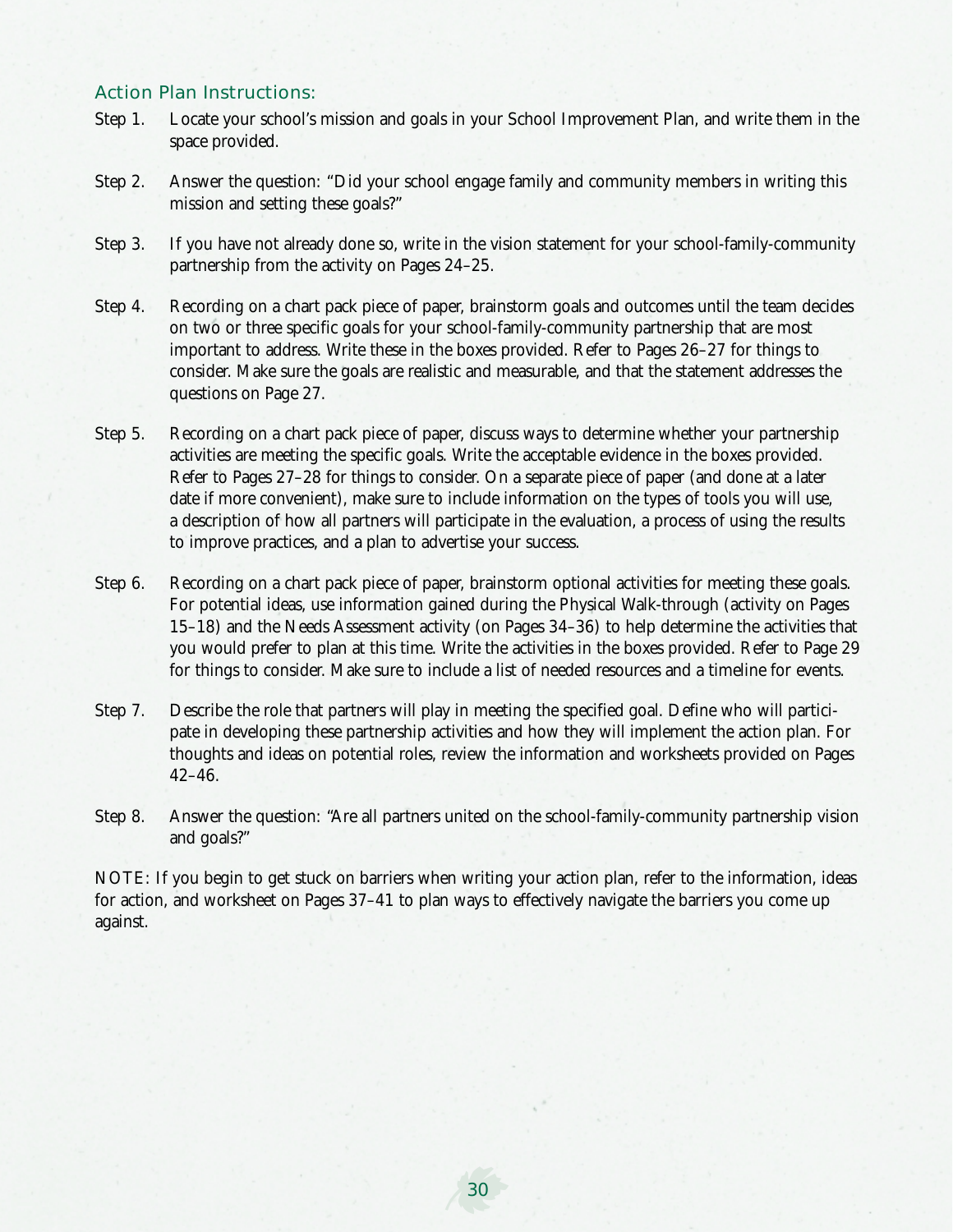## **Action Plan**

**Instructions:** See detailed instructions on Page 30.

1. What are your school's mission and goals?

2. Did your school engage family and community members in writing this mission and setting these goals?  $\Box$  Yes  $\Box$  No

3. What is your school-family-community partnerships vision statement?

| 5. What is acceptable evidence<br>of achieving these goals? | 6. What activities will you plan<br>to reach your goals? | 7. What role will partners play<br>in helping meet this goal? |
|-------------------------------------------------------------|----------------------------------------------------------|---------------------------------------------------------------|
|                                                             |                                                          |                                                               |
|                                                             |                                                          |                                                               |
|                                                             |                                                          |                                                               |
|                                                             |                                                          |                                                               |
|                                                             |                                                          |                                                               |

8. Are all partners united on the school-family-community partnership vision and goals?  $\Box$  Yes  $\Box$  No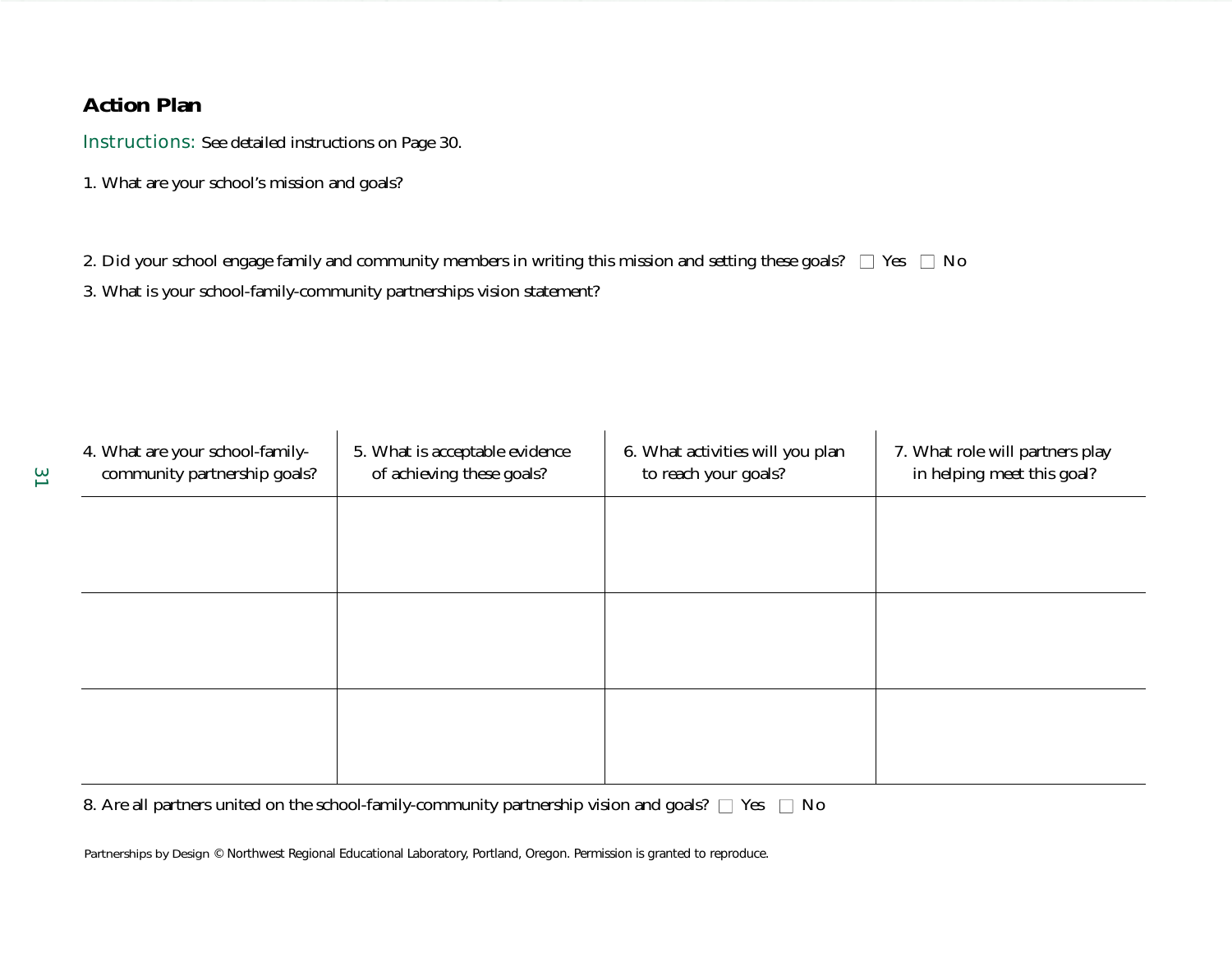## **Sample Feedback Survey on School-Family-Community Partnership Activities**

Instructions: Please complete the following questions based on your involvement with the school-familycommunity partnership activity that has taken place at our school.

| 1. Are you familiar with our "school improvement goals"? $\Box$ Yes $\Box$ No<br>Was this activity beneficial to you and your family? $\Box$ Yes $\Box$ No<br>Do you think this activity has increased or affected family and community partnerships at our school?<br>$\Box$ Yes $\Box$ No<br>If yes, how? $\qquad \qquad$<br><u> 1989 - Johann Stoff, deutscher Stoffen und der Stoffen und der Stoffen und der Stoffen und der Stoffen und de</u><br><u> 1989 - Johann Stoff, amerikansk politiker (d. 1989)</u> |
|---------------------------------------------------------------------------------------------------------------------------------------------------------------------------------------------------------------------------------------------------------------------------------------------------------------------------------------------------------------------------------------------------------------------------------------------------------------------------------------------------------------------|
|                                                                                                                                                                                                                                                                                                                                                                                                                                                                                                                     |
|                                                                                                                                                                                                                                                                                                                                                                                                                                                                                                                     |
|                                                                                                                                                                                                                                                                                                                                                                                                                                                                                                                     |
|                                                                                                                                                                                                                                                                                                                                                                                                                                                                                                                     |
|                                                                                                                                                                                                                                                                                                                                                                                                                                                                                                                     |
|                                                                                                                                                                                                                                                                                                                                                                                                                                                                                                                     |
| Were you involved in the planning process? $\square$ Yes $\square$ No<br>If so, how? $\qquad \qquad$                                                                                                                                                                                                                                                                                                                                                                                                                |
| Would you be interested in joining the planning committee to help plan future family involvement<br>activities? $\square$ Yes $\square$ No                                                                                                                                                                                                                                                                                                                                                                          |
| If yes, please provide your name and contact information and someone will contact you to help plan<br>the next event.                                                                                                                                                                                                                                                                                                                                                                                               |
| 7. What other family involvement events/activities would you like to see take place at your school?                                                                                                                                                                                                                                                                                                                                                                                                                 |
| Overall, how do you feel about your school and the way it is working to form school-family-community<br>partnerships?                                                                                                                                                                                                                                                                                                                                                                                               |
| In general, do you feel welcome at the school? $\Box$ Yes $\Box$ No                                                                                                                                                                                                                                                                                                                                                                                                                                                 |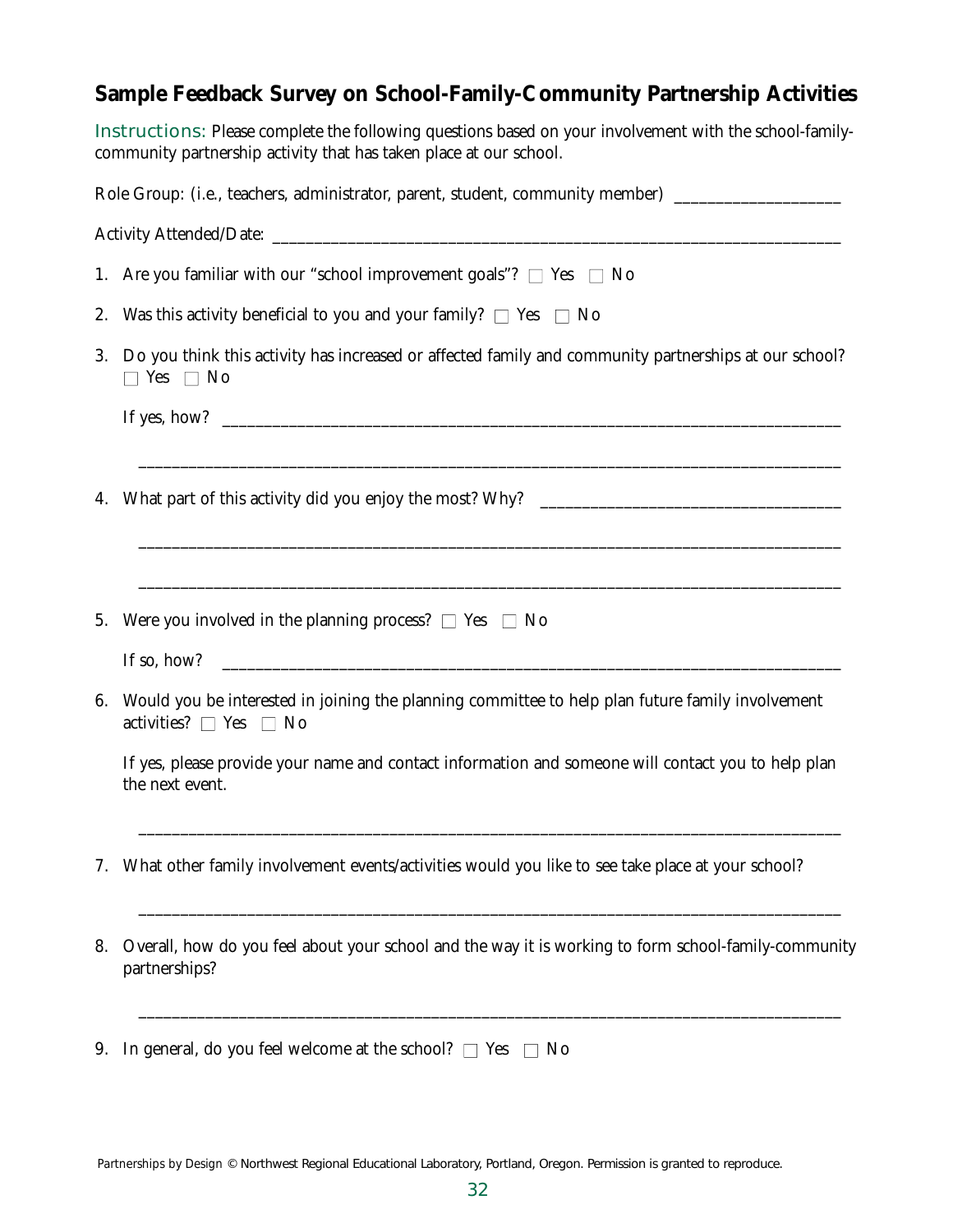## **Additional Questions To Use When Evaluating Partnerships Efforts**

Are the goals and objectives, in terms of involving families and community members in the school improvement goals, being met?

How are parents and community members contributing to decisions about student learning?

Are school events, workshops, or training sessions well attended by both school staff and families? Why or why not? (What are we going to do about the "why nots"?)

In what ways have language and culture reflective of the community been integrated into the school, events, and curriculum?

How are community resources used? How is a parent liaison with strong ties to the community engaged?

Is the school warm and inviting? Is there a family center?

Are written materials provided in the home languages of the students at the school? Are interpreters readily available?

How are people reacting to communications efforts? Are family and community members asked for ways to improve communication? How is some or all of their advice incorporated as the school-family-community partnership plan is refined? Are suggestions made by family and community members shared with school staff?

How are successes and challenges shared with the school community?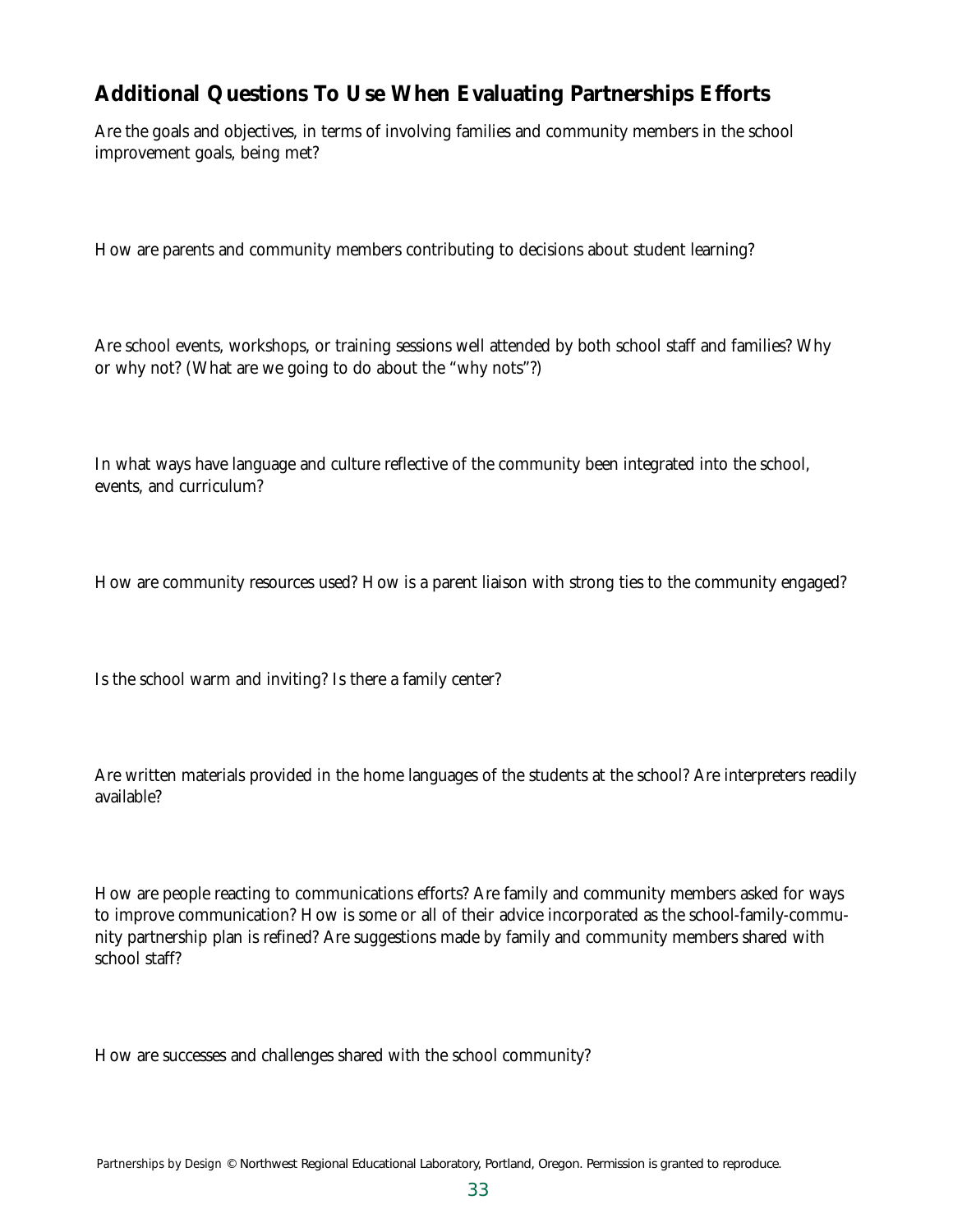#### **Needs Assessment**

Schools often ask parents to do activities that some parents feel are mundane and a poor use of their time and skills. These activities include such things as serving as volunteers; making copies and cutting paper; sending out mailings; acting as chaperones; and working on fund-raising drives. In addition, these activities are often extraneous to the primary school improvement goal, but nonetheless important. Schools and educators still want and need these things because, with assistance on these items, it is possible for school staff to concentrate fully on the goals of meeting the students' educational needs.

When you think only in terms of these activities being "parent involvement" activities and getting parents to perform them, you are limiting the number of individuals who can do these activities.

Here is where the potential of partnerships really opens things up. When you think of a school-familycommunity partnership as a collaborative relationship between the family, school, and community that is mutually beneficial to all parties involved, you have more people from which to draw, and a new way to draw them in!

In this activity, we will be encouraging you to look at other resources for getting these tasks done and providing a tool to help you do this. First, you will create a list of needs. Then you will target your requests and make potential benefits known. Don't limit yourself to thinking of parent volunteers. Instead, think first of the need, then consider the potential partners who may be able to meet this need and see what benefits these partners could obtain by providing this service to the school.

For instance, if yard care and lawn maintenance is a need of the school, ask family and community members who own or work for a landscaping company if they would donate some time and expertise as an inkind contribution/donation to the school. Remind the landscapers they could use their donation as a tax write-off! If the school is located in a large city, there may be enough companies within the district to have the companies only donate time one or two times per year. Another possibility is to get retirees who enjoy yard work and gardening (and who may no longer have a yard of their own) to donate time to beautifying the school grounds. One other option would be to partner with local stores that cater to the needs of youth (clothing stores, department stores, music stores) and ask for donations of gift certificates for the school. You can trade these certificates (in lieu of cash) to young people (or families) who do yard work to earn extra money to buy the things they want and need.

Because of the reciprocal nature of partnerships, we have included a form to assess the needs and wants of the community and family members and how the school may be able to meet these needs. On the back side of the school's needs assessment form list the needs of the community and family members, list how the school can help fulfill these needs, and list who else in the community can help provide resources to meet this need and how they can help.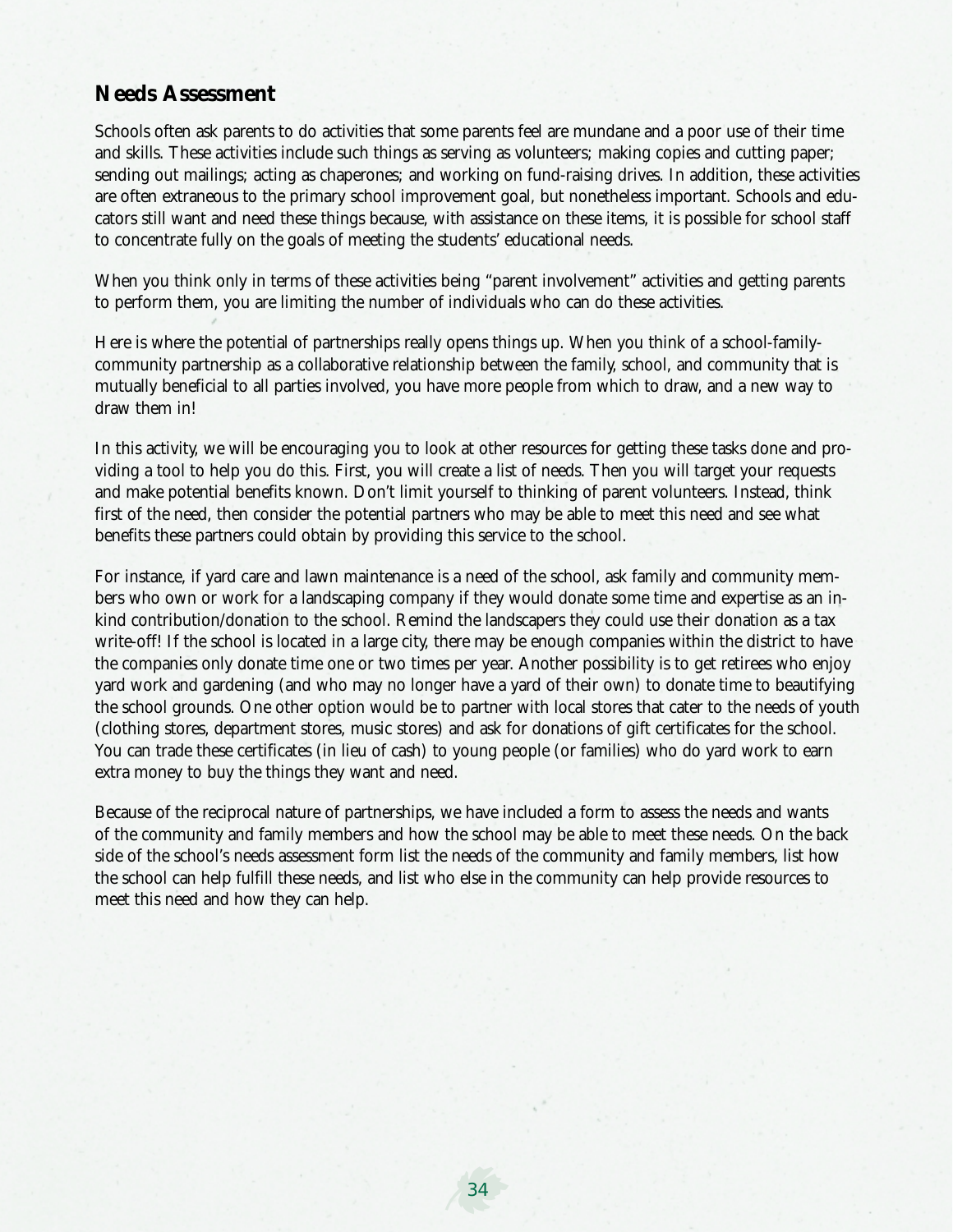## **Needs Assessment for the School**

Instructions: In the column to the left, identify your need. (Include things that you want or hope to achieve as well.) In the center column, identify who can help you meet this need. In the right column, identify the benefit for the partner who can help meet this need.

| For the School  Need?      | Who can you ask?                       | What is the benefit to them? |
|----------------------------|----------------------------------------|------------------------------|
| Lawn Care/Yard Maintenance | Companies that already do this<br>work | Tax write-off                |
|                            |                                        |                              |
|                            |                                        |                              |
|                            |                                        |                              |

| For Classroom Teachers  Need? | Who can you ask?                            | What is the benefit to them? |
|-------------------------------|---------------------------------------------|------------------------------|
| Make copies, cut shapes, etc. | Students in high school<br>business classes | Volunteer work on résumé     |
|                               |                                             |                              |
|                               |                                             |                              |
|                               |                                             |                              |

| For Students  Need? | Who can you ask? | What is the benefit to them?          |
|---------------------|------------------|---------------------------------------|
| Reading tutors      | Retired teachers | Lets them work with students<br>again |
|                     |                  |                                       |
|                     |                  |                                       |
|                     |                  |                                       |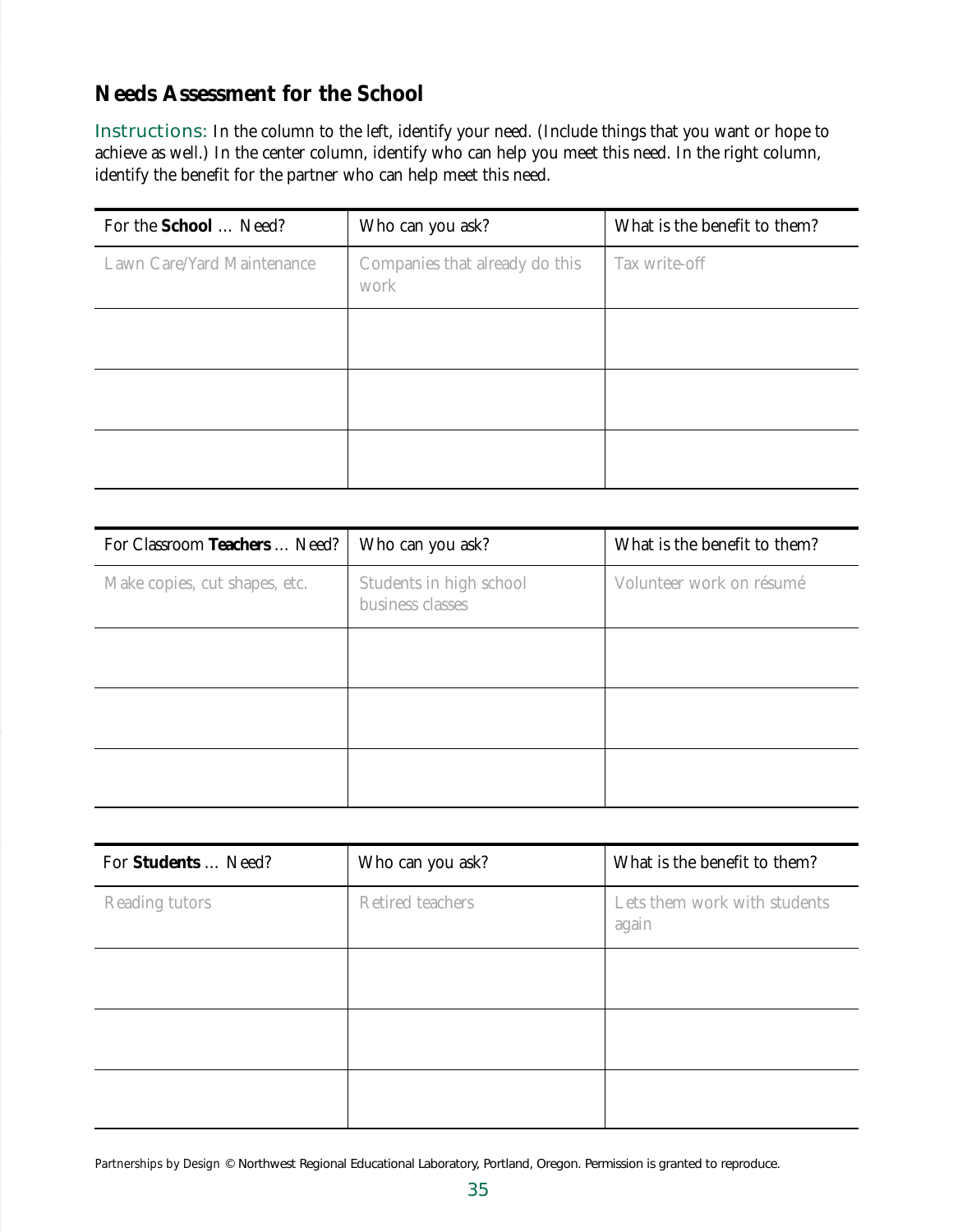## **Needs Assessment for Community and Family Members**

Instructions: In the column to the left, identify the need. (Include things that you want or hope to achieve as well.) In the center column, identify how the school can help meet this need. In the right column, identify the potential partners (outside the school) who may also be able to assist in meeting this need and how.

| For the <b>Community</b> Need?                         | How can the school help meet<br>this need?                           | Who else can assist in meeting<br>this need? How?                                                              |
|--------------------------------------------------------|----------------------------------------------------------------------|----------------------------------------------------------------------------------------------------------------|
| A place to hold community<br>activities in the evening | The school can stay open in the<br>evenings to host these activities | Individuals within the parks and<br>recreation department can help<br>lead activities and provide<br>resources |
|                                                        |                                                                      |                                                                                                                |
|                                                        |                                                                      |                                                                                                                |
|                                                        |                                                                      |                                                                                                                |

| For <b>Family Members</b> Need?           | How can the school help meet<br>this need?                        | Who else can assist in meeting<br>this need?                                        |
|-------------------------------------------|-------------------------------------------------------------------|-------------------------------------------------------------------------------------|
| ESL classes held in their<br>neighborhood | The school can stay open in the<br>evenings to host these classes | Professors from the community<br>college can provide instruction<br>for the classes |
|                                           |                                                                   |                                                                                     |
|                                           |                                                                   |                                                                                     |
|                                           |                                                                   |                                                                                     |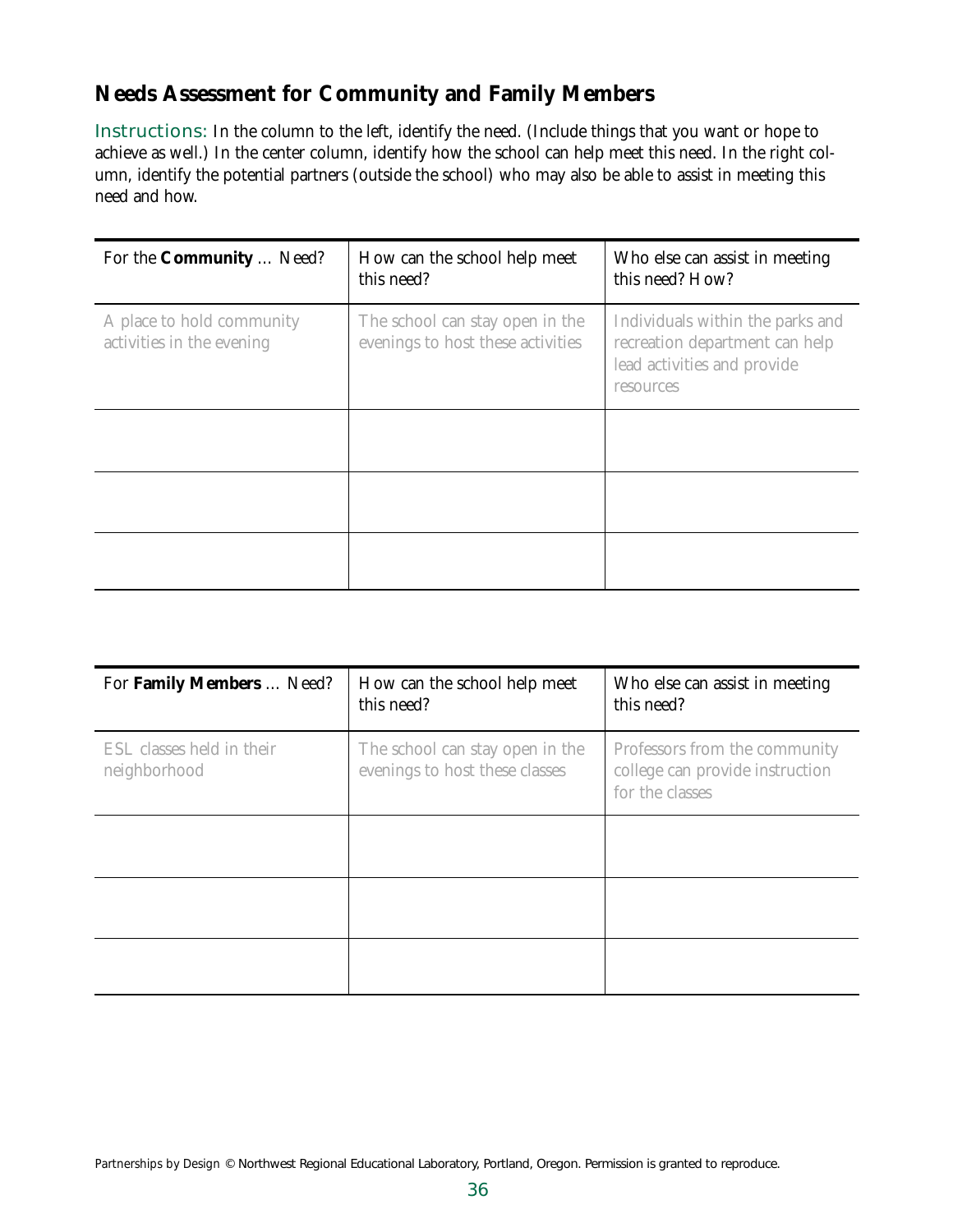#### **Barriers to School-Family-Community Partnerships**

When talking about school-family-community partnerships, many partners focus on the barriers that have come up in their path and have blocked the way to creating effective and meaningful partnerships. But, instead of looking at barriers as obstacles that keep you from reaching your goals, the partnership team needs to look at them in a new way.

Sprinters take off from the blocks and run straight ahead, trying to reach the finish line before the other runners. Any obstacle that gets in their way will keep them from reaching their goal in a timely manner and, at times, may keep them from finishing the race. Hurdlers, on the other hand, know that there will be several obstacles placed between them and their goal. They look at these obstacles as a way to sharpen their techniques and increase their skills. They plan ahead as to how to overcome these obstacles in a way that will enhance their ability to reach their goal.

Part of putting together a workable partnership plan is to forewarn of possible "hurdles" along the way and formulate responses to them. By doing this, members of the partnership team will become more like hurdlers and will plan how to successfully navigate the obstacles in their path. With just a little foresight and a plan of action, you will have an organized and effective response that can eliminate many problems and unforeseen events.

#### **Hurdles and Ideas for Action**

Even though some obstacles are family based and some are school based, schools can play a major role in breaking the practical and psychological barriers that have been keeping family and community members away. Research has shown that the extent to which schools encourage and facilitate participation is a greater predictor of involvement than family characteristics such as the parent's education, socioeconomic, and marital status (Thorkildsen & Stein, 1998; U.S. Department of Education, 1997). Research also has shown that involvement is higher when schools welcome parents and make it easy for them to be involved (Nord, Brimhall, & West, 1997).

Schools can take the first steps toward building strong relationships by creating a welcoming school environment, regularly sharing information in the languages spoken by its families, taking suggestions seriously, and continuously working toward positive relationships.

The following is a list of some frequently identified barriers to effective partnerships including a few ideas for action in overcoming these hurdles.

Lack of Time: (Is felt by all partners.) Educators have limited time both at school, and in their personal life where they may be parents themselves. Families often have scheduling difficulties and conflicting demands on their time. Schools often organize events for staff convenience, with activities scheduled at times that may be inconvenient for working parents.

Actions:

- P Provide flexible hours to participate or schedule multiple performances
- P Videotape school performances and send tapes home with students for parents to view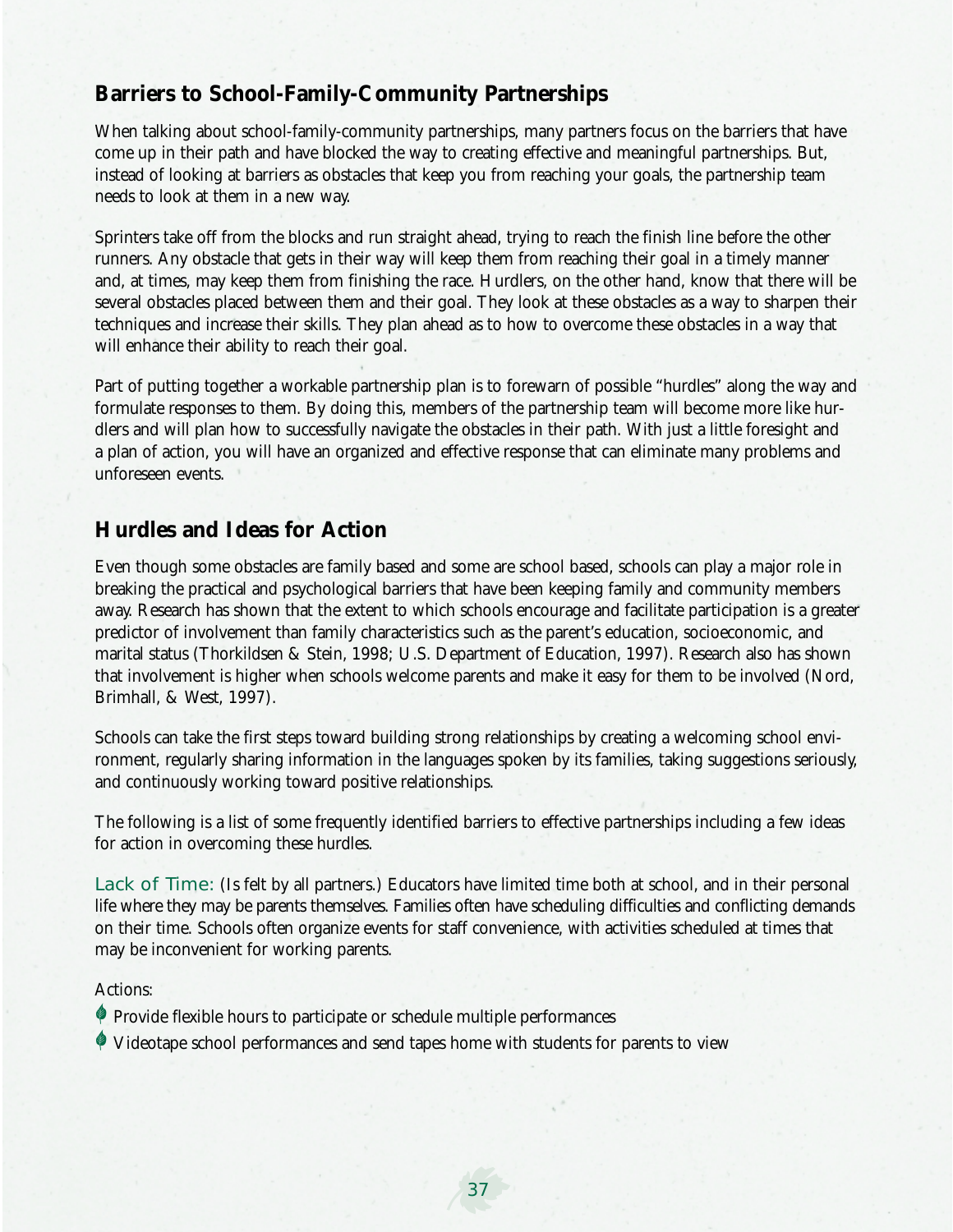**Transportation:** Many parents have transportation issues (no working car of their own, no access to public transportation, or public transportation is inconvenient) that result in their inability to attend school functions.

#### Actions:

- P Provide transportation on school bus, or provide access to public transportation
- Help parents set up carpools
- P Meet at convenient locations for parents, such as community centers, apartment buildings, places of worship, or other sites off school grounds

Child care: Lack of any child care or appropriate, affordable child care prevents family and community members from participating in programs held at school.

#### Actions:

- P Set aside a room in the school in which to provide child care during events
- P Recruit staff and student volunteers for child care
- P Allow younger children to come to school and provide supervised activities for them

Language Barriers: Non–English speaking families who receive only English communications from the school may feel that the school does not respect or value their heritage. Written communications are not always appropriate for all families. When educators and family members do not speak the same language, communications will be hindered, and participation and understanding may be limited.

#### Actions:

- P Have printed materials translated into home languages
- $\blacklozenge$  Have interpreters available at all events
- P Conduct family meetings in the home languages of the students enrolled in your school, with English translations available

School practices that do not accommodate or fail to support the cultural diversity of the families served: Families with non-majority cultural and linguistic backgrounds may feel alienated from schools that do not value diversity. Those who do speak English but have little education may have difficulty communicating with schools because their life experiences and perspectives are different from those of teachers.

#### Actions:

- P Work to increase everyone's awareness of and sensitivity to other cultures' values, attitudes, manners, and views of the school community
- P Know the holidays and observances of all groups in the school
- P Work with a knowledgeable, appropriate representative of the community to get to know the diverse cultures of the community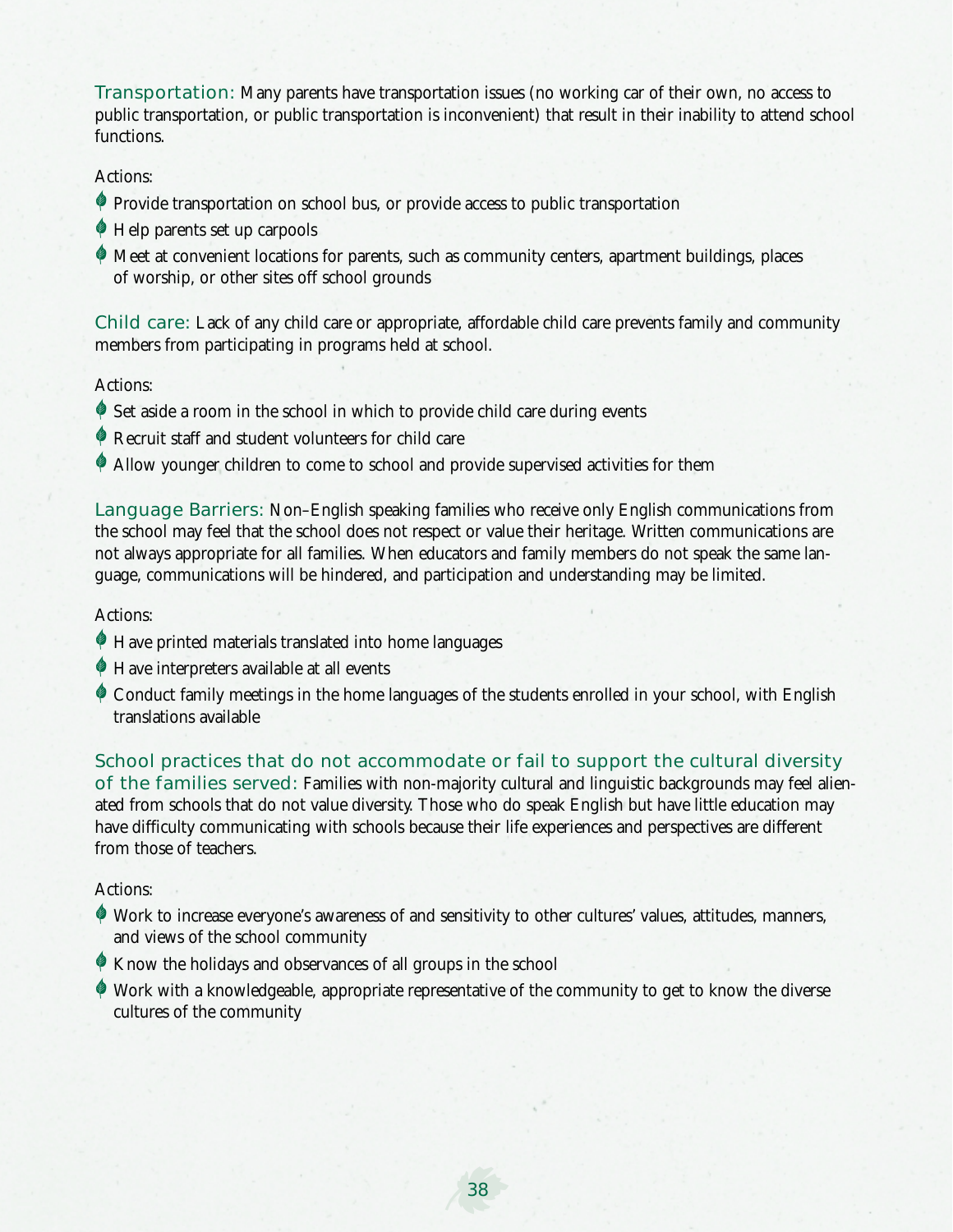Negative experiences with schools: Parents whose own school experiences were unsuccessful or stressful may be uncomfortable in interactions at their child's school, and may be reluctant to return to school as parents. Some parents have a limited education and aren't sure they have anything of value to contribute. Other parents feel underutilized, especially in decisions affecting the academic life of the school.

#### Actions:

- P Extend a personal welcome to parents who appear to be withdrawn or uncomfortable
- P Learn about their interests and abilities; and actively seek opportunities to use their experiences and talents for the benefit of the school

Parents don't know what to do or how to contribute: Many parents are unsure about how to help their children learn. Parents don't know what schools need, or don't understand how the system works. At times, educators fail to ask parents to help, and sometimes unintentionally discourage participation.

#### Actions:

- P Give parents information or materials they can use at home to support their children's learning.
- P Make needs known. Make direct contact. Personally invite participation.
- P Keep community informed about what is happening and provide a variety of opportunities for all community members to participate.
- P Communicate activities and needs in varied ways (direct mail, nonprint media).

The primacy of basic needs and lack of a supportive environment: Many parents without adequate resources are simply overwhelmed. Some families suffer extreme economic stress; addressing their own food, clothing, and shelter needs takes precedence over involvement in their children's school.

#### Actions:

- **P** Provide information to help parents secure the services they need
- P Develop a directory of services such as social service agencies, medical clinics, food pantries, substance abuse counseling, legal services, literacy courses, and tutoring in English as a second language (ESL)
- P Allow organizations to use the school building during out-of-school hours as a hub for providing services and resources to the community

Lack of educator training: Many educators lack training in how to work with families. Few teacher preparation programs address techniques for communicating with families, and many educators and other school staff do not know how to involve parents in children's learning.

Actions:

- P Offer teachers formal training on collaborating with family members, recruiting and working with the community, and understanding today's busy lifestyles
- P Create inservice training opportunities on subjects such as the benefits of and barriers to school-familycommunity partnerships; techniques for improving communication between home and school, and between school and the community; and ways schools and teachers can meet families' social, educational, and social service needs
- P Urge all school staff to attend inservice training on school-family-community partnerships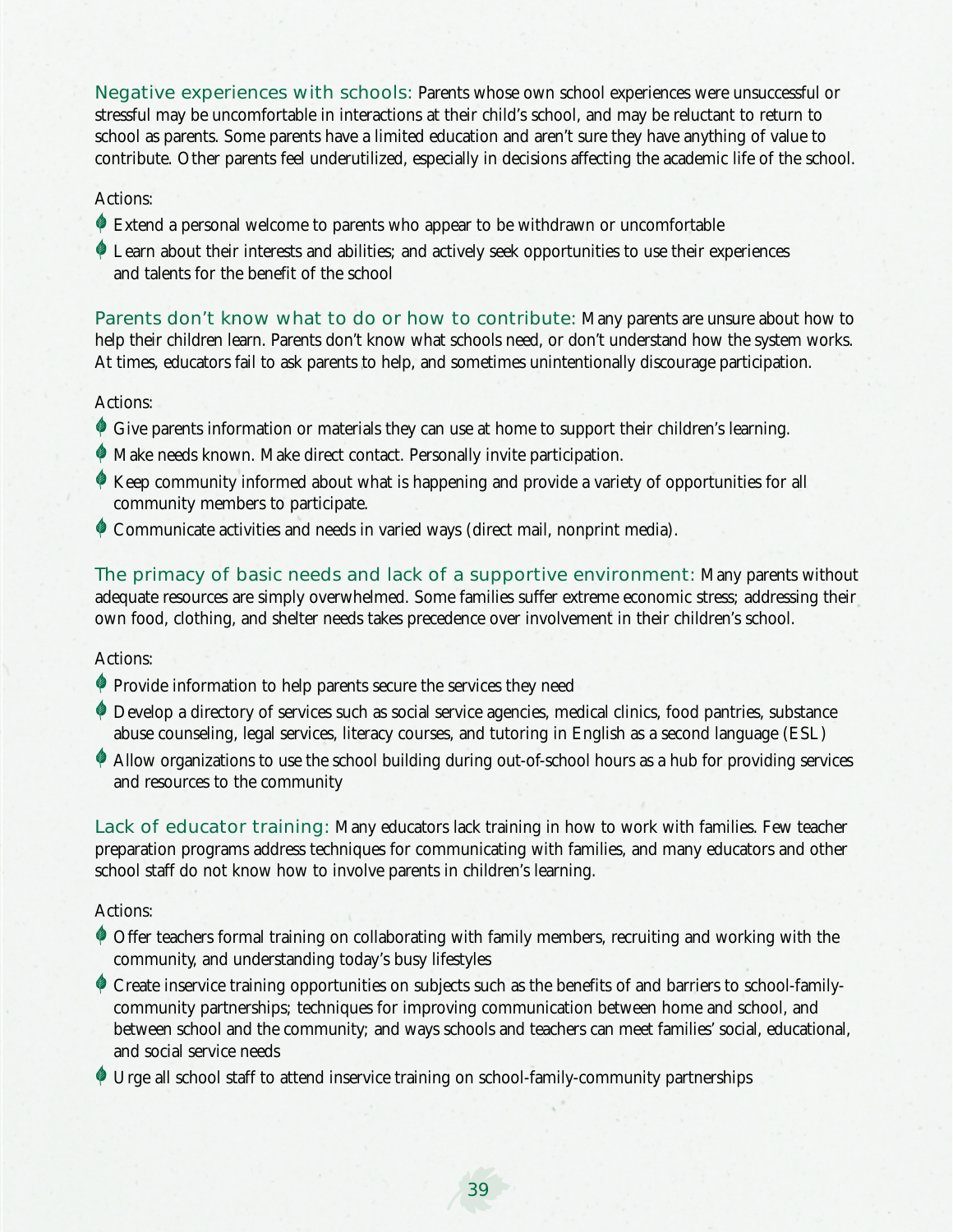Schools are unresponsive or unwelcoming: Parents may feel they are not welcome in the school. Some parents may have gotten the message that "parents need not interfere."

Actions:

- $\blacklozenge$  Provide tangible evidence that involvement is welcome
- P Make sure parents know they are welcome to drop in at school during the day
- Post welcome signs in all languages spoken at the school
- P Show an interest and get involved in the community, as well

Use this list of barriers and ideas for action to help you fill in the chart on the next page. List the possible barriers that are in your community and formulate specific responses to them. Plan how to successfully navigate the obstacles in your path and come up with an organized and effective response.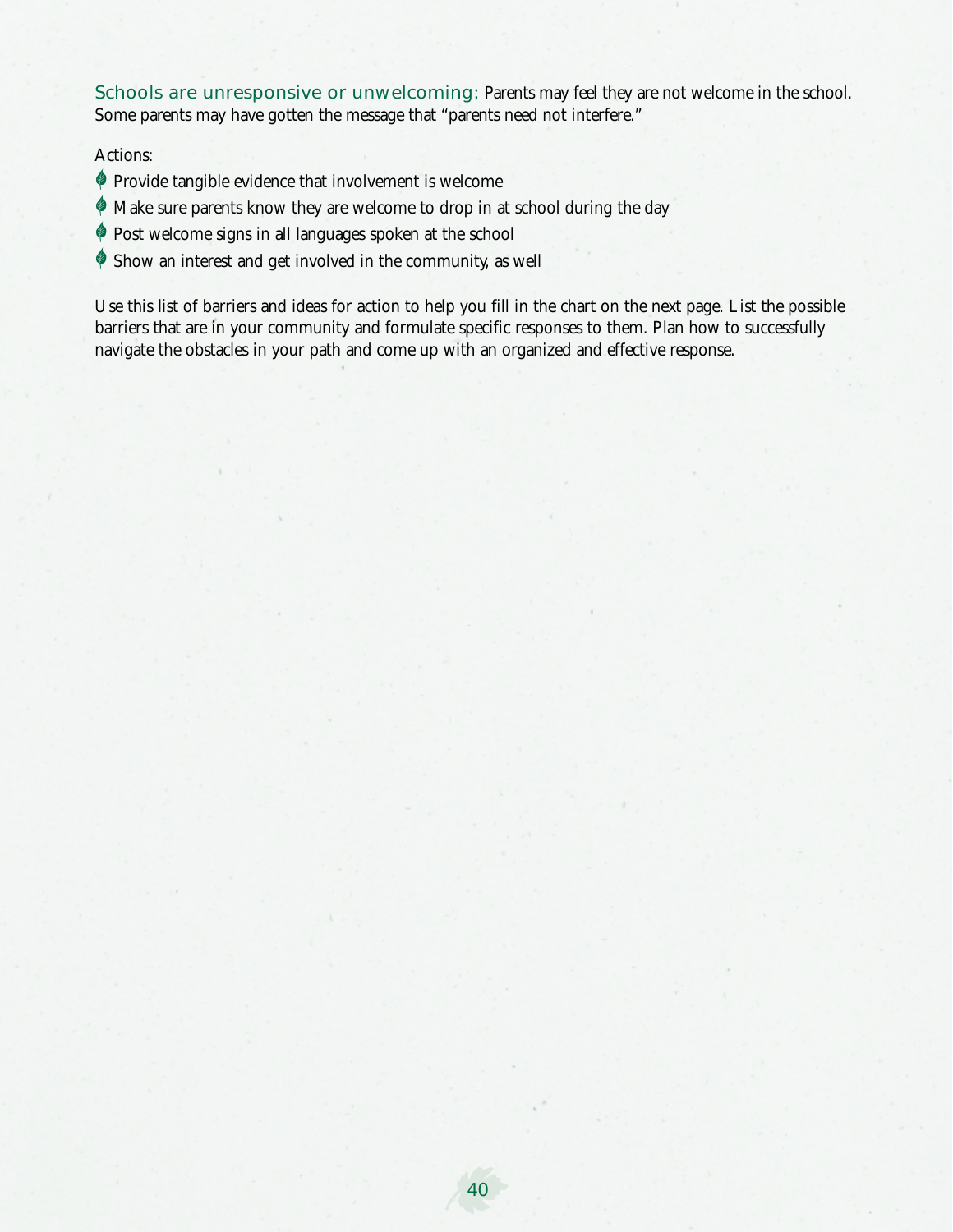## **Hurdles and Ideas for Action!**

Instructions: Identify obstacles that may inhibit partnership development in your school community (or may keep it from becoming meaningful and effective) and define a plan of action that will help you navigate the hurdles in your way.

| What hurdles may be in<br>your way? | How will you navigate<br>them?                                                                                                          | Who will help you?  | What will they do?<br>What is their role?                                              |
|-------------------------------------|-----------------------------------------------------------------------------------------------------------------------------------------|---------------------|----------------------------------------------------------------------------------------|
| e.g.: transportation                | Work with public trans-<br>portation system to<br>provide passes/vouchers<br>so parents can ride pub-<br>lic transportation for<br>free | Julie Smith, parent | Contact local trans-<br>portation company to<br>seek bus tickets, free<br>passes, etc. |
|                                     |                                                                                                                                         |                     |                                                                                        |
|                                     |                                                                                                                                         |                     |                                                                                        |
|                                     |                                                                                                                                         |                     |                                                                                        |
|                                     |                                                                                                                                         |                     |                                                                                        |

NOTE: Use the information gained in the activity on Page 14 (Who Are the Members of your School Community?) to think accurately about the potential obstacles to school-family-community partnerships. Remember that many solutions to problems are found by those experiencing the problem. Include all stakeholders in finding ways to overcome these hurdles. When people take responsibility for solutions, they often have more buy-in and more ownership of the activity.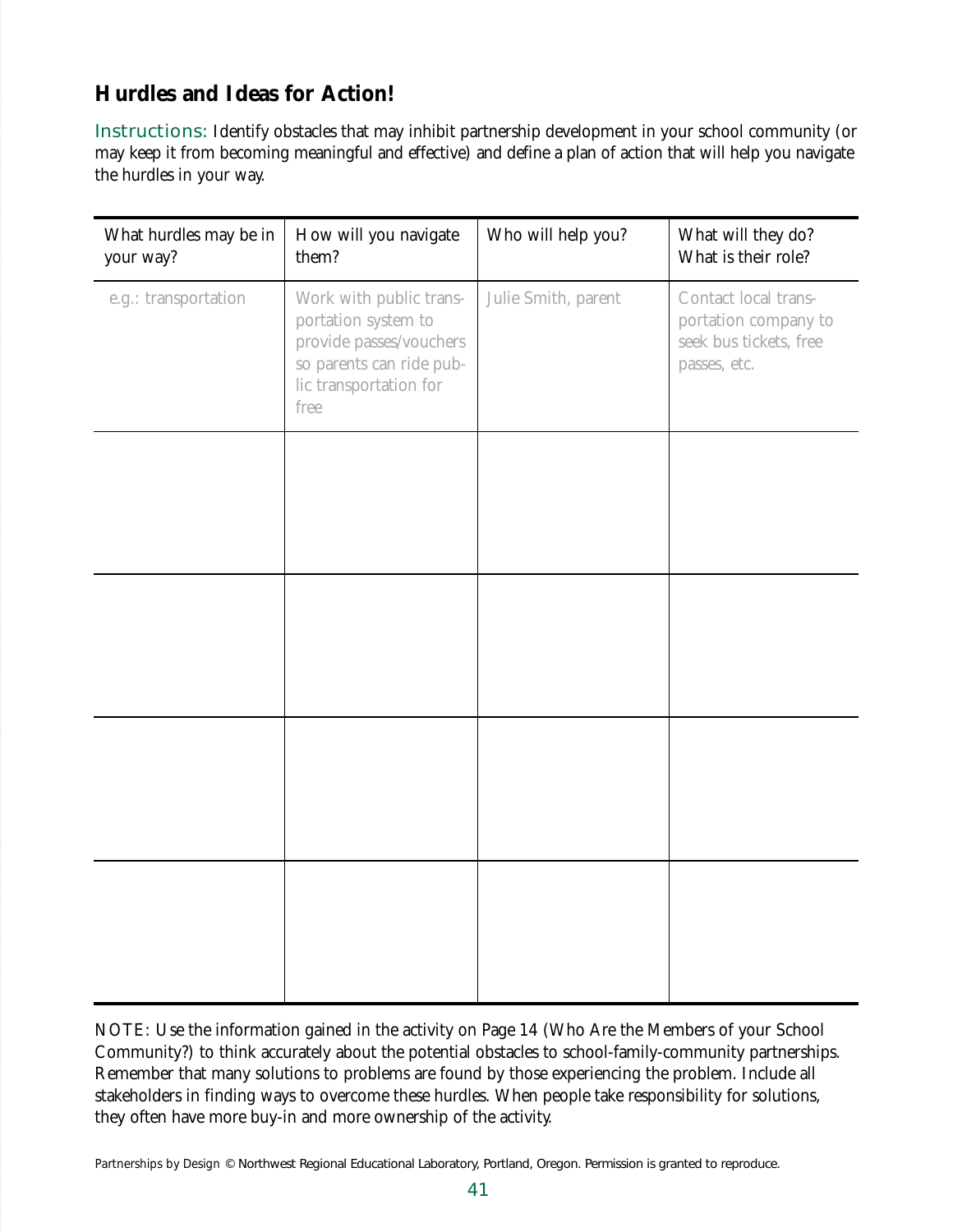#### **Roles in Partnership Development**

Effective and meaningful school-family-community partnerships are a collaboration of invested individuals contributing to the academic, social, and personal success of the school community. In order for the collaboration to be successful, each partner's duties and responsibilities need to be well defined. Moreover, it's vitally important that roles are understood by and communicated to all partners.

Each person must know the things they need to accomplish to contribute to the overall success of the partnership. The amount and time of contributions to be made by each partner should be specified. Also, management and control issues—whether some or all partners will manage and control the partnership need to be identified.

Members of the partnership development team will need to become aware of cultural differences when looking at roles and responsibilities. In some cultures, there are different views of schools and the roles people have in children's education. Educators are often

"Successful parent involvement programs have clear task expectations, roles, and responsibilities, all of which are communicated to the partners."

—Becher, 1984

viewed as authority figures, and parents are less likely to ask questions of them. These parents will rely on educators to explain their opinions/decisions, and they will be valued and respected by the parents. Educators and team members will need to keep this in mind when planning roles and working with family and community members from diverse cultures.

The school as a whole has responsibilities. It takes a lot of hard work and a long-term commitment to partnerships to make it work. Successful schools:

- P Strengthen ties to community leaders
- **P** Develop trust and build relationships
- P Follow through on commitments
- P Know and understand the needs of families, and enlist parents as liaisons
- **P** Provide support and bring varied resources to school
- P Gain an understanding of cultural and language barriers, and how culture/race, socioeconomic status, and other factors influence participation
- P Build cultural awareness

In the following four pages are worksheets that examine some of the key players (parents, program administrators, principals, teachers/teachers aides, and support staff) and the roles they can play in the success of school-family-community partnerships and in increasing student achievement.

The worksheet on the following page regarding Parents' Roles and Responsibilities can show the various things parents are already doing to contribute to the educational success of their children. Many schools have found that, when they acknowledge the ways parents contribute to their children's academic achievement on a daily basis, parents often become more actively involved. Once you have completed the worksheet, consider examining all the ways your parents and family members are already involved in their children's education and finding a way to use any of these numbers in the evaluation of your school-familycommunity partnership.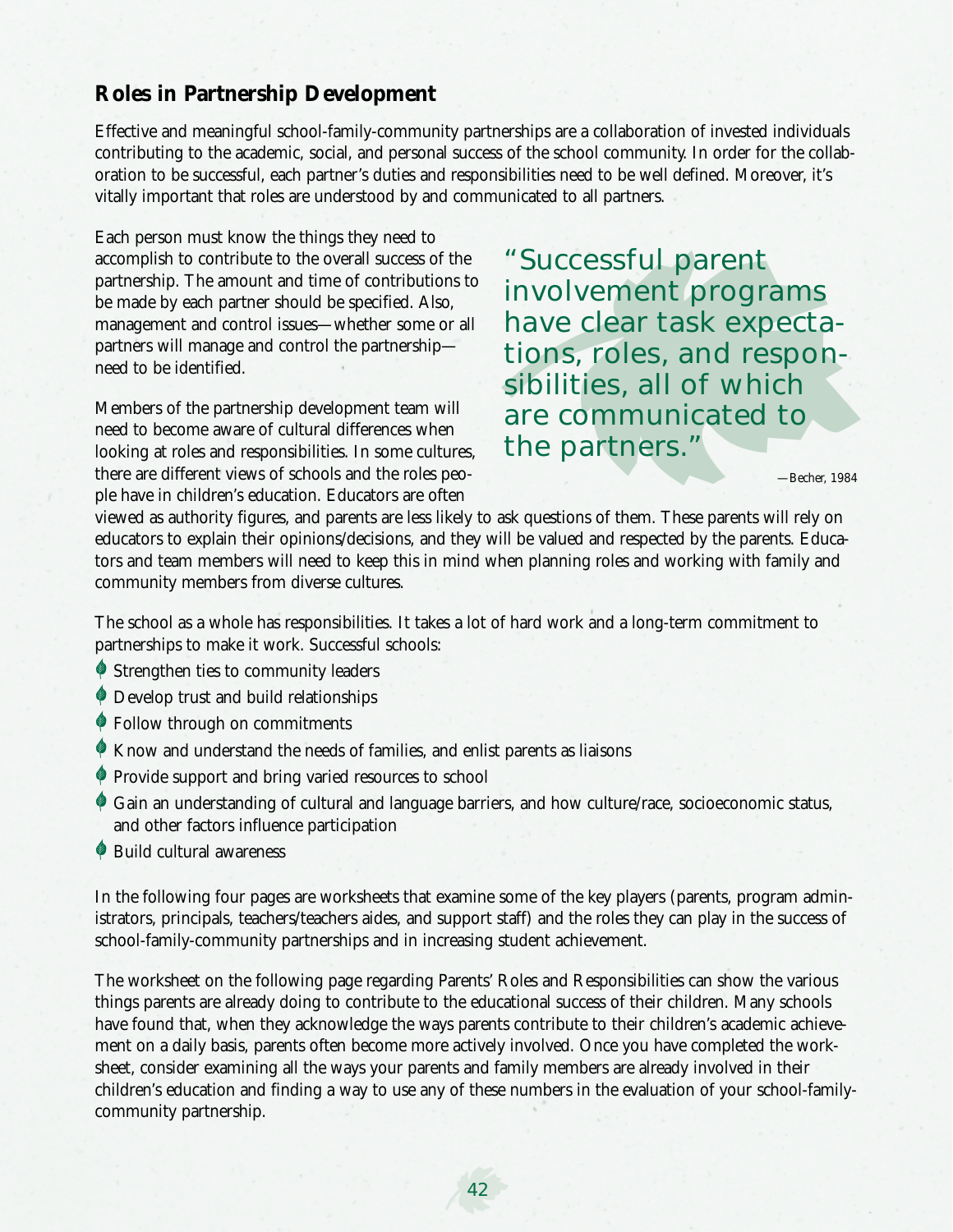## **Parents' Roles and Responsibilities**

Parents play many roles in their children's education. Think about the parents of the students in your school or program and mark the answers that describe the roles that these parents play.

| $M \mid S$ | $\mathbf{F}$ | N | $M = Most Parents, S = Some Parents (about ½), F = Few Parents, N = Not Known$                                                                                                                                                                                                                                                                                                           |
|------------|--------------|---|------------------------------------------------------------------------------------------------------------------------------------------------------------------------------------------------------------------------------------------------------------------------------------------------------------------------------------------------------------------------------------------|
|            |              |   | Parents as Nurturer. Parents provide an appropriate environment where the child will<br>flourish physically, psychologically, and emotionally. They maintain positive learning condi-<br>tions at home and provide for the child's overall health, shelter, safety, and behavior. Parents<br>encourage and reward satisfactory achievement, and show interest in the child's school day. |
|            |              |   | Parents as Learners. Parents obtain new skills and knowledge that will help directly<br>and indirectly with the child's educational and social development as well as help the par-<br>ents with their own development, growth, and life satisfaction.                                                                                                                                   |
|            |              |   | Parents as Supporters. Parents enroll their children in school and ensure they are<br>properly dressed, get to school on time, and attend each day. They purchase necessary sup-<br>plies and equipment and obtain required vaccinations and medical exams. They enforce<br>policies about bedtime, television viewing, and homework.                                                    |
|            |              |   | Parents as Communicators. Parents establish and maintain effective two-way com-<br>munication flow with the child and the school.                                                                                                                                                                                                                                                        |
|            |              |   | Parents as Audience. Parents attend many activities designed to draw them into the<br>school and provide them with direct, personal information about the school such as open<br>houses, back-to-school nights, athletic events, concerts, and plays.                                                                                                                                    |
|            |              |   | Parents as Volunteers. Parents can help in their own child's classroom or in other<br>classrooms, work in the library, tutor children, make attendance calls, chaperone school<br>functions/events, or share their expertise in enrichment programs.                                                                                                                                     |
|            |              |   | Parents as Teachers. As the child's first teachers, parents build the child's foundation<br>for moral, intellectual, emotional, and social development. Parents can also provide enrich-<br>ment activities that reinforce school learning, including reading to children, taking them on<br>trips to the library and museums, and other home and community learning activities.         |
|            |              |   | Parents as Advisers/Advocates. Parents wisely counsel and advise their child con-<br>cerning his or her personal and educational situations. If needed, they effectively and actively<br>mediate and negotiate for the child. By parent's modeling, children can learn to be success-<br>ful advocates for themselves.                                                                   |
|            |              |   | Parents as Collaborators and Problem Solvers. While working with the school<br>and the community, parents can help study issues, solve problems, make decisions, and<br>develop policy.                                                                                                                                                                                                  |
|            |              |   | Parents as Advisers and Decisionmakers. Often through parent advisory groups<br>or parent-educator organizations, parents and educators work together on solutions to vari-<br>ous problems and issues facing the school. Real power-sharing opportunities include elected<br>school governing boards and councils.                                                                      |
|            |              |   | Parents as Partners. Parents move from the role of primary educators to a situation in<br>which they share this role with the schools.                                                                                                                                                                                                                                                   |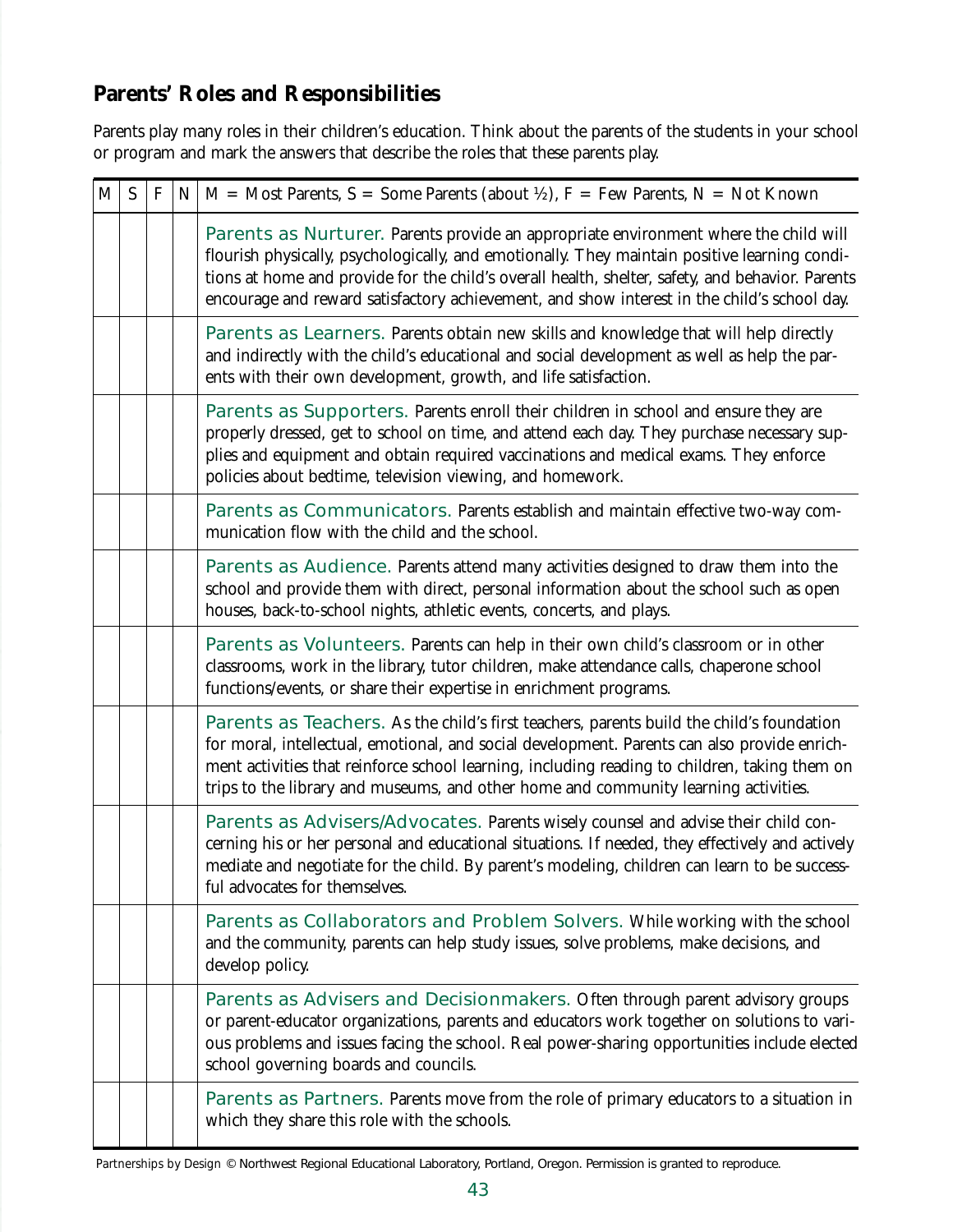## **The Principal or Program Administrator's Roles and Responsibilities**

Below is a list of responsibilities that are critical in the organization, development, and implementation of strong and effective school-family-community partnership. Review the list and rank how these are being done for your program or school. At the end of the prepared list is a place for you to include other responsibilities that you consider important for your program administrator to perform.

| O | S | A | $O = Do$ Often, $S = Do$ Some of the Time, $A = Do$ a Little, Almost Never                                                                                                                                         |
|---|---|---|--------------------------------------------------------------------------------------------------------------------------------------------------------------------------------------------------------------------|
|   |   |   | Provide educational leadership for the other key players—other school personnel, students,<br>parents and families, other community members.                                                                       |
|   |   |   | Set a tone for the school that is positive, friendly, and open, dedicated to serving all children<br>equally.                                                                                                      |
|   |   |   | Recognize and affirm the fundamental premises of school-family-community partnerships<br>(that is, all children can learn; parents are a valuable resource; all parents can have a positive<br>impact; etc.).      |
|   |   |   | Take time to get to know the community served by the school—the history of interactions<br>with the school, values and customs, local heroes, favorite pastimes, child-rearing practices,<br>worries, aspirations. |
|   |   |   | Assess school and community perceptions of needs and resources.                                                                                                                                                    |
|   |   |   | Provide opportunities for staff, parents, and other community members to get to know<br>each other.                                                                                                                |
|   |   |   | Lead a team of staff, parents, students (when appropriate), and community members in the<br>design and development of the school-family-community partnerships plan.                                               |
|   |   |   | Require and encourage staff members to make use of family and community members as a<br>resource.                                                                                                                  |
|   |   |   | Provide staff training in school-family-community partnerships.                                                                                                                                                    |
|   |   |   | Appoint qualified staff to coordinate the school's partnership efforts.                                                                                                                                            |
|   |   |   | Provide parent education on topics of interest to parents and family members.                                                                                                                                      |
|   |   |   | Establish and encourage open, two-way communication between the school and the com-<br>munity, and between the school and the families.                                                                            |
|   |   |   | Give family and community members a voice in school management decisions.                                                                                                                                          |
|   |   |   | Communicate regularly with all key players, soliciting their input formally and informally.                                                                                                                        |
|   |   |   | Monitor and evaluate the effectiveness of your partnerships activities, revising as necessary.                                                                                                                     |
|   |   |   | Acknowledge and reward outstanding efforts by educators, coordinators, outreach workers,<br>parents, community members, and children.                                                                              |
|   |   |   | Other:                                                                                                                                                                                                             |
|   |   |   | Other:                                                                                                                                                                                                             |
|   |   |   | Other:                                                                                                                                                                                                             |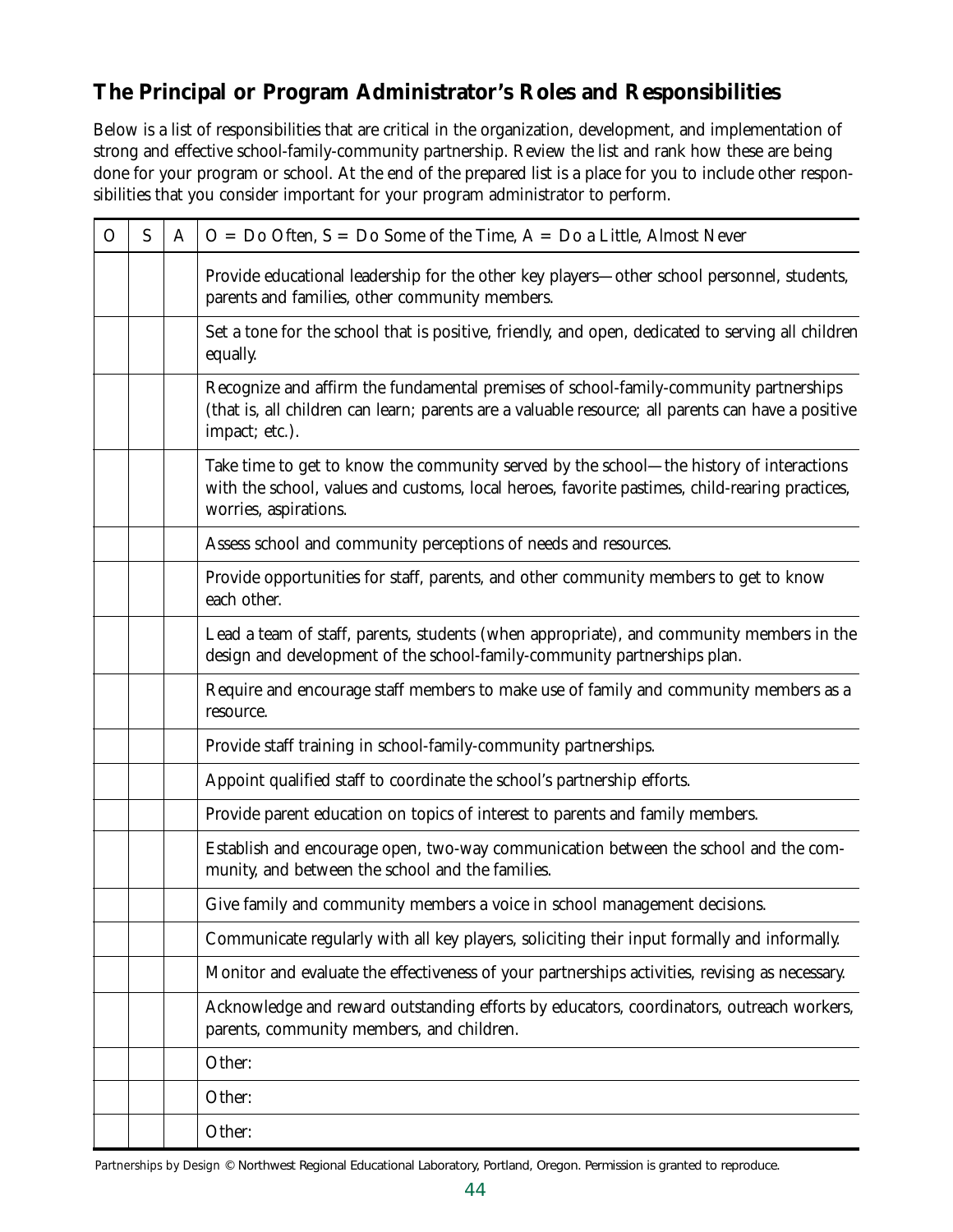## **Teachers'/Teacher's Aides' Roles and Responsibilities**

Below is a list of responsibilities that are critical in increasing student achievement and developing effective school-family-community partnerships. Review the list and rank how these are being done within your school. At the end of the prepared list is a place for you to include other responsibilities that you consider important for teachers/teachers' aides to perform.

| O | S | A | $O = Do$ Often, $S = Do$ Some of the Time, $A = Do$ a Little, Almost Never                                                                                                                                                  |
|---|---|---|-----------------------------------------------------------------------------------------------------------------------------------------------------------------------------------------------------------------------------|
|   |   |   | Maintain high expectations for every child.                                                                                                                                                                                 |
|   |   |   | Examine their own assumptions about academic ability and interest based on behavior,<br>language, physical appearance, or family background.                                                                                |
|   |   |   | Take time to get to know the community represented by the children-the history of inter-<br>actions with the school, values and customs, local heroes, favorite pastimes, child-rearing<br>practices, worries, aspirations. |
|   |   |   | Treat all children and their families with respect.                                                                                                                                                                         |
|   |   |   | Welcome every family into the classroom and make family members feel comfortable.                                                                                                                                           |
|   |   |   | Establish and maintain open, two-way communication with parents and other family<br>members.                                                                                                                                |
|   |   |   | Provide a variety of opportunities for parents to collaborate in the teaching of their children,<br>including homework activities, class projects, classroom volunteer work, field trips, fund<br>raising, etc.             |
|   |   |   | Participate in staff training about school-family-community partnerships.                                                                                                                                                   |
|   |   |   | Participate in school activities designed to help staff and families get to know each other.                                                                                                                                |
|   |   |   | View cultural diversity as a resource and teach children to value it.                                                                                                                                                       |
|   |   |   | Identify and use ways to validate children's experiences outside the school, incorporating<br>them into instructional activities.                                                                                           |
|   |   |   | Collaborate with other professionals and parents to address each child's learning and<br>emotional needs.                                                                                                                   |
|   |   |   | Assess school-family-community partnership activities regularly with input from other key<br>players, revising them as necessary.                                                                                           |
|   |   |   | Never give up on any child.                                                                                                                                                                                                 |
|   |   |   | Other:                                                                                                                                                                                                                      |
|   |   |   | Other:                                                                                                                                                                                                                      |
|   |   |   | Other:                                                                                                                                                                                                                      |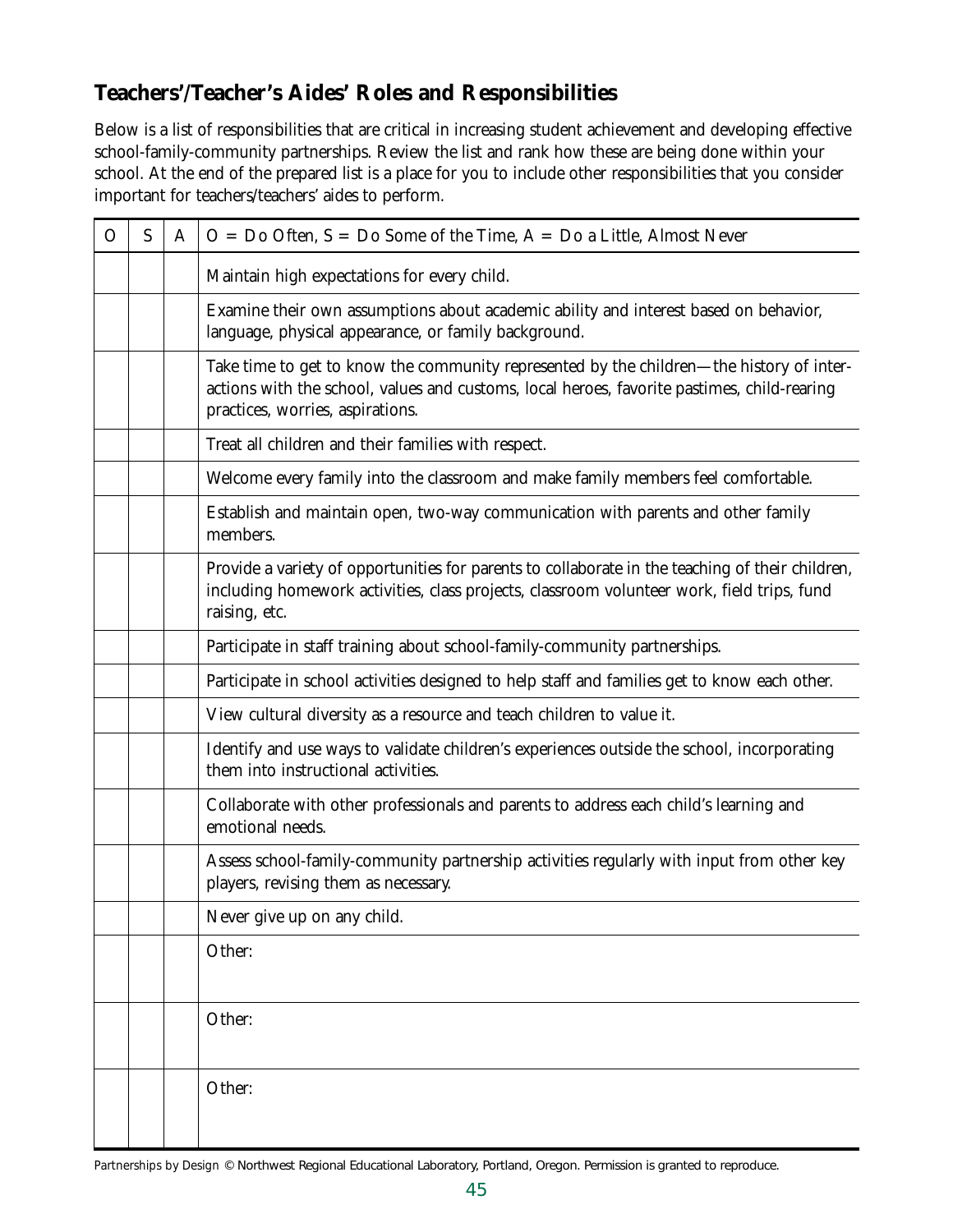## **Support Staff Roles and Responsibilities**

Much of a school's support staff is considered the "front-line staff " when it comes to partnership activities. The front-office staff are the first ones seen by visitors. The bus drivers pick up students near their homes and often meet family members. The cafeteria workers, janitors, playground monitors, school social worker, guidance counselor, nurse, and National Service members (AmeriCorps, VISTA, Senior Corps, and Learn and Serve) are often familiar with students in ways that the teachers never see.

Below is a list of responsibilities that are critical in increasing student achievement and nurturing effective school-family-community partnerships. Review the list and rank how these are being done within your school. At the end of the prepared list is a place for you to include other responsibilities that you feel are important for support staff to perform.

| O | S | A | $O = Do$ Often, $S = Do$ Some of the Time, $A = Do$ a Little, Almost Never                                                                                                                                                                                           |
|---|---|---|----------------------------------------------------------------------------------------------------------------------------------------------------------------------------------------------------------------------------------------------------------------------|
|   |   |   | "Front-line staff" are included in training regarding school-family-community partnerships.                                                                                                                                                                          |
|   |   |   | "Front-line staff" are trained with teachers and administrators to work with family and<br>community members.                                                                                                                                                        |
|   |   |   | A plan has been developed as to how "front-line staff" will work with family and community<br>members.                                                                                                                                                               |
|   |   |   | Front-office staff greet visitors warmly when they enter the main office (for instance, staff<br>seem pleased to see them, smile, and use a pleasant tone of voice).                                                                                                 |
|   |   |   | Front-office staff greet visitors individually when they arrive (for instance, saying hello,<br>calling them by name, and introducing themselves).                                                                                                                   |
|   |   |   | Office staff have set up a system to get phone messages to teachers including when to send<br>phone calls to the teacher's classroom, when to offer to take a message, when to give the<br>caller information about times to call back and talk to the teacher, etc. |
|   |   |   | Other:                                                                                                                                                                                                                                                               |
|   |   |   | Other:                                                                                                                                                                                                                                                               |
|   |   |   | Other:                                                                                                                                                                                                                                                               |
|   |   |   | Other:                                                                                                                                                                                                                                                               |
|   |   |   | Other:                                                                                                                                                                                                                                                               |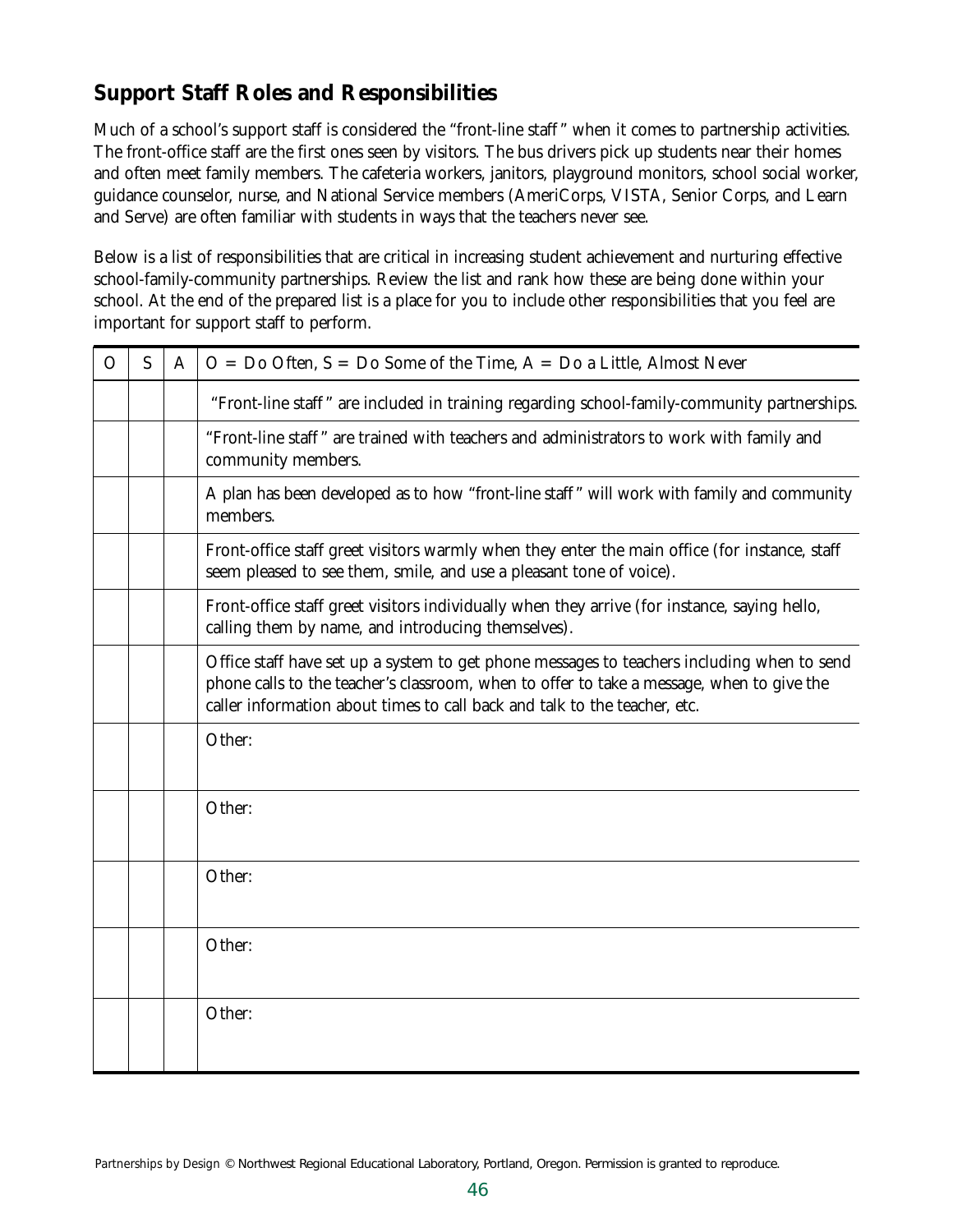## <span id="page-52-0"></span>**References**

- *American Heritage® dictionary of the English language* (4th ed.). (2000). Boston, MA: Houghton Mifflin.
- Barnett, L., & Greenough, R. (2002). *Regional needs assessment 2002: Northwest educators' priorities for improving low-performing schools* [Draft]. Portland, OR: Northwest Regional Educational Laboratory.
- Becher, R.M. (1984). *Parent involvement: A review of research and principles of successful practice.* Urbana, IL: ERIC Clearinghouse on Elementary and Early Childhood Education.
- Binns, K., Steinberg, A., & Amorosi, S. (Project Directors). (1997). *The Metropolitan Life survey of the American teacher, 1998. Building family-school partnerships: Views of teachers and students.* New York, NY: Metropolitan Life Insurance Company.
- Caplan, N., Choy, M.H., & Whitmore, J.K. (1992). Indochinese refugee families and academic achievement. *Scientific American, 266*(2), 36–42.
- Clark, R.M. (1993). Homework-focused parenting practices that positively affect student achievement. In N.F. Chavkin (Ed.), *Families and schools in a pluralistic society* (pp. 85–105). Albany, NY: State University of New York Press.
- Comer, J.P., & Haynes, N.M. (1992). *Summary of school development program effects: The family is critical to student achievement.* New Haven, CT: Yale Child Study Center.
- Dauber, S.L., & Epstein, J.L. (1993). Parents' attitudes and practices of involvement in inner-city elementary and middle schools. In N.F. Chavkin (Ed.), *Families and schools in a pluralistic society* (pp. 53–71). Albany, NY: State University of New York Press.
- Dorfman, D., Douglas, R., Ellis, D., Fisher, A., Geiger, E., Hughes, K., et al. (2001). *Planning for youth success: Resource and training manual.* Portland, OR: Northwest Regional Educational Laboratory.
- Gomez, R., & Greenough, R. (2002). *Parent involvement under the new Title I and Title III: From compliance to effective practice.* Unpublished manuscript, Northwest Regional Educational Laboratory, Portland, OR.
- Griffith, J. (1996). Relationship of parental involvement, empowerment, and school traits to student academic performance. *Journal of Educational Research, 90*(1), 33–41.
- Hafner, A., Ingels, S., Schneider, B., Stevenson, D., & Owings, J.A. (1990). *A profile of the American eighth grader. NELS 88: Student descriptive summary.* Washington, DC: U.S. Department of Education, National [Center for Education Statistics. Retrieved September 5, 2002, from http://nces.ed.gov/pubsearch/](http://nces.ed.gov/pubsearch/pubsinfo.asp?pubid=90458) pubsinfo.asp?pubid=90458
- Henderson, A.T., & Berla, N. (Eds.). (1994). *A new generation of evidence: The family is critical to student achievement.* Columbia, MD: National Committee for Citizens in Education. (ERIC Document Reproduction Service No. ED375968)
- Liontos, L.B. (1991). *Involving the families of at-risk youth in the educational process.* Eugene, OR: University of Oregon, ERIC Clearinghouse of Educational Management. (ERIC Document Reproduction Service No. ED328946)
- McKay, G. (2000, February 28). Bathrooms: A reflection of school's climate. *Pittsburgh Post-Gazette News.* Retrieved September 5, 2002, fro[m www.post-gazette.com/regionstate/20000228bathrooms2.asp](http://www.post-gazette.com/regionstate/20000228bathrooms2.asp)
- National PTA. (1998). *Reaching out to others: Overcoming barriers to parent/family involvement.* Chicago, IL: Author. Retrieved September 5, 2002, from [www.pta.org/programs/education/barriers.htm](http://www.pta.org/programs/education/barriers.htm)

National School Public Relations Association. (1988). *Helping parents help their kids.* Arlington, VA: Author.

Nord, C.W., Brimhall, D., & West, J. (1997). *Fathers' involvement in their children's schools* [Statistical analysis report]. Washington, DC: U.S. Department of Education, National Center for Education Statistics. Retrieved September 5, 2002, from<http://nces.ed.gov/pubs98/fathers/>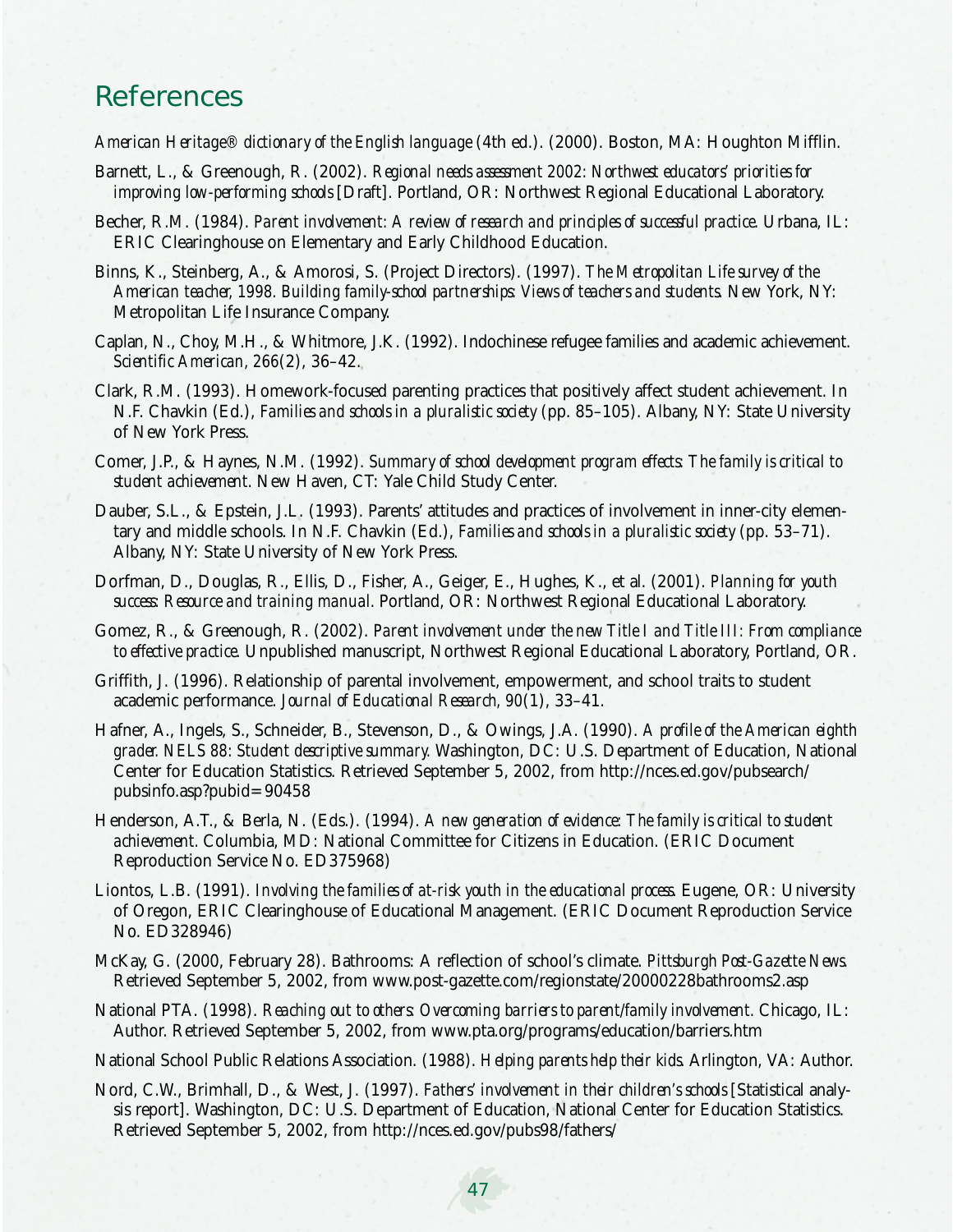- Salter, S.R. (2001). *Is treating the public like customers hurting you?* Montgomery, AL: Alabama Association of School Boards. Retrieved September 5, 2002, fro[m www.theaasb.org/asb.cfm?docID=692](http://www.theaasb.org/asb.cfm?docID=692)
- Tellin' Stories Project Action Research Group. (2000). *Between families and schools: Creating meaningful relationships.* Washington, DC: Network of Educators on the Americas, Tellin' Stories Project.
- Thorkildsen, R., & Stein, M.R.S. (1998). *Is parent involvement related to student achievement? Exploring the evidence* (Research Bulletin No. 22). Bloomington, IN: Phi Delta Kappa International, Center for [Evaluation, Development, and Research. Retrieved September 5, 2002, from www.pdkintl.org/edres/](http://www.pdkintl.org/edres/resbul22.htm) resbul22.htm
- U.S. Department of Education. (1997). *Achieving the goals. Goal 8: Parent involvement and participation.* Washington, DC: Author. Retrieved September 5, 2002, from [www.ed.gov/pubs/AchGoal8/](http://www.ed.gov/pubs/AchGoal8/)
- Wiggins, G.P., & McTighe, J. (1998). *Understanding by design.* Alexandria, VA: Association for Supervision and Curriculum Development.